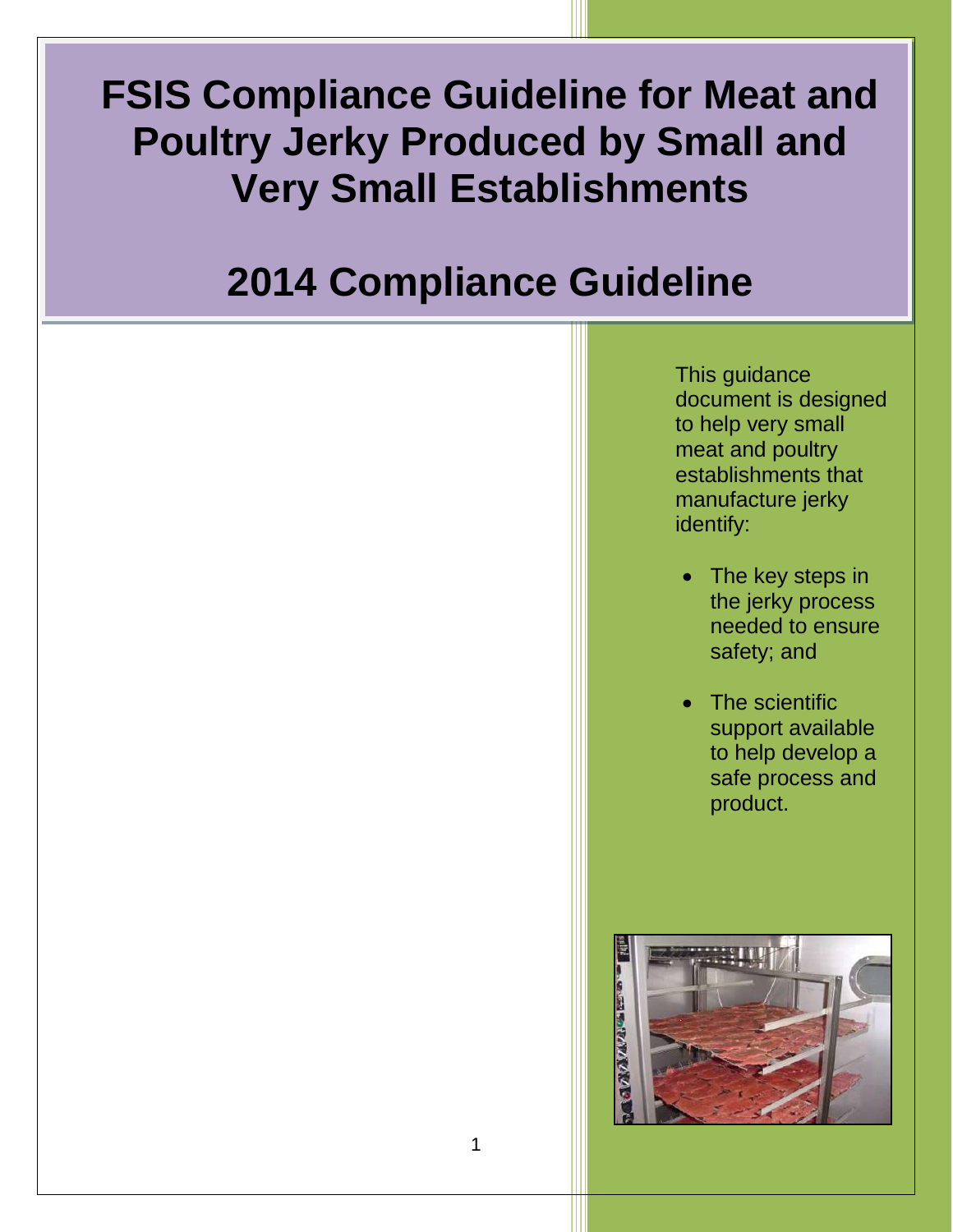This Compliance Guideline provides **guidance** to assist establishments in meeting FSIS regulations related to jerky processing. The guideline also contains recommendations to help industry produce a safe product based on the scientific information available in the literature. Guidance represents **best practice** recommendations by FSIS, based on the best scientific and practical considerations, and does not represent **requirements**  that must be met. Establishments may choose to adopt different procedures than those outlined in the guideline, but they would need to support why those procedures are effective. It is important to note that this guideline represents FSIS's current thinking on this topic and should be considered usable as of the issuance date.

This version of the guidance document, dated August 2014, replaces previous versions of the document which was last updated in July 2012. FSIS updated the guideline based on four comments from three trade associations and one individual. The following are changes made in response to comments:

- Broken link on page 4 (see footnote) has been changed to a link to a report from the New Mexico Department of Health;
- Surface preparation step was added to the step-by-step guide on page 7;
- Definition of shelf-stability and recommended shelf-stability parameters were clarified on page 15;
- Continuously introducing steam option was clarified on page 22;
- [Attachment](#page-52-0) 4, which provides guidance on supporting the continuously introducing steam option, was added.

A more detailed summary of the comments and FSIS' responses can be found in [Attachment](#page-31-0) 1.

In addition to making changes in response to public comments, FSIS also made the following changes in response to questions submitted through askFSIS:

- Clarified on page 8 that the lethality treatment of poultry jerky should achieve at least a 5.0-log<sub>10</sub> reduction of *Salmonella* spp.;
- Provided guidance on pages 13 14 on how to calibrate a humidity recorder;
- Clarified on page 19 that reference to the cooking time in the humidity options in *Appendix A* refers to the entire cooking time (including come up time), not just the time during which the temperature in *Appendix A* is achieved and maintained (e.g., 145°F for 4 minutes);
- Clarified in the text on page 19 that if an establishment using *Appendix A* as support for the lethality treatment introduces steam or seals the oven, cooking time should never be less than one hour; and
- Clarified the documentation that should be collected to support that humidity is being implemented consistent with *[Appendix A](http://www.fsis.usda.gov/wps/wcm/connect/212e40b3-b59d-43aa-882e-e5431ea7035f/95033F-a.pdf?MOD=AJPERES)* when the sealed oven or continuously introducing steam methods are used on pages 21 and 22.

Although comments will no longer be accepted through regulations.gov on this guidance document, FSIS will update this document as necessary should new information become available.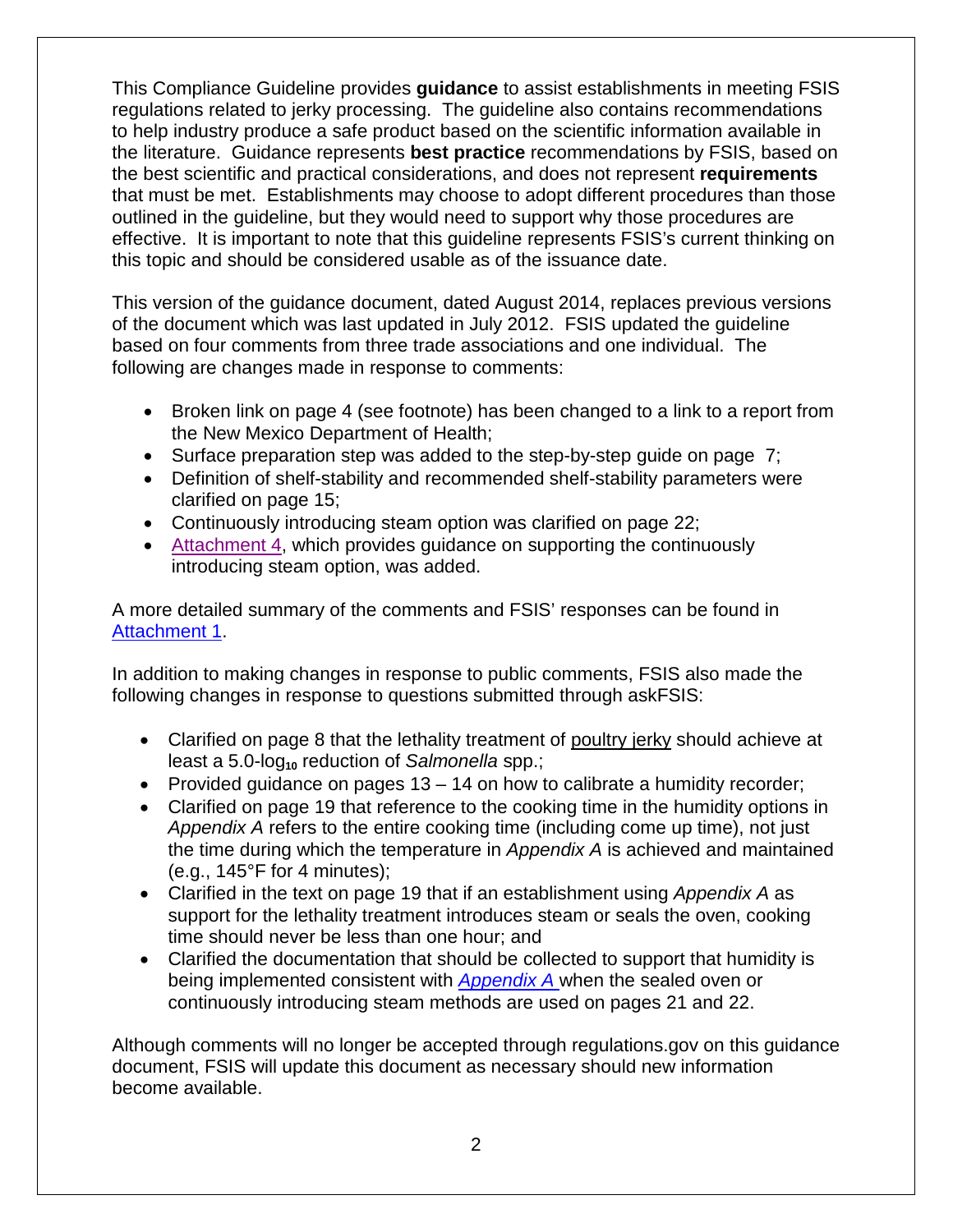## **Compliance Guideline for Meat and Poultry Jerky Produced by Small and Very Small Establishments**

## **Table of Contents**

| <b>Purpose</b>                                                                                                                                                                                               | 4  |
|--------------------------------------------------------------------------------------------------------------------------------------------------------------------------------------------------------------|----|
| <b>Background</b>                                                                                                                                                                                            | 4  |
| <b>Step-by-Step Guide for Jerky Processing</b>                                                                                                                                                               | 5  |
| <b>Critical Operational Parameters during the</b><br><b>Lethality Treatment</b>                                                                                                                              | 9  |
| <b>Scientific Support Available for Jerky Processing</b>                                                                                                                                                     | 18 |
| <b>References</b>                                                                                                                                                                                            | 29 |
| <b>Helpful Websites</b>                                                                                                                                                                                      | 31 |
| <b>Attachment 1: FSIS Response to Comments</b>                                                                                                                                                               | 32 |
| <b>Attachment 2: Time, temperature, and humidity</b><br>combinations reported in the literature for beef jerky<br>that achieve at least a 5-log <sub>10</sub> reduction in<br>Salmonella and E. coli 0157:H7 | 40 |
| <b>Attachment 3: Making Your Own Wet bulb</b><br>(Reprinted with Permission from the University of<br><b>Wisconsin)</b>                                                                                      | 49 |

**[Attachment 4: Example Time-Temperature Recorder](#page-52-0)  53[Chart to Support Option to Continuously Inject](#page-52-0)  [Steam](#page-52-0)**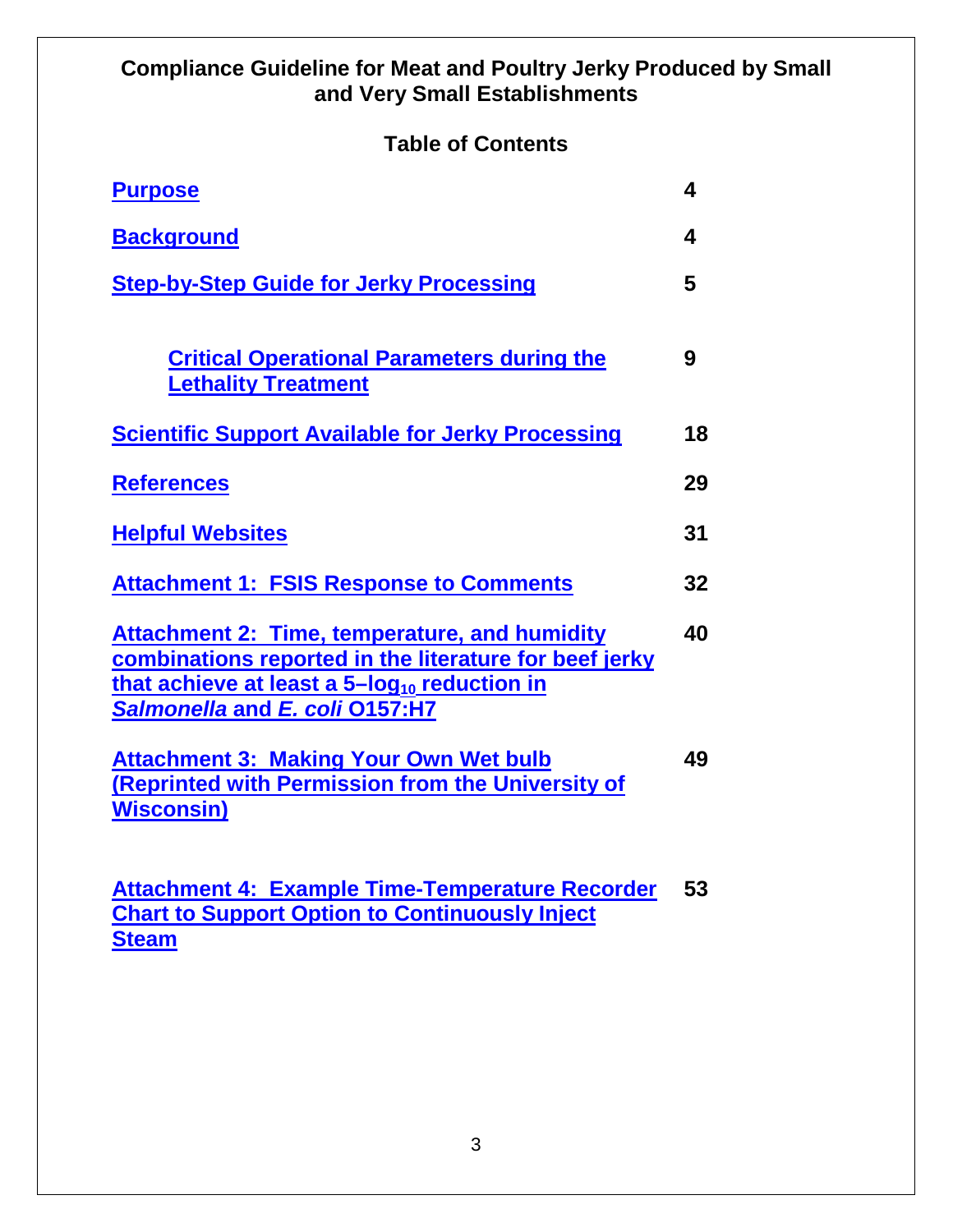## **Compliance Guideline for Meat and Poultry Jerky Produced by Small and Very Small Establishments**

## **Purpose**

<span id="page-3-0"></span>This guideline is designed to help small and very small meat and poultry establishments that manufacture jerky to identify:

- The key steps in the jerky process needed to ensure safety; and
- The scientific support available to help develop a safe process and product.

This guideline is not intended to set any regulatory requirements. This document replaces previous versions of the guideline last updated in July 2012.

## **Background**

<span id="page-3-1"></span>Meat or poultry jerky is a ready-to-eat (RTE), dried product that is considered shelfstable (i.e., it does not require refrigeration after proper processing). Following a 2003 salmonellosis outbreak from Salmonella Kiambu in jerky produced in New Mexico<sup>[1](#page-3-2)</sup>, FSIS published the first version of the *Compliance Guideline for Meat and Poultry Jerky Produced by Small and Very Small Establishments*. The Compliance Guideline provided guidance for small and very small meat and poultry establishments on the critical steps for jerky processing and the controls needed at each of these steps to ensure a safe product is produced.

One potential cause of the 2003 *Salmonella* Kiambu outbreak in jerky was the very slow

drying process under low humidity conditions (1% Relative Humidity - 82°C dry bulb, 30°C wet bulb), which allowed *Salmonella* organisms to dehydrate during drying and become resistant to heat. Therefore, the first version of the jerky compliance guidelines emphasized the need for high levels of humidity during jerky processing. Since 2003, a number of journal articles have been published that has increased scientific

**One potential cause of the 2003**  *Salmonella* **Kiambu in jerky outbreak was the very slow drying process under low humidity conditions**

understanding of the critical factors during jerky processing including the role of humidity.

This document updates and replaces the 2007 and 2012 versions of the guideline to reflect the most up-to-date science and understanding of jerky processing. This guideline also addresses concerns identified through Food Safety Assessments (FSAs) and askFSIS questions and responds to public comments received on the 2012 version.

<span id="page-3-2"></span> <sup>1</sup> <http://aces.nmsu.edu/ces/nmhs/documents/albanese.pdf>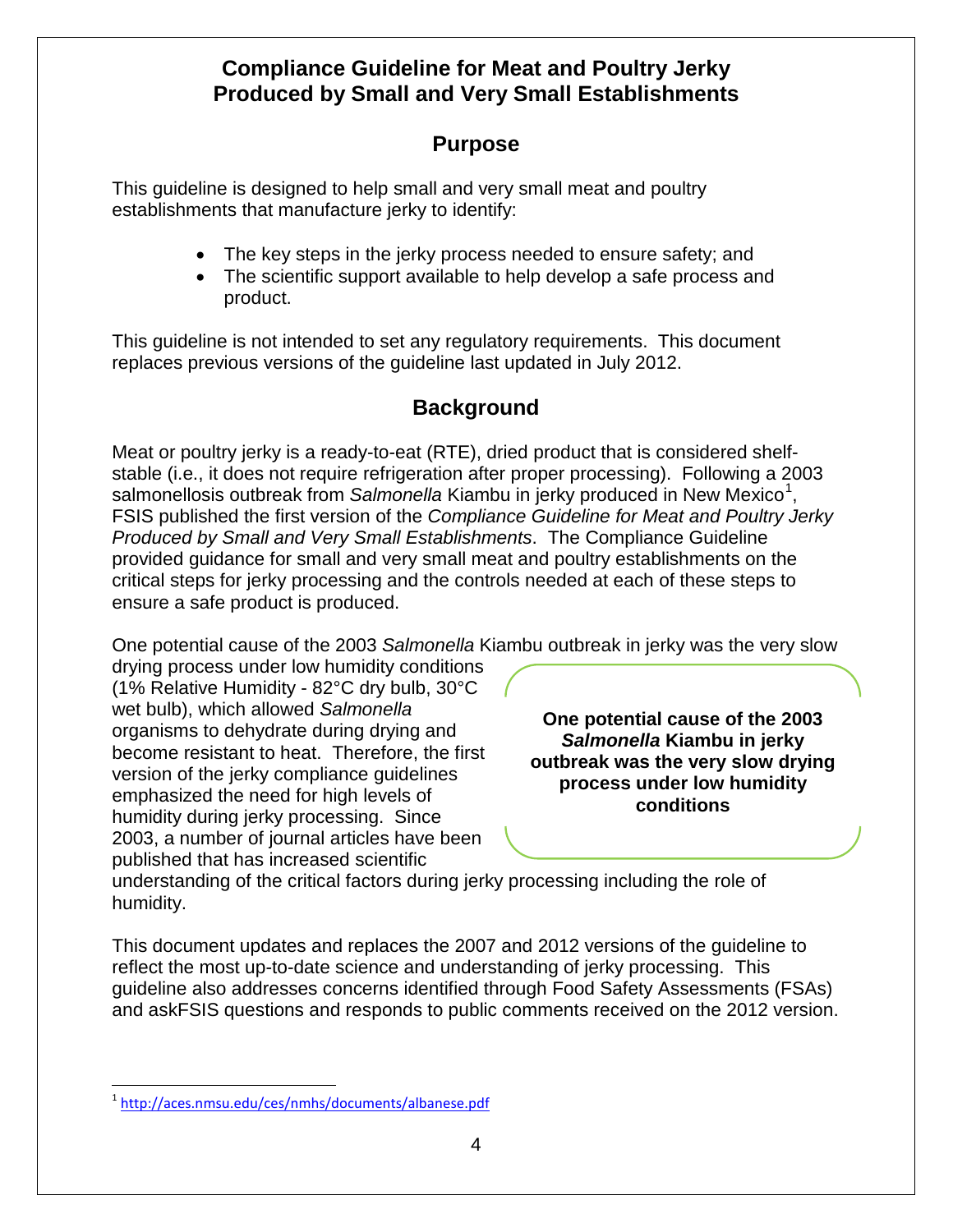## **Step-by-Step Guide for Jerky Processing**

<span id="page-4-0"></span>Below is a summary of the eight (8) general processing steps used in jerky production. Although an establishment's process may not include these same steps, **the lethality treatment followed by drying should be used to produce a safe product**. Other steps such as the intervention and post-drying steps may be used by establishments when the lethality and drying steps do not achieve adequate lethality. Further descriptions of the key steps in the jerky process, including the microbial interventions that can be applied to ensure safety, are included in the pages that follow.

- **Step 1 - [Strip preparation](#page-5-0)**: Whole muscle is sliced or ground; ground product is formed into strips (some jerky is formed).
- **Step 2 – [Marination](#page-5-1)**: The strips are marinated in a solution that often contains salt, sugar, and flavoring ingredients.
- **Step 3 – [Interventions](#page-5-2)**: Antimicrobial interventions before, during, and after marinating the strips of raw product may be added to increase the level of pathogen reduction beyond that achieved by heating alone.
- <span id="page-4-1"></span> **Step 4 - [Surface preparation:](#page-4-1)** Strips are heated using a low temperature heat step, which makes the surface tacky to aid in smoke adherence and improve product texture.
- **Step 5 – [Lethality](#page-6-0)**: The lethality treatment is defined as the process step or steps used to destroy pathogenic microorganisms on or in a product to make the product safe for human consumption. The lethality treatment is considered to include the time when the product is placed in the heated oven (including surface preparation and color setting) until the product reaches the desired lethality timetemperature combination (also referred to as "the cooking time").

In order to achieve adequate lethality, it is important that an establishment's actual process adheres to the following [critical operational parameters](#page-7-0) (see Key Definitions on page 8) in the scientific support:

- Product time-temperature combination
- Relative humidity
- **Step 6 – [Drying:](#page-13-0)** Drying is the process during which water (moisture) is removed from the product. After the lethality treatment, jerky is dried to meet a water activity level sufficient to prevent the growth of microorganisms, especially toxigenic microorganisms, such as *Staphylococcus aureus*.
- **Step 7 – [Post-drying heat step](#page-15-0)**: A post-drying heat step may be added to increase the level of pathogen reduction beyond that achieved by heating alone.
- **Step 8 – [Handling](#page-15-1)**: Product is often handled after the lethality and drying steps and prior to packaging.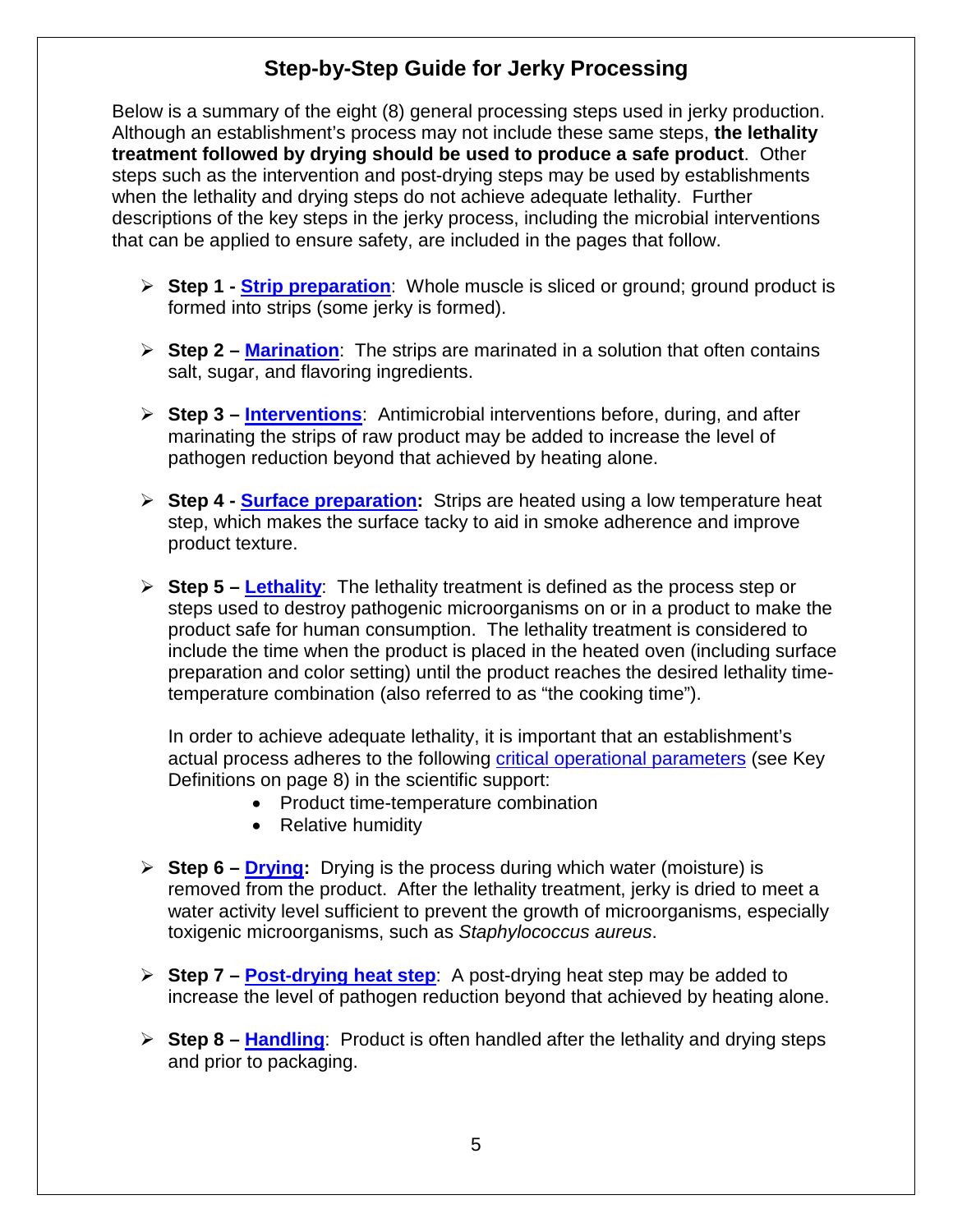Jerky producers (and all producers of RTE product) are required to control the food safety hazards in their products (9 CFR 417.4(a)) and to document that their Hazard Analysis and Critical Control Point (HACCP) systems work according to 9 CFR 417.5(a). Establishments producing RTE products need to achieve lethality of pathogens (e.g., *Salmonella*) in the product, and stabilize the product to inhibit the growth of spore-forming bacteria (e.g., *C. botulinum* and *C. perfringens*). In addition, jerky producers need to ensure the growth of toxigenic microorganisms, such as *Staphylococcus aureus*, is controlled during the process and prevented during the distribution and storage of the finished product*.* This guideline provides steps jerky processors can take to ensure that the jerky processes they employ effectively control these hazards. The guideline discusses each step in the jerky process in more detail below with key considerations related to pathogen reduction or control highlighted for each step. Each process is unique, so some processors may not use all 8 steps. Some may perform the steps below in different order, or some may use additional steps.

<span id="page-5-0"></span> **Step 1 - Strip preparation**: Whole muscle is sliced or ground; ground product is formed into strips (some jerky is formed).

It is critical for establishments to use source materials prepared under good manufacturing practices (GMPs) designed to minimize contamination and the presence and growth of pathogens of public health concern, so the initial pathogen load is not higher than what the process is designed to reduce. Establishments that choose to purchase source materials known to be contaminated with pathogens of public health concern, such as *Salmonella* or shiga toxin-producing *Escherichia coli* (*E. coli)* (STEC) organisms such as *E. coli* O157:H7 or *E. coli* O45, should pay special attention to the controls they put in place to ensure cross-contamination between raw and RTE product does not occur.

<span id="page-5-1"></span> **Step 2 – Marination**: The strips are marinated in a solution that often contains salt, sugar, and flavoring ingredients.

Establishments should use non-meat ingredients for marinades and spice mixes that are prepared under GMPs designed to minimize contamination and the presence and growth of pathogens of public health concern, so the initial pathogen load is not higher than what the process is designed to reduce. FSIS recommends that establishments use a new liquid marinade solution or dry spice mix with each production batch to reduce chances of cross-contamination from one batch of production to another. If an establishment does reuse a marinade or spice mix, it should consider and address the potential hazards associated with cross-contamination from one batch of production to another.

<span id="page-5-2"></span> **Step 3 - Interventions**: Antimicrobial interventions before, during, and, after marinating the strips of raw product have been shown to increase the level of pathogen reduction beyond that achieved by heating alone.

Some heating processes may not deliver an adequate lethality and, thus, may require an additional intervention step to ensure product safety. Examples of interventions that may increase the lethality of the process are: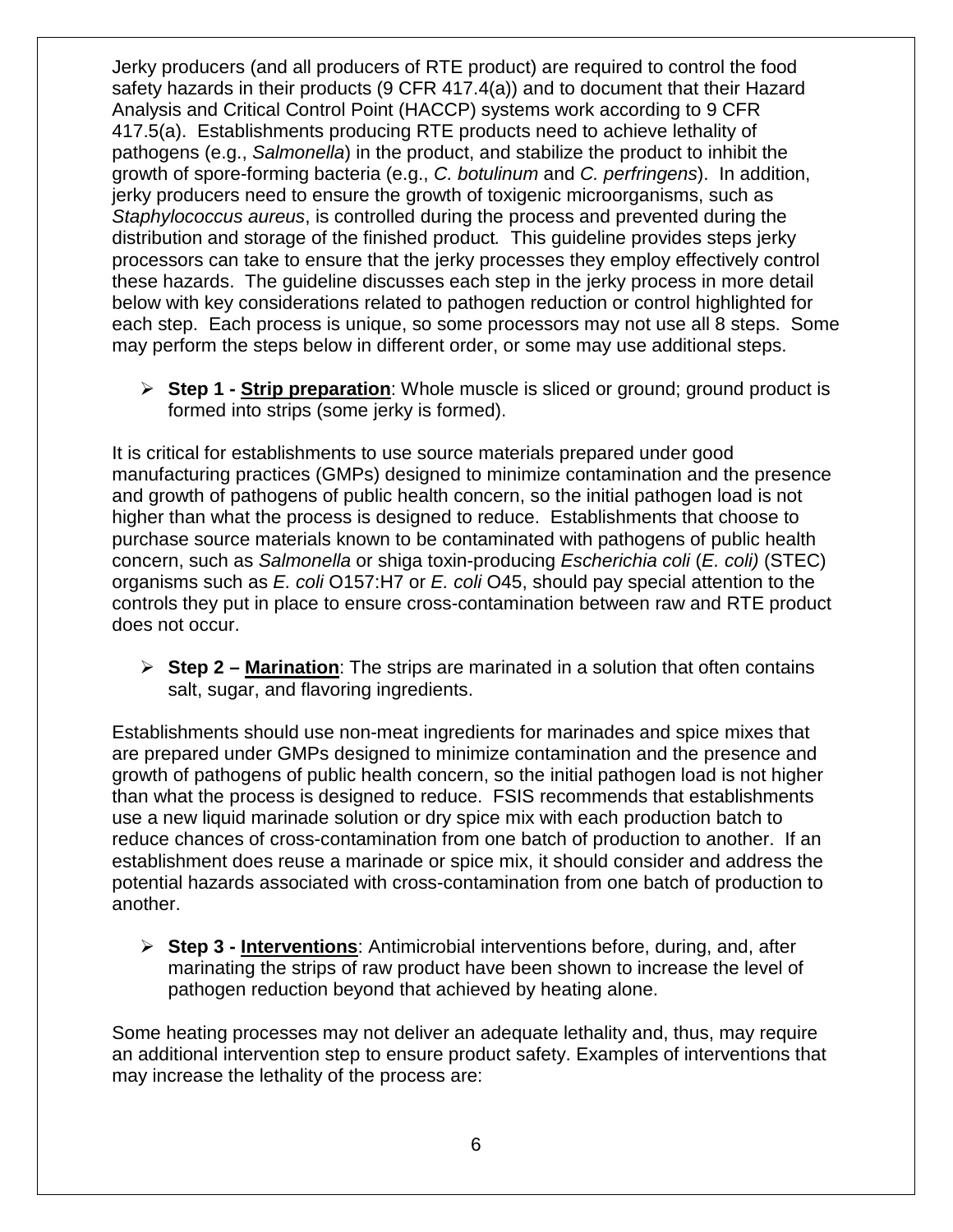- Preheating the meat or poultry jerky strips in the marinade to a minimum internal temperature of 160°F will provide an immediate reduction of *Salmonella* (Harrison and Harrison, 1996). Heating in marinade may produce unacceptable flavors for some products; however, other liquids such as water could be used. The times and temperatures in *[FSIS](http://www.fsis.usda.gov/wps/wcm/connect/212e40b3-b59d-43aa-882e-e5431ea7035f/95033F-a.pdf?MOD=AJPERES)  Appendix A: [Compliance Guidelines For Meeting Lethality Performance](http://www.fsis.usda.gov/wps/wcm/connect/212e40b3-b59d-43aa-882e-e5431ea7035f/95033F-a.pdf?MOD=AJPERES)  [Standards For Certain Meat and Poultry Products](http://www.fsis.usda.gov/wps/wcm/connect/212e40b3-b59d-43aa-882e-e5431ea7035f/95033F-a.pdf?MOD=AJPERES)* (referred to throughout this document as Appendix A) could be used for preheating in the liquid, although the product internal temperature should be monitored to ensure adequate lethality is achieved).
- Dipping the product in 5% acetic acid for 10 minutes before placing it in the marinade can augment the log reduction effects of drying but not enough to eliminate pathogens (Calicioglu, 2002 & 2003). This intervention may also result in an undesirable flavor.
- Dipping the product in 1:2 or 1:3 mixtures of calcium sulfate (Mionix Safe<sub>2</sub>O™) and water for 30 seconds or dipping in acidified sodium chlorite (Keeper®) at concentrations between 500 and 1,200 ppm can reduce the level of *Salmonella*, *Listeria monocytogenes (Lm)*, and *E. coli* O157:H7 compared with no pretreatment. These pretreatments were effective in both dehydrators and smokehouse processing (Harrison et al., 2006).
- **Step 4 - Surface preparation:** Strips are heated using a low temperature heat step which makes the surface tacky to aid in smoke adherence and improve product texture.

Humidity is often not introduced until the next step, the lethality treatment. The lack of humidity during the initial surface preparation step is generally not a food safety concern because the step is usually too short (30 minutes or less) to dry out the product to such a degree that the heat resistance of *Salmonella* would be increased. This step may include or be followed by a color setting step during which humidity is also not introduced. This color setting step plus the surface preparation step should be 30 minutes or less in total. If an establishment uses a preparation or color setting step that is longer than 30 minutes, it should provide support for why the lack of humidity does not result in the product drying out before the lethality treatment.

<span id="page-6-0"></span> **Step 5 - Lethality treatment**: The lethality treatment is defined as the process step or steps used to destroy pathogenic microorganisms on or in a product to make the product safe for human consumption. The lethality treatment is considered to include the time when the product is placed in the heated oven (including surface preparation and color setting) until the point at which the product reaches the desired lethality time-temperature combination (also referred to as the "cooking time").

In order to achieve adequate lethality, the establishment's actual process needs to adhere to the following [critical operational parameters](#page-7-0) (see Key Definitions on page 8) in the scientific support: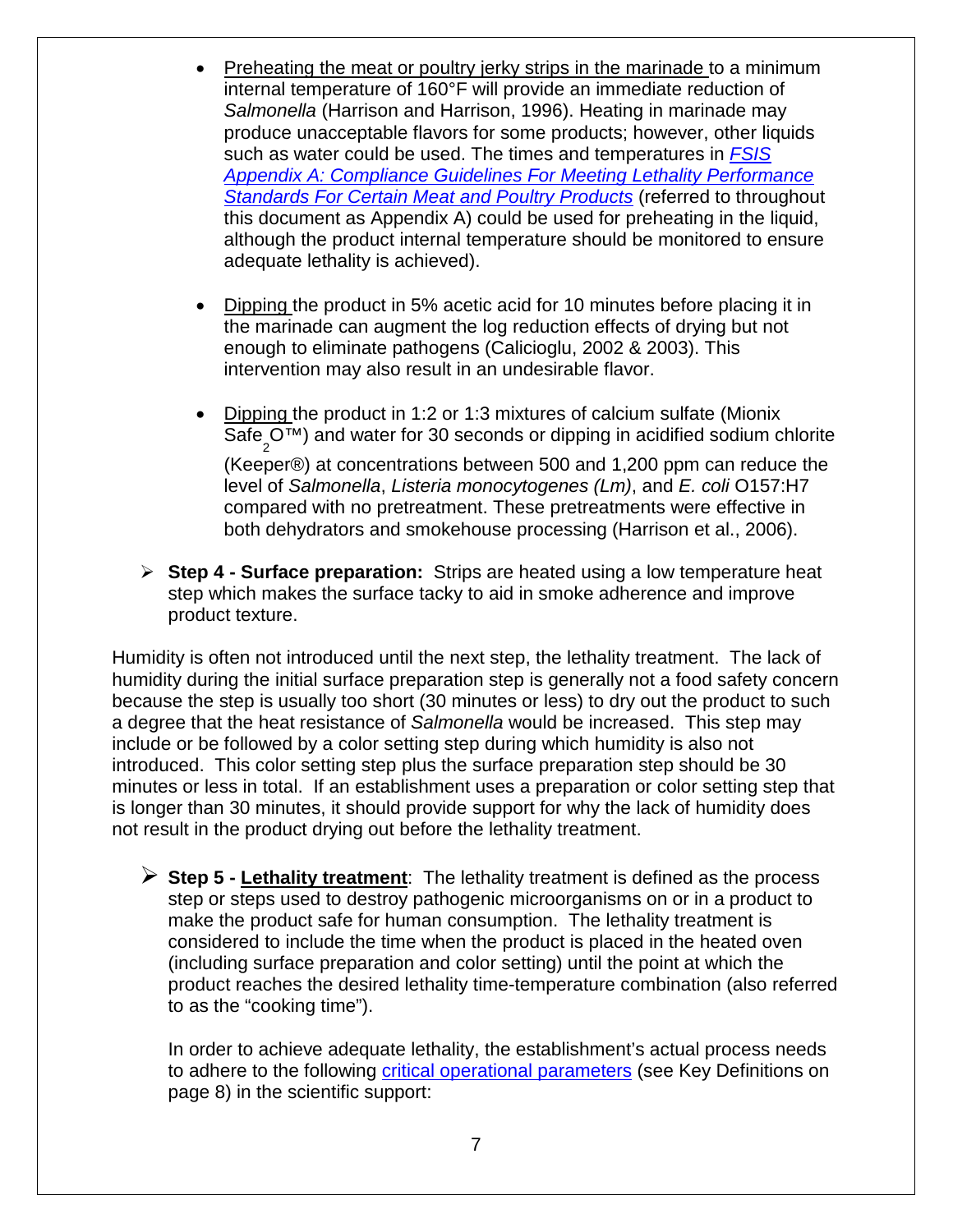- Product time-temperature combination
- Relative humidity

In recent years, several jerky products have been found to be adulterated with *Salmonella* or *E. coli* O157:H7. Often the contamination has been linked to inadequate lethality treatment. The lethality treatment of meat jerky should achieve at least a 5.0-log**<sup>10</sup>** reduction of *Salmonella* spp. and at least a 5.0-log<sub>10</sub> reduction for shiga toxin-producing *Escherichia coli* (*E. coli)* (STEC) for products containing beef as recommended in the *Salmonella [Compliance](http://www.fsis.usda.gov/wps/wcm/connect/2ed353b4-7a3a-4f31-80d8-20262c1950c8/Salmonella_Comp_Guide_091912.pdf?MOD=AJPERES)  [Guidelines for Small and Very Small Meat and Poultry](http://www.fsis.usda.gov/wps/wcm/connect/2ed353b4-7a3a-4f31-80d8-20262c1950c8/Salmonella_Comp_Guide_091912.pdf?MOD=AJPERES)  [Establishments that Produce Ready-to-Eat \(RTE\)](http://www.fsis.usda.gov/wps/wcm/connect/2ed353b4-7a3a-4f31-80d8-20262c1950c8/Salmonella_Comp_Guide_091912.pdf?MOD=AJPERES)  [Products](http://www.fsis.usda.gov/wps/wcm/connect/2ed353b4-7a3a-4f31-80d8-20262c1950c8/Salmonella_Comp_Guide_091912.pdf?MOD=AJPERES)*. The lethality treatment of poultry jerky should achieve at least a 5.0-log**<sup>10</sup>** reduction of *Salmonella* spp. Although poultry jerky is considered to fall under the performance standard in 9 CFR 381.150 (i.e., a 7.0-log<sub>10</sub> reduction of *Salmonella* spp.), the regulation allows for the use of an alternative lethality that achieves an equivalent probability that no viable *Salmonella* organisms remain in the finished product. Research has supported that a 5.0 log**<sup>10</sup>** reduction in *Salmonella* is sufficient for such shelfstable products. Indeed, the *[FSIS Risk Assessment of the](http://www.fsis.usda.gov/wps/wcm/connect/210d3d19-96bc-4b1e-8829-325e25e63e0b/Salm_RTE_Risk_Assess_Sep2005.pdf?MOD=AJPERES)  [Impact of Lethality Standards on Salmonellosis from](http://www.fsis.usda.gov/wps/wcm/connect/210d3d19-96bc-4b1e-8829-325e25e63e0b/Salm_RTE_Risk_Assess_Sep2005.pdf?MOD=AJPERES)  [Ready-to-Eat Meat and Poultry Products](http://www.fsis.usda.gov/wps/wcm/connect/210d3d19-96bc-4b1e-8829-325e25e63e0b/Salm_RTE_Risk_Assess_Sep2005.pdf?MOD=AJPERES)* found that there would not be a significant increase in the cases of salmonellosis if jerky and other shelf-stable products achieved a 5.0-log**<sup>10</sup>** vs. 7.0-log**<sup>10</sup>** lethality. In addition to *Salmonella spp*., the lethality treatment of meat and poultry jerky should achieve at least a 3.0-log<sub>10</sub> reduction in *Lm*, although a 5.0-log<sub>10</sub> reduction or greater is desirable for providing an even greater safety margin for ensuring that *Lm* does not grow to detectable levels during storage. However, establishments are not required to validate that their process achieves reduction in *Lm* (or STEC for products containing beef) if it achieves sufficient reductions in *Salmonella* because *Salmonella* is more heat resistant than other pathogens and is, therefore, considered an indicator of lethality.

Establishments should make sound decisions in the hazard analysis that support that source materials were prepared using GMPs and other process controls as discussed in the previous steps of [strip preparation](#page-5-0) and [marination](#page-5-1) such that a 5.0-log<sub>10</sub> reduction in *Salmonella* results in the production of a safe product.

Official establishments choosing to use cooking to achieve lethality before drying may consider a number of different

## KEY DEFINITIONS

The **lethality treatment** is defined as the process step or steps used to destroy pathogenic microorganisms on or in a product to make the product safe for human consumption. The lethality treatment is considered to include the time when the thermal processing begins (e.g., the product is placed in the heated oven) until the point at which the product reaches the desired lethality time-temperature combination (also referred to as the "cooking time").

## <span id="page-7-0"></span>**Critical operational**

**parameters** are those parameters of an intervention that must be met in order for the intervention to operate effectively and as intended. Such parameters include but are not limited to time, temperature, water activity, concentration, relative humidity, and type of equipment (to the extent that the use of different equipment would result in an inability to achieve the critical parameters of the study).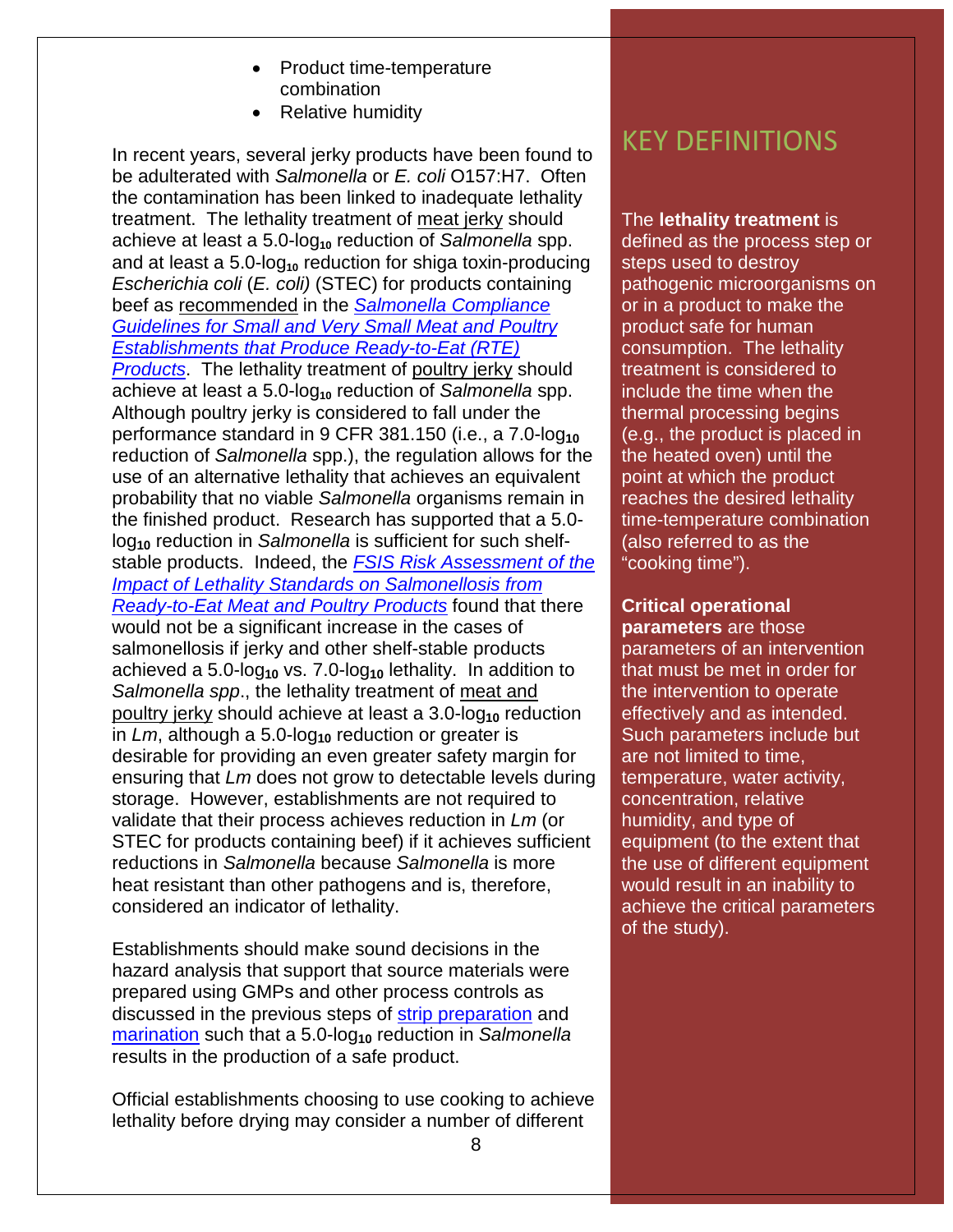types of scientific documents to support the time-temperature-humidity combination used in the actual process.

Such types of scientific support documents include:

- Compliance Guidelines (e.g., *[Appendix A](http://www.fsis.usda.gov/wps/wcm/connect/212e40b3-b59d-43aa-882e-e5431ea7035f/95033F-a.pdf?MOD=AJPERES)*)
- Journal articles
- Challenge studies
- In-plant data

Finished product testing would not be considered adequate scientific support for the process used on its own, however, because such testing does not support that at least an adequate reduction of *Salmonella* spp. is achieved by the process.

An in-depth discussion of considerations for each of these types of scientific support documents, along with examples, is discussed in the section titled: **[Scientific Support](#page-16-0)  [Documents for Jerky Processing](#page-16-0)**.

#### <span id="page-8-0"></span>**Critical Operational Parameters during the Lethality Treatment**

Regardless of the scientific support document used, it is important that an establishment's actual process and procedures relate and adhere to the critical operational parameters in the scientific support in order to achieve adequate lethality. There are several critical operational parameters that are important for jerky processing that will be reviewed.

#### *Product time-temperature combination*

FSIS has found through FSAs that many establishments use temperatures from support documents to set critical limits for the oven temperature; however, setting the oven temperature to the temperature in the support does not ensure that the product will reach the same internal temperature which is critical to ensure adequate lethality is achieved. The FSAs show that some establishments do not measure or verify that the product has achieved the desired internal lethality temperature until after drying. FSIS does not recommended verifying product temperatures only after drying because the product may have dried out before the lethality temperature was reached, resulting in lower than expected pathogen reduction.

One of the critical operational parameters during the jerky process is the time-temperature combination the product achieves. Most often the temperatures used during the lethality treatment that are reported in scientific support documents, such as the *[Appendix A](http://www.fsis.usda.gov/wps/wcm/connect/212e40b3-b59d-43aa-882e-e5431ea7035f/95033F-a.pdf?MOD=AJPERES)* guidelines, are the temperatures that the product should reach. FSIS has found that establishments will use these same temperatures to set critical limits for the oven temperature. However, setting the oven temperature to the temperature in the support is not appropriate because it does not ensure that the product will reach the same internal temperature, which is critical to ensure adequate lethality is achieved.

For this reason, FSIS recommends that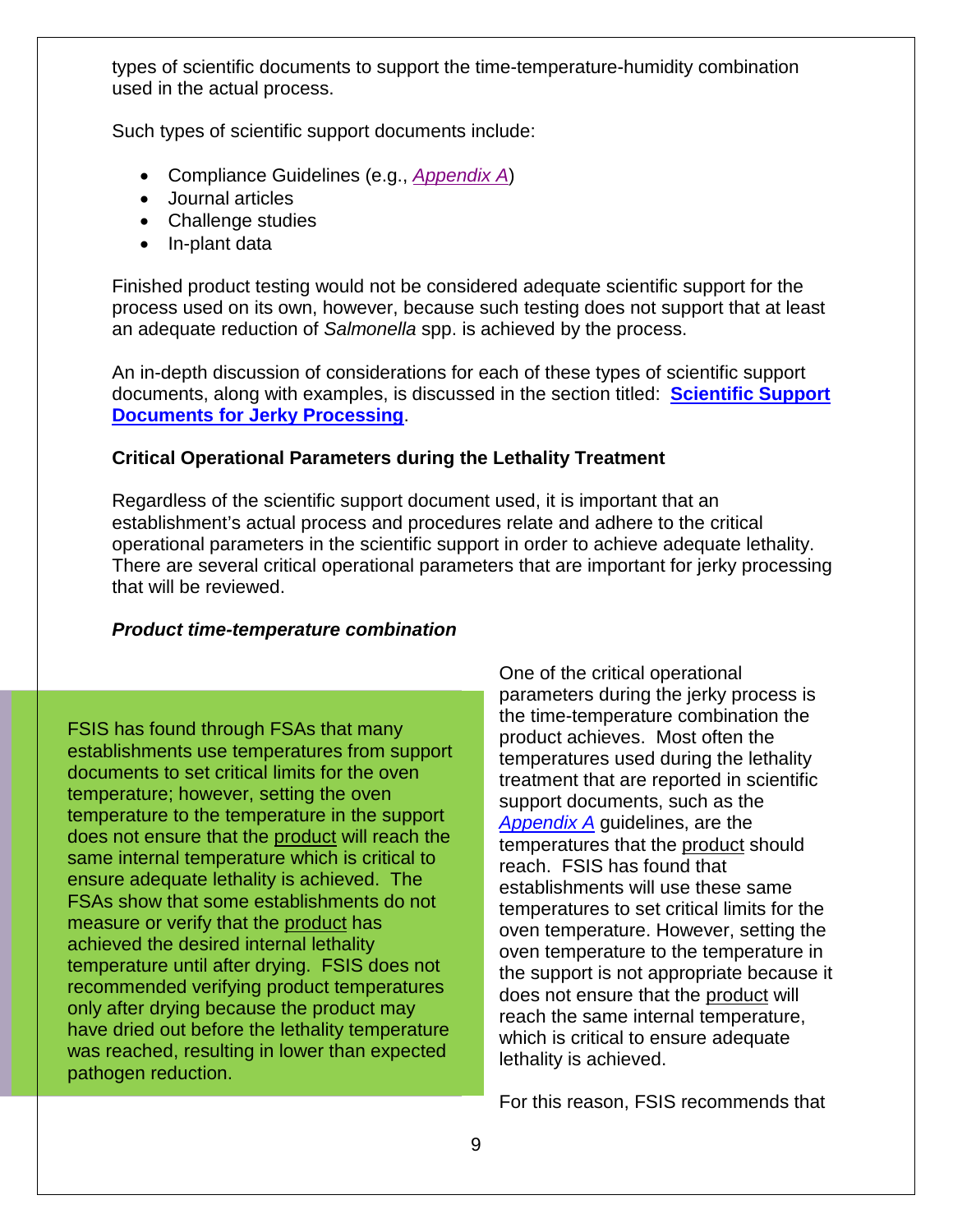establishments monitor the internal product temperature. Product internal temperature can be measured by inserting a thermocouple probe into the center of a beef strip. Proper insertion may be difficult because the product is so thin; therefore, FSIS recommends that establishments slice one piece of jerky twice as thick as normal so that the probe can be inserted. If this thicker piece reaches the lethality temperature, the thinner pieces should as well. In addition, to accurately measure the product temperature, the establishment should understand factors that could affect the temperature of the product. These factors include cold spots in the oven, as well as variation in oven temperature during different seasons. Although monitoring product temperature is strongly encouraged, establishments can use the oven or smokehouse temperature in place of the product temperature, provided that the establishment has a consistent product and process and has sufficient data correlating the oven temperature selected with the product temperature in the scientific support.

In addition to the product temperature, the amount of time the product is held at this temperature is also critical to ensuring that adequate lethality is achieved. It is important for the establishment to understand how the actual temperature of the product was taken, the time it takes the product to reach the target temperature (known as the come-up time or CUT), and the amount of time the product is held at the target temperature compared to the scientific support documentation. If the product is held at the target lethality treatment for less time than what was used in the scientific support, then adequate lethality may not be achieved.

## KEY DEFINITIONS

**Relative Humidity** is defined as the degree of saturation of the air by water (vapor), expressed as a percentage. Relative humidity describes the relation of the existing vapor pressure at a given temperature to the maximum vapor pressure at that temperature. Air at a given temperature can absorb vapor until its saturation (100%). The difference between the dry and wet bulb temperature is the relative humidity at that temperature. The following website [http://home.fuse.net/clymer/w](http://home.fuse.net/clymer/water/wet.html) [ater/wet.html](http://home.fuse.net/clymer/water/wet.html) contains a function for calculating the relative humidity given the wet and dry bulb temperatures.

#### *Relative Humidity*

In addition to the product time-temperature combination, the relative humidity (e.g., steam) in the oven is also critical to achieve adequate lethality in jerky. It is important that the establishment maintains humidity according to its scientific support. If relative humidity is not added or maintained by the process, the establishment should maintain scientific support demonstrating that humidity is not a critical operational parameter. Some jerky processors may be concerned that adding humidity will affect the ability to dry the meat or poultry and result in unacceptable product texture; however, the lethality treatment during which relative humidity is applied takes very little time. Adding humidity during the lethality treatment should accelerate subsequent drying and prevent case-hardening, which may actually improve product texture.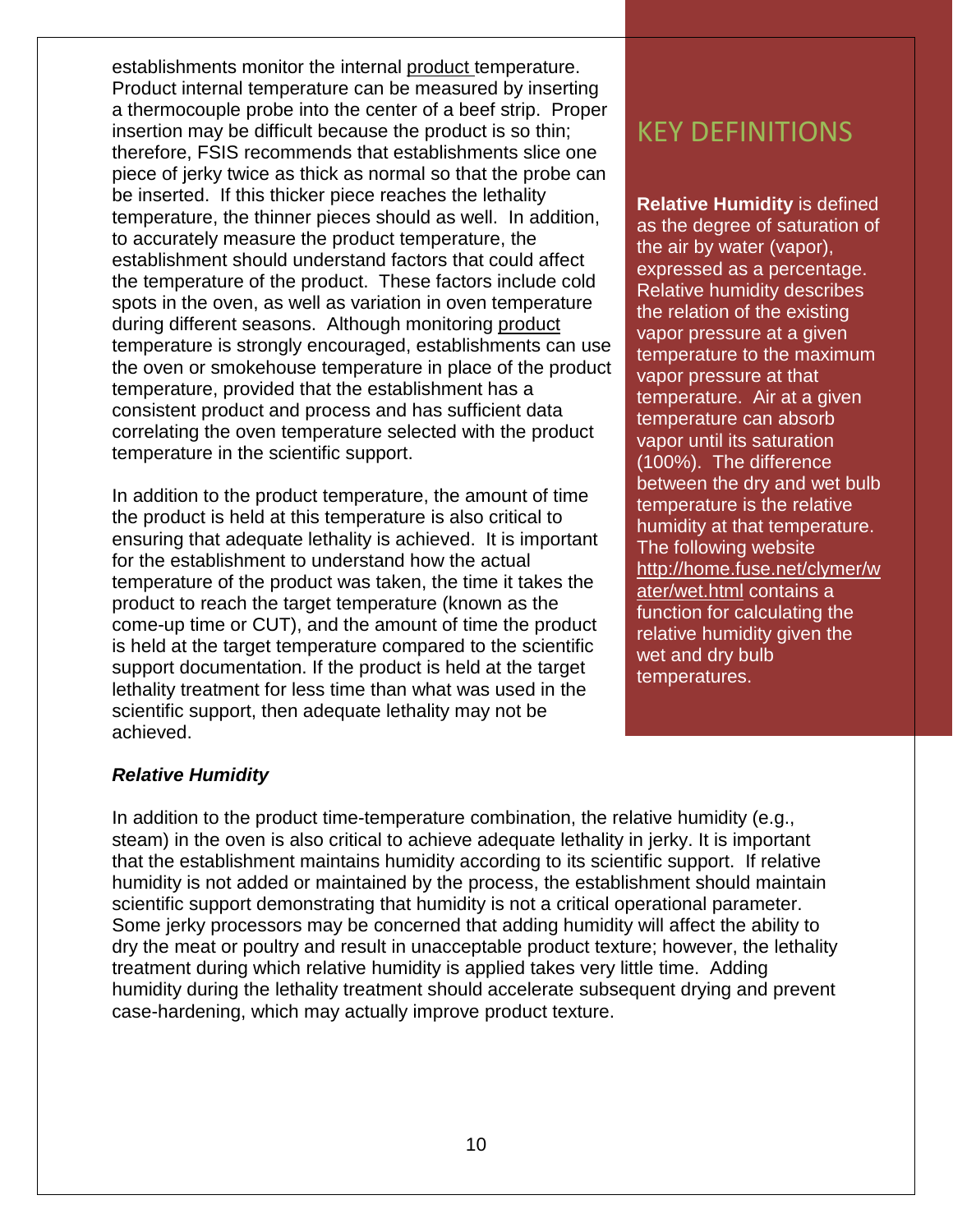Relative humidity around a product during the lethality treatment promotes lethality in two ways:

- First, the humidity reduces surface evaporation and the energy or heat that evaporation removes from the product during heating. If sufficient relative humidity surrounding the product is not maintained during the lethality treatment, undesirable evaporative cooling at the surface will occur, and the product will not reach the desired temperature. Producing products under conditions of high humidity early in the cooking process reduces evaporative cooling allowing products to reach higher product surface temperatures which results in a greater reduction in microorganisms.
- Second, the humidity keeps the product surface (and any pathogens) more moist and prevents unwanted concentration of solutes (e.g., sugar and salt) as a result of drying. Research has demonstrated that bacteria can become more heat resistant as their moisture levels decrease, and increased concentrations of solutes, especially sugars, increase the heat resistance of bacteria. Therefore, the drying of the product surface before the pathogens are destroyed will increase pathogen heat resistance and allow them to survive the heating process. By incorporating humidity to minimize evaporation, the D values (time at a constant temperature necessary to destroy  $90\%$  or 1- $log_{10}$  of the target organism) that are the basis for Appendix A and other scientific support documents remain valid (Goepfert, 1970; Goodfellow and Brown, 1978; Faith, N.G. et al. 1998).

#### **Without sufficient humidity the product surface may dry too quickly, and the bacteria may become more heat resistant**.

For these reasons, it is crucial that the processor prevent drying of the product until a lethal time-temperature combination is attained. In order to be most effective, the humidity should be applied during the lethality treatment and before the drying step occurs. Although the lethality treatment includes the time when the product is placed in the heated oven until the product reaches the desired lethality time and temperature combination (the "cooking time"), establishments may not introduce relative humidity into the process until 15 to 30 minutes after the product is placed in the heated oven. The establishment would do so because of the previous step of [surface preparation](#page-4-1) that is needed to set the surface to aid in the adherence of smoke. As discussed earlier, the lack of humidity during this initial step is not a food safety concern because of its short duration.

In addition to applying humidity early in the lethality treatment, FSIS also recommends that establishments treat the lethality and drying steps as separate stages to ensure that lethality is achieved before the product dries out. Therefore, the establishment should measure and verify the desired product temperature has been met before the drying stage. One way for an establishment to know that the product has not dried out before a lethal time-temperature combination is attained is to measure the water activity of the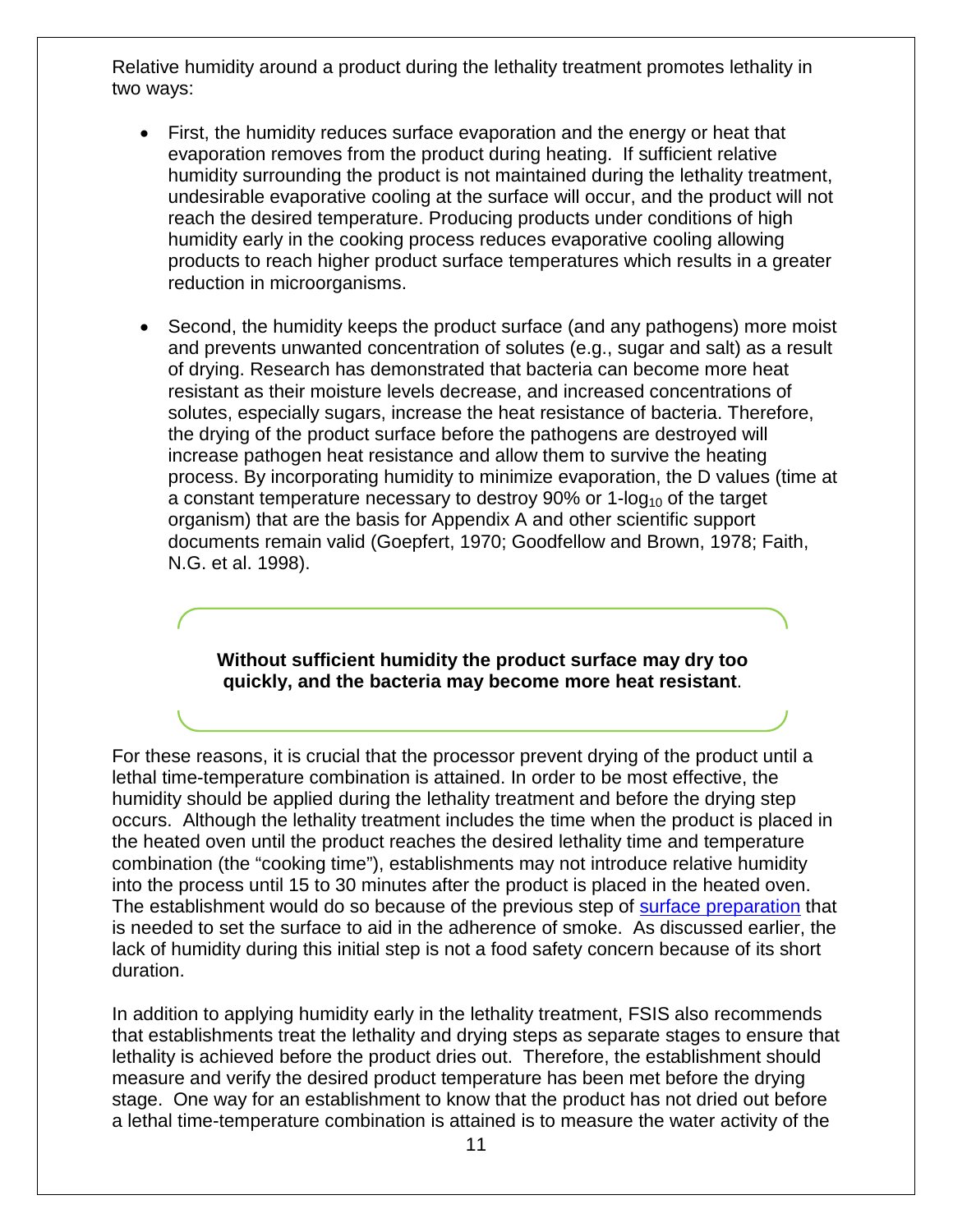product after the lethality treatment but before drying and again after drying. Some published articles (for example, Buege et al., 2006a) report the water activity at these points in the process for comparison. Another approach is for the establishment to monitor the wet bulb temperature early in the process because it provides a good indication of product surface temperature, which strongly influences lethality (Buege, 2006a). Further explanation and directions for making a wet bulb thermometer are in [Attachment 3.](#page-48-0) Although this information may be useful, establishments do not need such data to validate the process if they are able to demonstrate that their process can achieve the level of relative humidity in their scientific support.

Some simple and practical measures that can be used to aid in meeting the humidity level utilized in the scientific support documents include:

- Seal the oven: Close the smokehouse doors and oven dampers to provide a closed system and prevent moisture loss.
- Add humidity:
	- o Place one or more shallow, wide pans of hot water in the oven to increase the humidity in the system. Conduct a test run to determine whether the water evaporates.
	- o Injecting steam or a fine water mist into the oven can also add humidity.

The use of a humidity sensor or the use of wet bulb and dry bulb thermometers (to measure relative humidity) would enable the operator to determine whether adequate humidity is being applied for either measure.

**In order to ensure that adequate humidity is attained, the establishment should monitor the humidity throughout the lethality treatment.** The process should be monitored using wet and dry bulb thermometers (used to determine relative humidity) or a humidity sensor.

#### The following website

<http://home.fuse.net/clymer/water/wet.html> contains a function for calculating the relative humidity given the wet and dry bulb temperatures. A basic wet bulb thermometer can be prepared by fitting a wet, moisture-wicking cloth around a dry bulb thermometer. To maintain a wet cloth during the process, submerse an end of the cloth in a water supply. The cloth must remain wet during the entire lethality treatment especially if smoke is applied. The establishment

## KEY DEFINITIONS

The **dry bulb** temperature refers to the ambient air temperature. It is called "dry bulb" because the air temperature is indicated by a thermometer not affected by the moisture in the air or evaporative cooling that removes heat and moisture from the surface of the product. The dry bulb temperature is most commonly measured by jerky-makers. Jerky makers commonly measure the dry bulb temperature.

The **wet bulb** temperature is the temperature indicated by a moistened thermometer bulb exposed to the air flow. A wet bulb thermometer measures the extent of cooling that happens as moisture dries from a surface, a process also known as evaporative cooling. The wet bulb temperature is always lower than the dry bulb temperature except when there is 100% relative humidity, when they will be identical. Because evaporative cooling occurs on the surface of thin jerky strips, the wet bulb temperature is a more accurate measure of product surface temperature.

A **sealed oven** is generally defined as one in which the smokehouse doors and smokehouse oven dampers are closed to prevent moisture loss.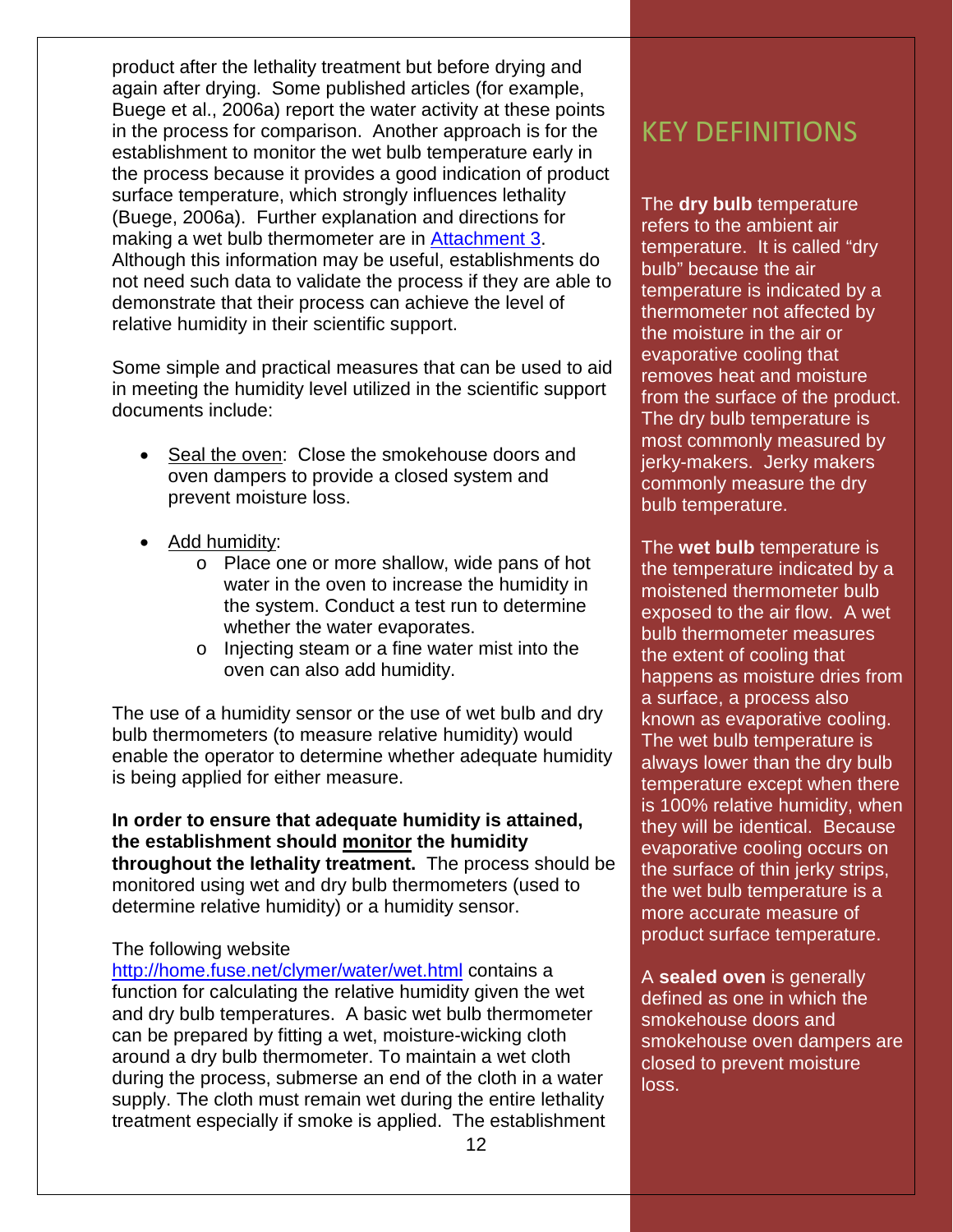should inspect the wet bulb sock prior to thermal processing, and the sock should be changed as necessary depending on its condition. [Attachment](#page-48-0) 3 contains more details for creating a wet bulb thermometer.

The use of a wet bulb thermometer is especially important for production at altitudes between 3,000 to 7,000 feet or areas of low humidity. Processing failures in the manufacture of jerky have occurred in establishments in New Mexico located between these altitudes (Eidson et al, 2000). Establishments located at higher altitudes will generally have a lower atmospheric pressure. This lower pressure leads to lower boiling points and faster evaporation from the product surface, which can lead to undesirable evaporative cooling and drying of the product surface. Furthermore, the relative humidity can be less at the higher altitude because of the lower air pressure (if the temperature at sea level and the high altitude is the same). As a result, at higher altitudes, the amount of moisture added to the smokehouse chamber necessary to achieve a given log reduction of bacteria may need to be increased to account for lower levels of humidity in the ambient (or room) air. Relative humidity in the ambient air will have an effect on the relative humidity in the smokehouse chamber, particularly when humidity is maintained by sealing the oven, because heat in the smokehouses is typically provided by heating ambient air that is passed over electrically-heated or steam-heated coils. For this reason, all establishments should also take into account variability in relative humidity in the ambient air throughout different times of year.

Establishments will need to make adjustments to the amount of humidity added to the smokehouse chamber to account for changes in humidity in the ambient air at high altitudes or during dry months. These adjustments should be made on a case-by-case basis as part of the initial design of the system to ensure that the humidity in the actual process matches the level in the scientific support.

FSIS recommends that establishments monitor relative humidity using wet and dry bulb thermometers or a humidity sensor with every lot or batch of product although FSIS does not require this monitoring frequency. Establishments have flexibility in how they address humidity in their HACCP systems. If relative humidity is addressed as part of a critical control point (CCP), the establishment is required to list the critical limits per 9 CFR 417.2(c)(3) and list and support the monitoring procedures and frequencies chosen for each CCP to ensure compliance with the critical limits per 9 CFR 417.2(c)(4) and 9 CFR 417.5(a)(2). Furthermore, per 9 CFR 417.4(a)(2), establishments are required to calibrate process-monitoring instruments as part of ongoing verification activities and, per 417.5(a)(2), are required to support their verification procedures and frequencies of those procedures. If relative humidity is addressed in a prerequisite program, and the establishment determines that the implementation of that program results in potential hazards being not reasonably likely to occur, then it must have supporting documentation for the decisions made in the hazard analysis per 9 CFR 417.5(a)(1).

**NOTE:** Accurate recordkeeping documenting the implementation of the critical operational parameters is critical to support the fact that safe products are produced. Inadequate or inaccurate recordkeeping (e.g., data entry error or unclear monitoring records) has contributed to jerky product recalls in the past, particularly when such records were associated with a lack of information regarding the implementation of all of the critical operational parameters for each batch or lot produced.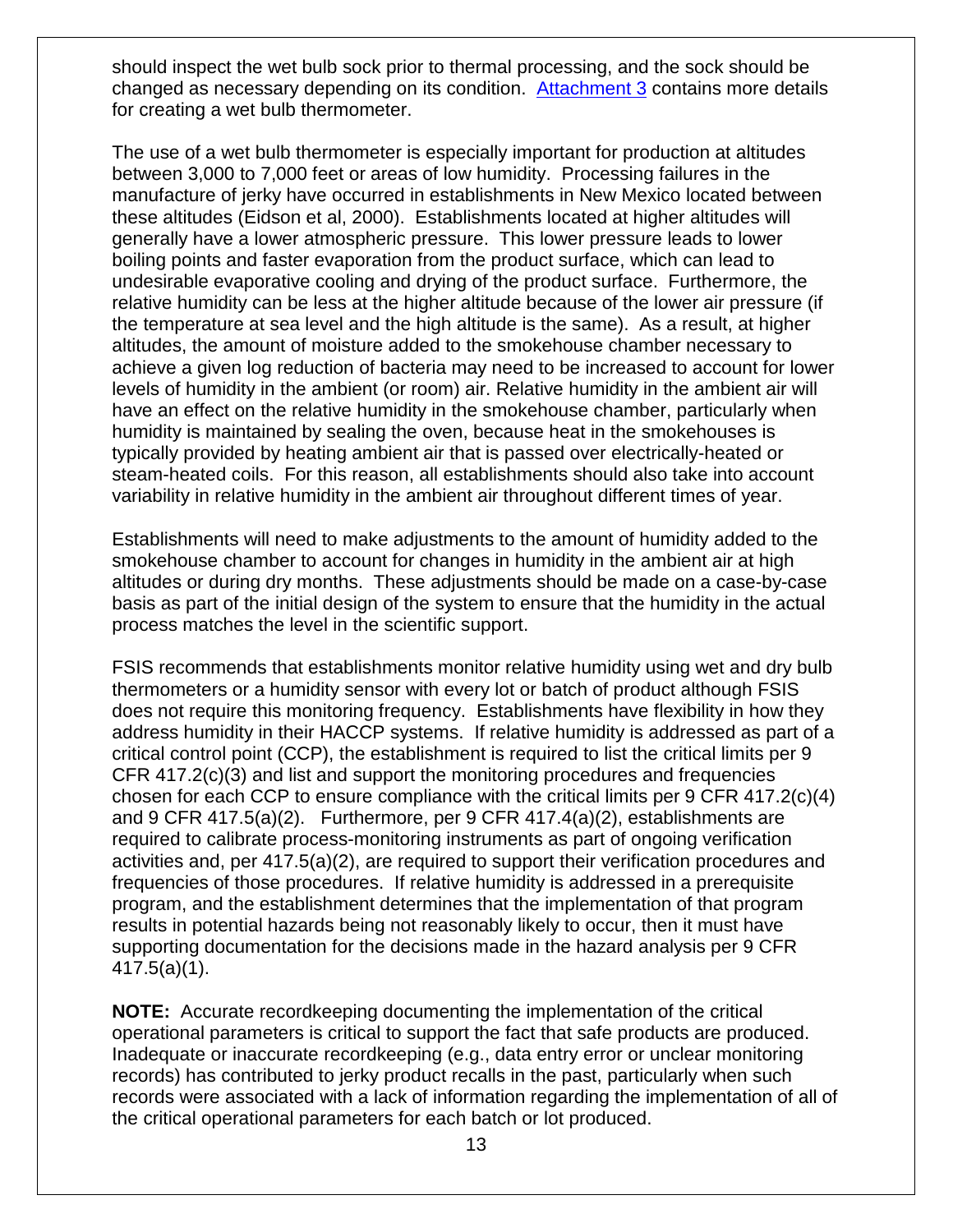Often the owner's manual for humidity recorders recommends calibration on an annual basis. Establishments should follow the manual's instructions for calibration. Establishments may calibrate by comparing the temperature readouts from the microprocessor to the temperature and time plotted on the recorder charts to check for accuracy. For this procedure, FSIS recommends that the establishment calibrate the microprocessor controls before use and show that the calibration is accurate. This procedure can be performed "in-house" in a few simple steps:

- 1. The wet bulb and dry bulb probes can be placed in a bucket of hot water along with a National Institute of Standards and Technology (NIST) reference thermometer. Some establishments use a small propane burner to maintain the water at a constant temperature.
- 2. The NIST thermometer represents the known temperature standard, and the establishment can compare the wet and dry bulb probe readings on the microprocessor to the NIST device to verify accuracy of the probes.
- 3. Once the probe readings are verified on the microprocessor as being accurate, the temperature reading on the microprocessor can be compared to the chart recorder temperature. The chart recorder is then adjusted (if needed) to the microprocessor reading.

These procedures for calibrating humidity recorders are provided as guidance to establishments; other procedures may be used, provided the establishment maintains support for the method chosen.

<span id="page-13-0"></span> **Step 6 – Drying**: Drying is the process during which water (moisture) is removed from the product. After the lethality treatment, jerky is dried to meet a water activity level sufficient to prevent the growth of microorganisms, especially toxigenic microorganisms such as *Staphylococcus aureus*.

Jerky is a shelf-stable product. After drying is complete, the establishment should monitor or verify the water activity to demonstrate that the product has attained shelfstability in accordance with the scientific support. FSIS does not have a standard of identity for jerky in its regulations. However, jerky has historically been dried to an MPR of 0.75:1 or below as described in the *[FSIS Food Standards and Labeling Policy Book](http://www.fsis.usda.gov/wps/wcm/connect/7c48be3e-e516-4ccf-a2d5-b95a128f04ae/Labeling_Policy_Book_082005.pdf?MOD=AJPERES)*. FSIS is aware that some manufacturers rely upon the MPR, rather than water activity, for determining whether their process adequately dries the jerky to produce a shelfstable product. MPR is an inappropriate indicator of shelf-stability. Water activity (also referred to as  $a_w$ ), measured by an instrument such as a water activity meter, is the more appropriate indicator to verify jerky is properly dried for food safety. This is because water activity is a better measure of available water (or water that is not bound by other components) for microbial growth than is MPR. Minimizing available water (e.g., achieving a sufficiently low water activity) is necessary to achieve shelf stability, provided measures are taken to address mold growth. Such measures to prevent mold growth may include using short inventory pull dates, low pH, antimycotics, coatings, packaging, or any combination of these measures.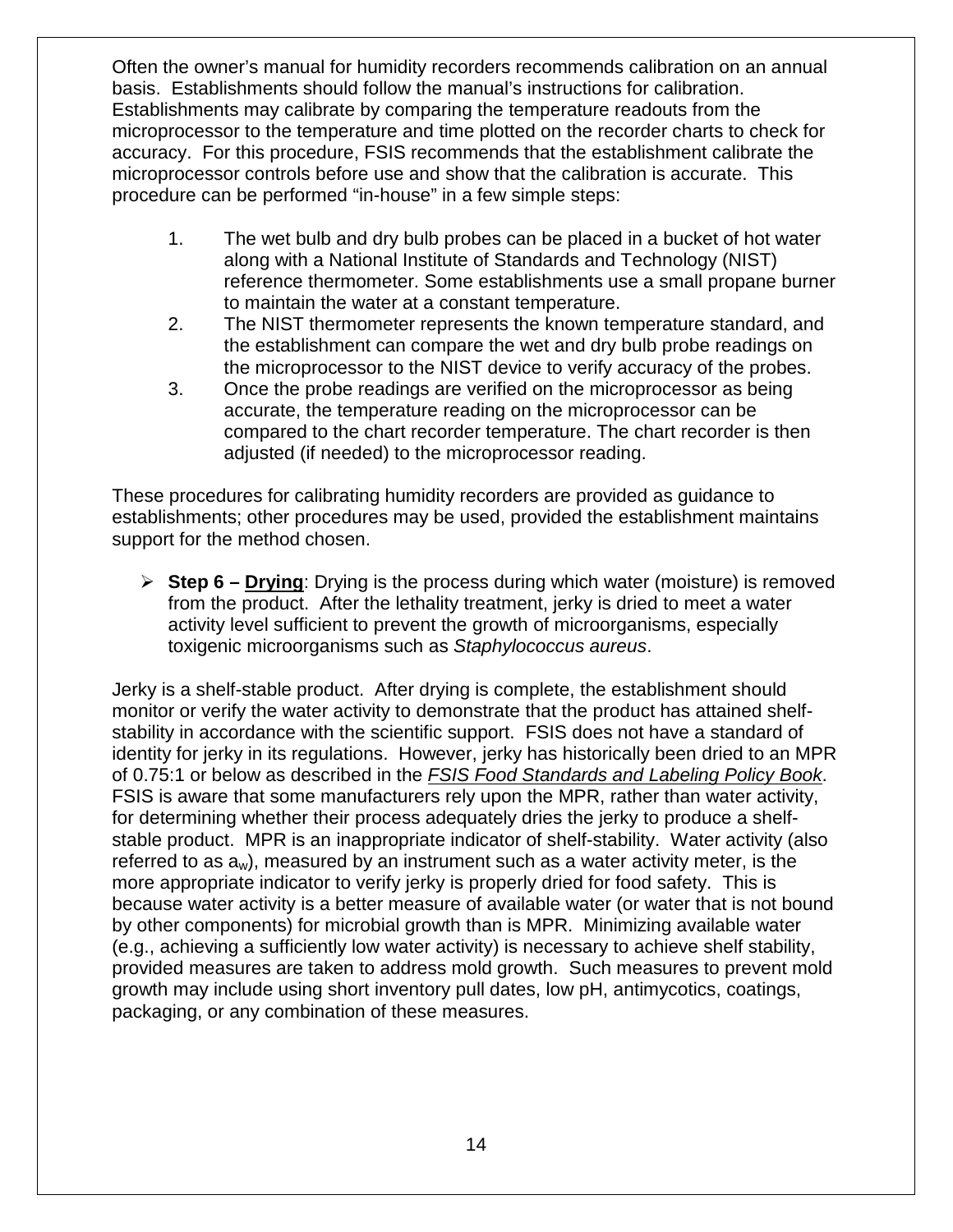#### **KEY QUESTION**

Question: Can a product be labeled as "jerky" if it meets the MPR of 0.75:1 but is not shelf-stable?

Answer: No. In order to label a product "jerky" it must be shelf-stable. Although FSIS does not define jerky as shelf-stable in the regulatory standards of identity (9 CFR part 319), consumers consider and expect jerky to be shelf-stable.

In order to achieve a shelf-stable product, a water activity critical limit of 0.85 or lower should be targeted for products stored in an aerobic or oxygen containing environment such as in ambient air, provided the establishment takes steps to prevent mold growth on the finished product. If the product is vacuum packaged in an oxygen impervious packaging (creating an anaerobic environment where no oxygen is present), then the water activity critical limit can be 0.91 or lower. These limits are based on the growth limits for *Staphylococcus aureus* with and without oxygen present (ICMSF, 1996) and FSIS' definition of shelf-stability (see the Key Definition in the right panel).

According to the International Commission on Microbiological Specifications for Foods (ICMSF), the water activity limit for *Staphylococcus aureus* growth is 0.83 under aerobic conditions and 0.90 under anaerobic conditions. However, as noted in a footnote of that book, this criterion is based on optimal conditions. FSIS recognizes that most jerky type products have other intrinsic factors, such as sodium nitrite, indigenous microflora, and salt concentration, that would also act as barriers to *Staphylococcus aureus* growth. By considering these factors, FSIS recommends an upper limit of 0.85 under aerobic conditions or 0.91 under anaerobic conditions.

Establishments that choose to use these limits as support for the shelf-stability of their product may cite this guideline as scientific support for these limits and are not required to provide additional scientific support. Establishments may be able to support other water activity critical limits, provided scientific support is available to support the decision-making. The establishment needs to achieve the water activity of the finished product identified in its scientific support.

## KEY DEFINITIONS

**Shelf-stable** is the condition achieved when meat and poultry products can be stored under ambient temperature and humidity conditions; if the package integrity is maintained during storage, shipping, and display at retail and in the home; and the product will not spoil or become unsafe throughout the manufacturer's specified shelf-life.

**Water activity**, also referred to as aw, is a measure of the concentration of moisture (i.e., water) **and** its availability in a food. The amount of water available in a food depends on the total concentration of all dissolved substances in the product because they bind water. Thus, if ingredients such as salt or sugar are added to food, they compete with the bacteria for available water.

#### **Moisture-protein-ratio**

**(MPR)** expresses the percent moisture divided by the percent protein. MPR is commonly used in the U.S. to classify dried sausages and other meat products. Although MPR values indicate the degree of product drying, they are not necessarily indicative of microbial safety or product shelf-stability because they do not take into account availability of the water.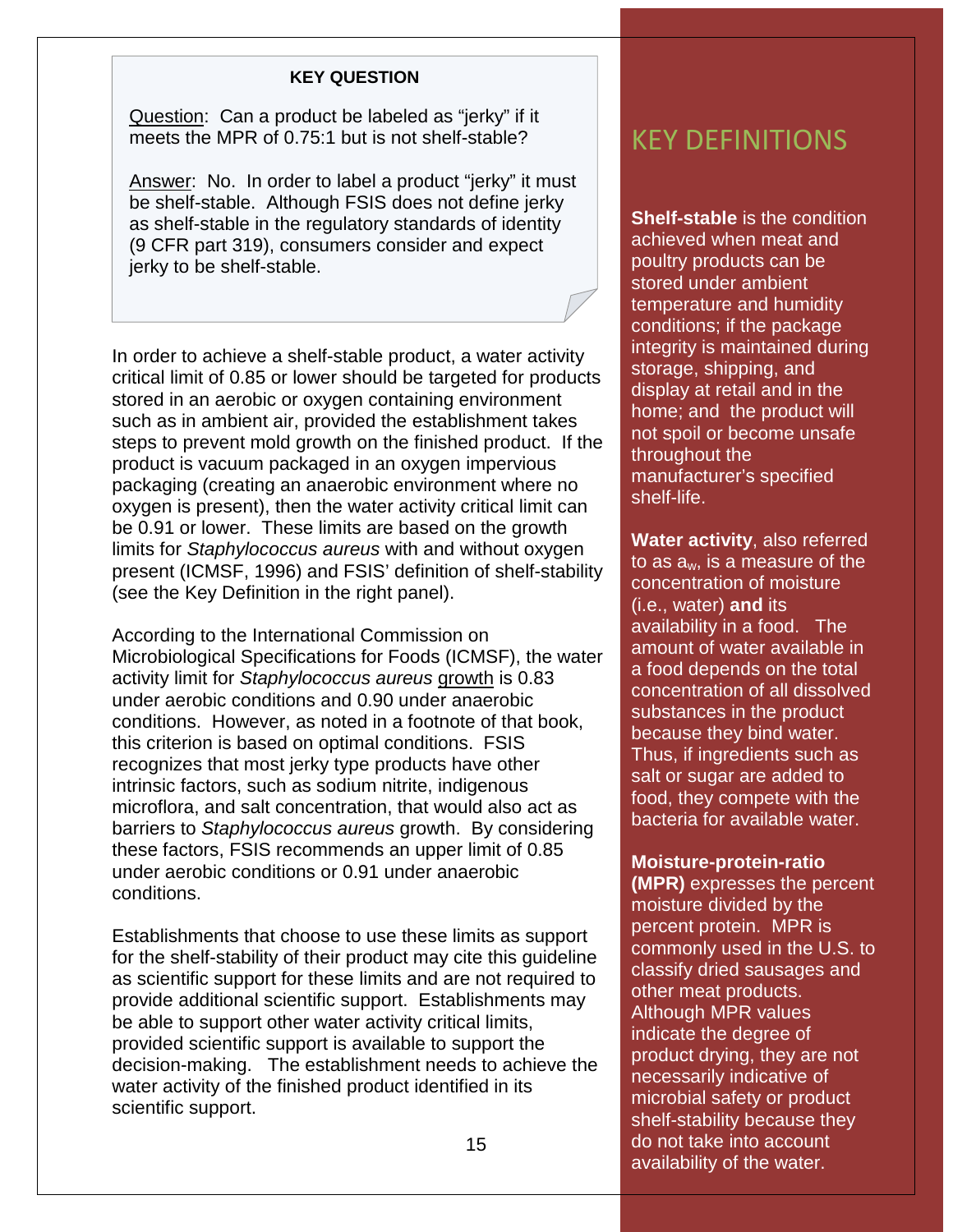**NOTE:** Vacuum packaged products with a water activity level > 0.85 and ≤ 0.91 should be kept refrigerated once the package is opened because the product would no longer be considered shelf-stable once it is exposed to oxygen. Lack of shelf-stability once the product is exposed to oxygen is mainly a concern for products that would not be consumed within a single serving as these products are not likely to be vacuum packaged by the consumer between servings. Therefore, unless the establishment has support that the product is likely to be consumed in a single serving, vacuum packaged products with a water activity in the range of  $> 0.85$  and  $\leq 0.91$  should be labeled with a statement such as "Refrigerate After Opening" (as described in 9 CFR 317.2(k)).

Finally, it should be noted that although the establishment may control the water activity level of a product to achieve shelf-stability, controlling water activity alone would not be sufficient to assure the safety of the product. Drying the product does not necessarily result in an adequate reduction of *Salmonella* organisms because the pathogen can be resistant to drying. For this reason, the establishment should use a validated lethality treatment, as described in Step 5 – [Lethality treatment.](#page-6-0)

#### **KEY QUESTION**

Question: Should an establishment use the MPR to determine whether its process produces a shelfstable product?

Answer: No. Establishments should use water activity to demonstrate that the product has attained the critical limit for shelf-stability.

<span id="page-15-0"></span> **Step 7 – Post-drying heat step**: A post-drying heat step may be added to increase the level of pathogen reduction beyond that achieved by heating alone.

This step may be needed for processes that do not result in an adequate reduction of *Salmonella* through the initial heating process. Adding a post-drying heat step has the potential to reduce *Salmonella* levels by approximately 2-log<sub>10</sub>'s from the level of reduction achieved during the initial heat step. One example of a post-drying heat step that has been found to reduce *Salmonella* levels by approximately 2-log<sub>10</sub>'s is to heat the dried product in a 275°F oven for 10 minutes (Harrison et al., 2001).

<span id="page-15-1"></span> **Step 8 – Handling**: Product is often handled after the lethality and drying steps and prior to/during packaging.

Establishments should control their processes to prevent contamination of product with pathogens from handling after the lethality and drying steps. Such controls should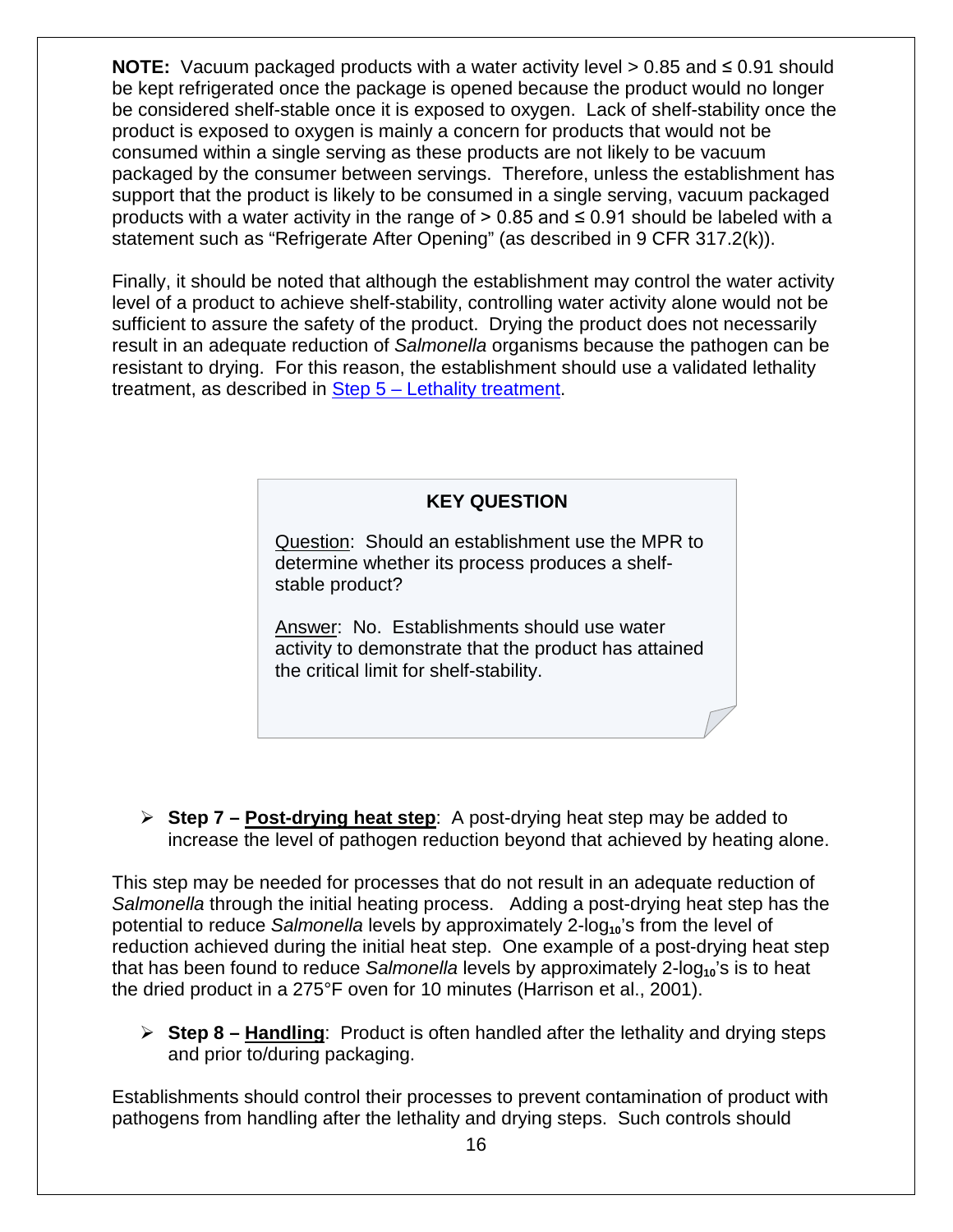include ensuring that cross-contamination of product is minimized before packaging, and ensuring that the product is packaged in such a way that cross-contamination of product post-packaging is also minimized (e.g., with a good seal to maintain package integrity throughout storage, shipment, and display). Preventing cross-contamination is important even if the product is dried to a water activity such that the product is considered shelf-stable. Pathogens may still be able to survive on the product if it becomes contaminated during handling.

Cross-contamination of product can occur from situations such as the following:

- Using the same equipment (e.g., preparation tables, scales, or packaging equipment) for both raw and cooked products without completely cleaning and sanitizing the equipment between production lots.
- Placing cooked product on the same surface (e.g., cutting table) as raw product without completely cleaning and sanitizing the surface before reuse.
- Using the same utensils or containers (e.g., scoops or buckets) for both raw and cooked product without completely cleaning and sanitizing the surface before reuse.
- Condensation, aerosolization, or dusting of dry ingredients into the processing environment.
- Employee movement between raw and ready-to-eat areas without hand-washing or garment changing.

The establishment is required to maintain sanitation in the RTE area to ensure that food contact surfaces are free of contamination from *Lm* and other pathogens, such as *Salmonella*, in accordance with 9 CFR part 430. The establishment is required to develop and implement Sanitation SOPs (9 CFR 416) to ensure that contamination and adulteration of the product is prevented after the lethality treatment.

<span id="page-16-0"></span>Further guidance on post-processing handling and sanitation for ready-to-eat products including jerky is in the *Salmonella* [Compliance Guidelines for Small and Very Small](http://www.fsis.usda.gov/wps/wcm/connect/212e40b3-b59d-43aa-882e-e5431ea7035f/95033F-a.pdf?MOD=AJPERES)  [Meat and Poultry Establishments that Produce Ready-to-Eat \(RTE\) Products](http://www.fsis.usda.gov/wps/wcm/connect/212e40b3-b59d-43aa-882e-e5431ea7035f/95033F-a.pdf?MOD=AJPERES) and the [Compliance Guidelines to Control](http://www.fsis.usda.gov/wps/wcm/connect/d3373299-50e6-47d6-a577-e74a1e549fde/Controlling-Lm-RTE-Guideline.pdf?MOD=AJPERES) *Listeria monocytogenes* in Post-Lethality Exposed [Ready-to-Eat Meat and Poultry Products.](http://www.fsis.usda.gov/wps/wcm/connect/d3373299-50e6-47d6-a577-e74a1e549fde/Controlling-Lm-RTE-Guideline.pdf?MOD=AJPERES)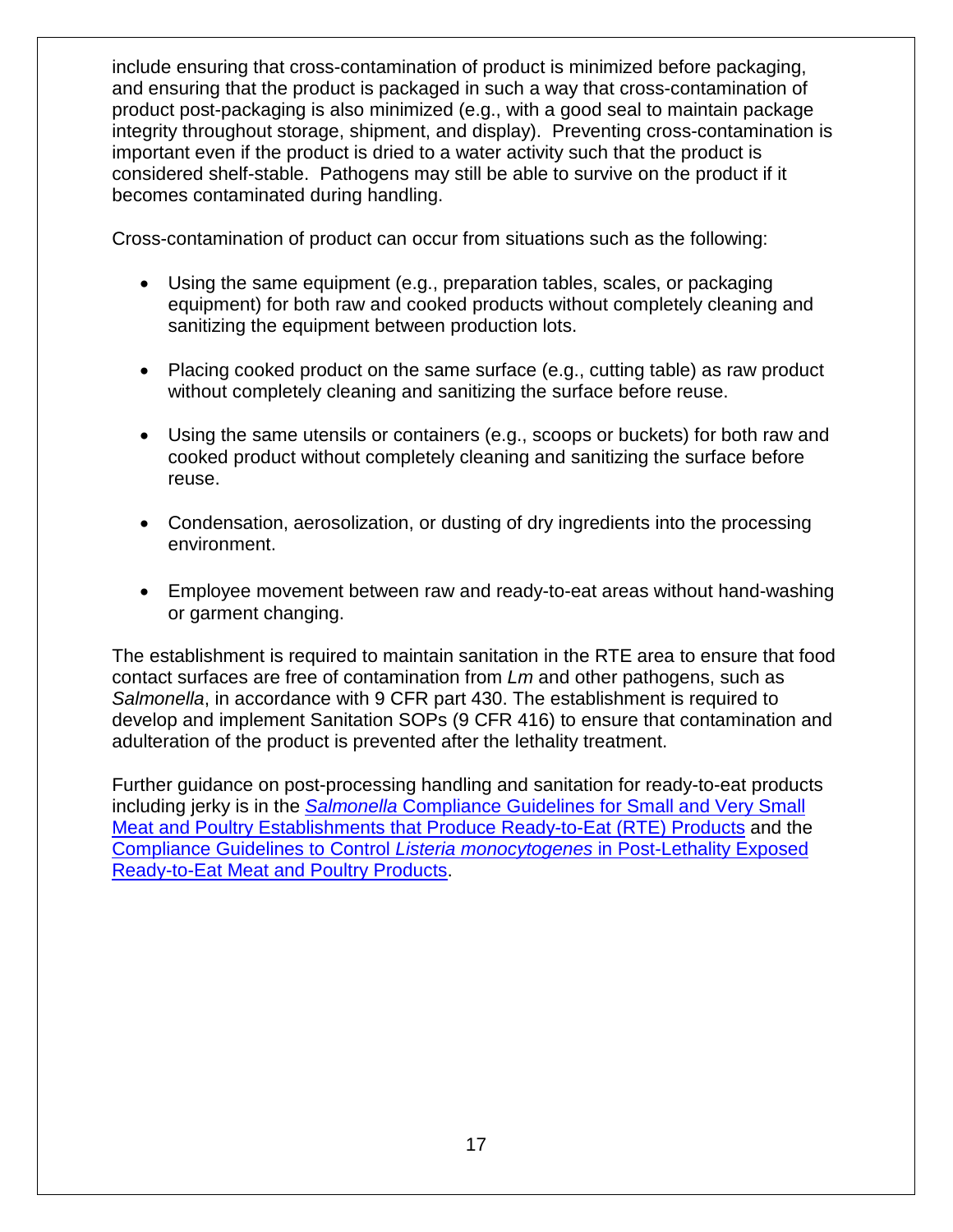## **Scientific Support Available for Jerky Processing**

Establishments have numerous options for the types of scientific documents that can be used to support that the process achieves adequate lethality. Examples of the scientific support available to help develop a safe jerky process and product are discussed below, along with considerations for each type of support. Product sampling results, based on historical data alone, should not be used as scientific support for a jerky process because they do not provide information on the level of pathogen reduction that is achieved for the process.

#### *Compliance Guidelines*

FSIS has issued a number of different compliance guidelines that have application to jerky processing. It is important to note that, while FSIS considers these documents to be guidelines, if followed precisely, they are considered as validated process schedules because the guidelines contain processing methods already accepted by the Agency as effective in safely producing meat and poultry products.

Some considerations for each of these compliance guidelines are outlined on the following pages.

#### *[FSIS Appendix A: Compliance Guidelines For Meeting Lethality](http://www.fsis.usda.gov/wps/wcm/connect/212e40b3-b59d-43aa-882e-e5431ea7035f/95033F-a.pdf?MOD=AJPERES)  [Performance Standards For Certain Meat and Poultry Products](http://www.fsis.usda.gov/wps/wcm/connect/212e40b3-b59d-43aa-882e-e5431ea7035f/95033F-a.pdf?MOD=AJPERES)*

For meat jerky, use of the **product time-temperature combinations** provided in *[Appendix A](http://www.fsis.usda.gov/wps/wcm/connect/212e40b3-b59d-43aa-882e-e5431ea7035f/95033F-a.pdf?MOD=AJPERES)*, including those temperatures above 158°F in which the time for the desired lethality is instantaneous, should help to ensure the safety of the product. These timetemperature combinations are based on experiments that were done with products without added salt or sugar. Added salt, sugar, or other substances that reduce water activity will increase the heat resistance of bacteria in a product. However, time and experience have shown that the time-temperature combinations in the lethality compliance guidelines have been sufficient to produce safe products even with both salt and sugar added, but the **humidity during heating is a critical factor**. FSIS has found through FSAs and askFSIS questions that there is confusion regarding the humidity options in *[Appendix A](http://www.fsis.usda.gov/wps/wcm/connect/212e40b3-b59d-43aa-882e-e5431ea7035f/95033F-a.pdf?MOD=AJPERES)* that apply to jerky, when establishments can introduce humidity by continuously introducing steam or sealing the oven, and for how long humidity should be introduced.

#### **The humidity options in** *[Appendix A](http://www.fsis.usda.gov/wps/wcm/connect/212e40b3-b59d-43aa-882e-e5431ea7035f/95033F-a.pdf?MOD=AJPERES)* **that are applicable to jerky processing are:**

- $\circ$  Heating jerky to a minimum internal temperature of 145 °F (62.8 °C) in an oven maintained at any temperature if the relative humidity of the oven is maintained either by continuously introducing steam for 50 percent of the cooking time or by use of a sealed oven for over 50 percent of the cooking time, or if the relative humidity of the oven is maintained at 90 percent or above for at least 25 percent of the total cooking time but in no case less than 1 hour; or
- o Heating jerky in an oven maintained at any temperature that will satisfy the internal temperature and time combinations from the chart provided in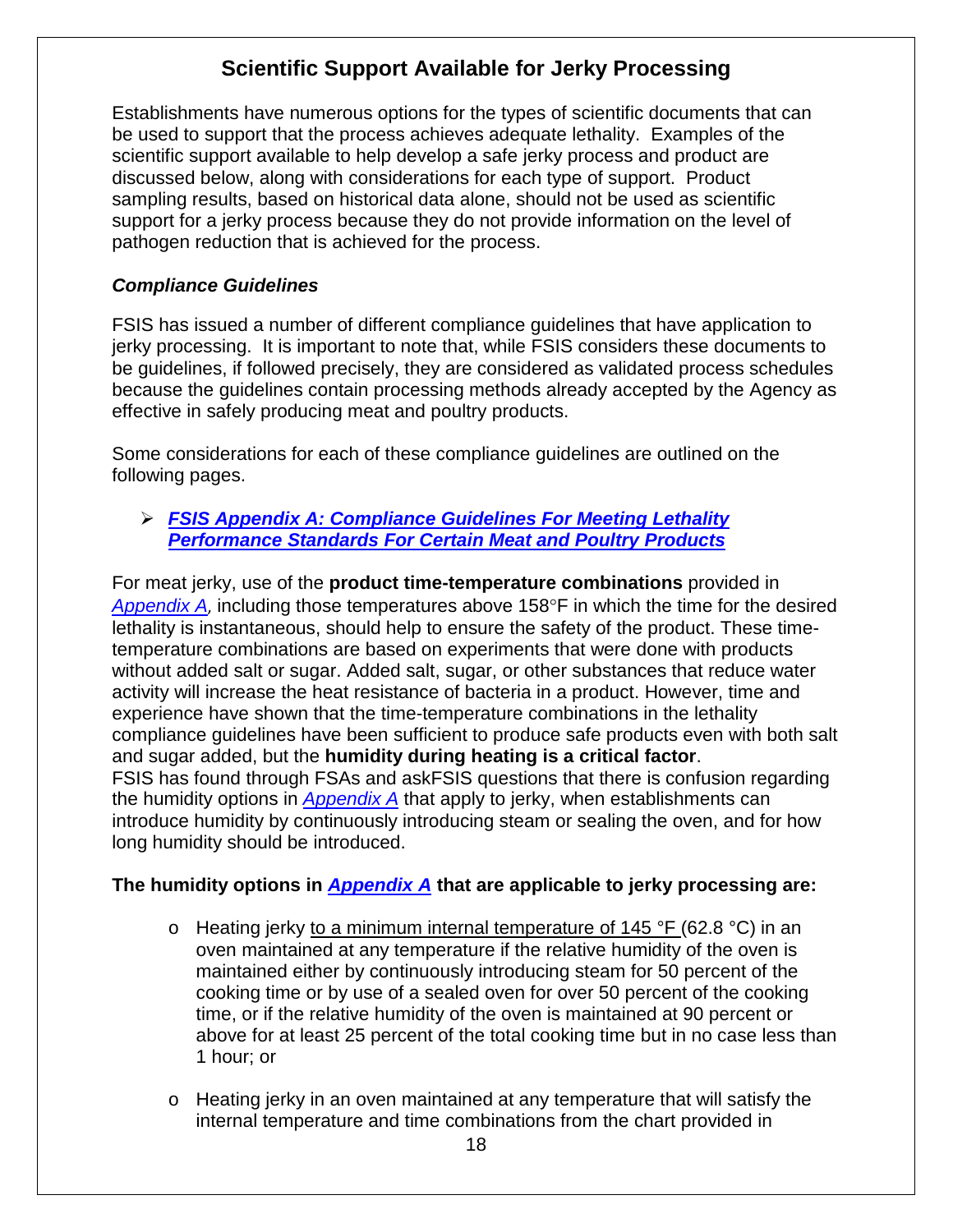*[Appendix A](http://www.fsis.usda.gov/wps/wcm/connect/212e40b3-b59d-43aa-882e-e5431ea7035f/95033F-a.pdf?MOD=AJPERES)* if the relative humidity of the oven is maintained at 90 percent or above for at least 25 percent of the total cooking time but in no case less than 1 hour. The relative humidity may be achieved by use of steam injection or sealed ovens capable of producing and maintaining the required relative humidity.

#### **In order to introduce humidity by continuously introducing steam or sealing the oven, establishments should:**

 $\boxtimes$  Cook the jerky product to an internal temperature-time combination of equal to or greater than 145°F for 4 minutes. It is important to note again that the temperature values in *[Appendix A](http://www.fsis.usda.gov/wps/wcm/connect/212e40b3-b59d-43aa-882e-e5431ea7035f/95033F-a.pdf?MOD=AJPERES)* correspond to product temperatures, not oven temperatures. If an establishment cooks its jerky product to an internal temperature-time combination of less than 145°F for 4 minutes, then the relative humidity should be maintained at 90% or above for at least one hour or 25% of the cooking time (whichever is longer).

#### **AND**

 $\boxtimes$  Cook the jerky product for at least one hour and in some cases longer. Cooking time should never be less than one hour. *[Appendix A](http://www.fsis.usda.gov/wps/wcm/connect/212e40b3-b59d-43aa-882e-e5431ea7035f/95033F-a.pdf?MOD=AJPERES)* states that the relative humidity of the oven should be maintained either by continuously introducing steam for 50 percent of the cooking time or by use of a sealed oven for over 50 percent of the cooking time, but in no case less than one hour. This means that these options should be applied for at least one hour or 50% of the cooking time whichever is longer. If an establishment can not apply these humidity options for equal to or more than one hour (for example because the lethality treatment takes less than one hour), then the humidity of the oven should be maintained at 90% or above throughout the lethality treatment (not just during the time and temperature combination in *[Appendix A\)](http://www.fsis.usda.gov/wps/wcm/connect/212e40b3-b59d-43aa-882e-e5431ea7035f/95033F-a.pdf?MOD=AJPERES)* with the exception of a surface preparation step

Establishments can use the flow chart on the following page to determine the humidity options when using the *[Appendix A](http://www.fsis.usda.gov/wps/wcm/connect/212e40b3-b59d-43aa-882e-e5431ea7035f/95033F-a.pdf?MOD=AJPERES)* guidelines as scientific support for a jerky process. The times listed in the chart do not include any surface preparation or color setting step where humidity is not introduced. So, if a process includes a 30 minute surface preparation or color setting step, the total cooking time would need to be  $\geq 90$  minutes in order to continuously introduce steam or seal the oven for at least 1 hour (or 50% of the cooking time, whichever is longer) as specified in *[Appendix A](http://www.fsis.usda.gov/wps/wcm/connect/212e40b3-b59d-43aa-882e-e5431ea7035f/95033F-a.pdf?MOD=AJPERES)*.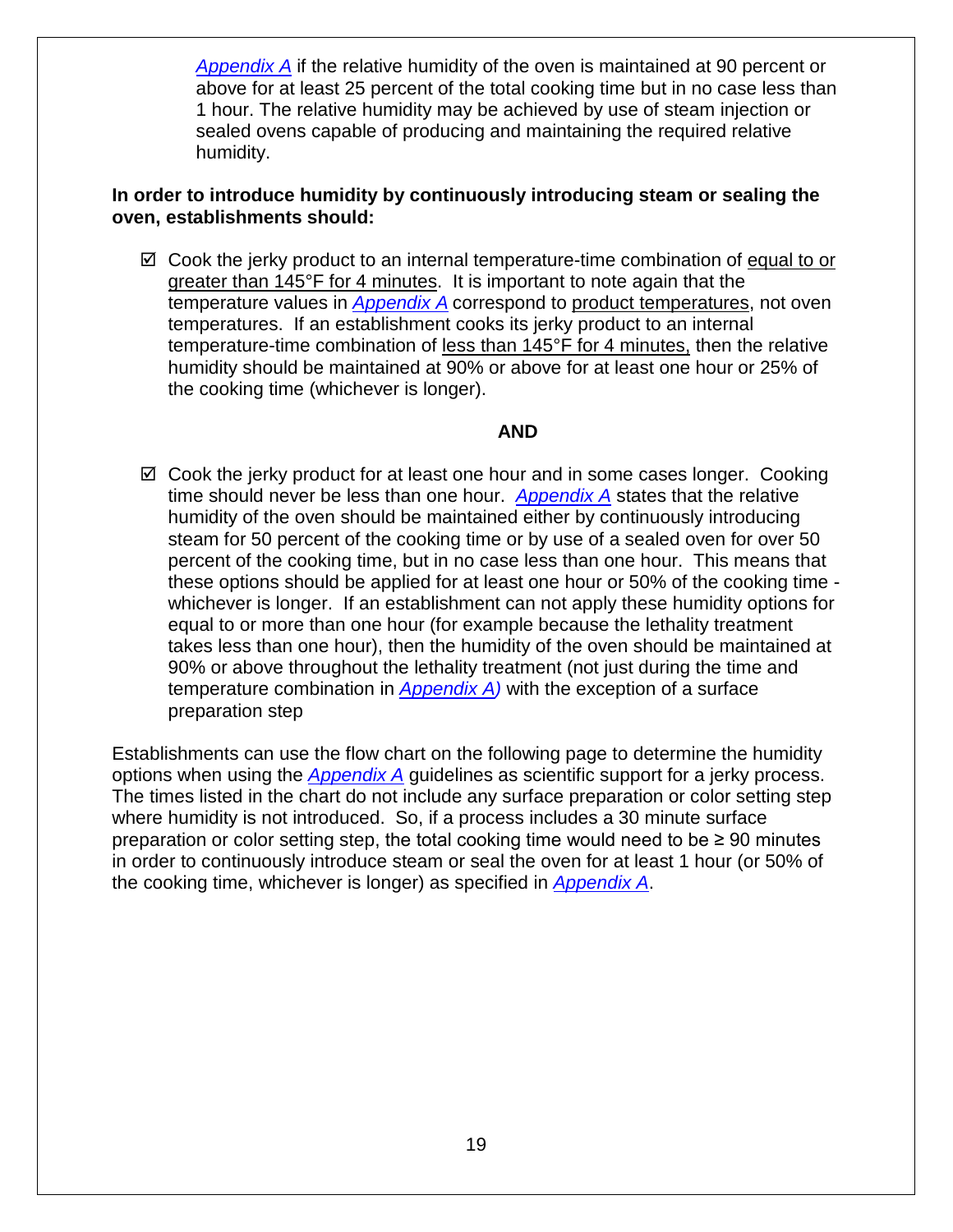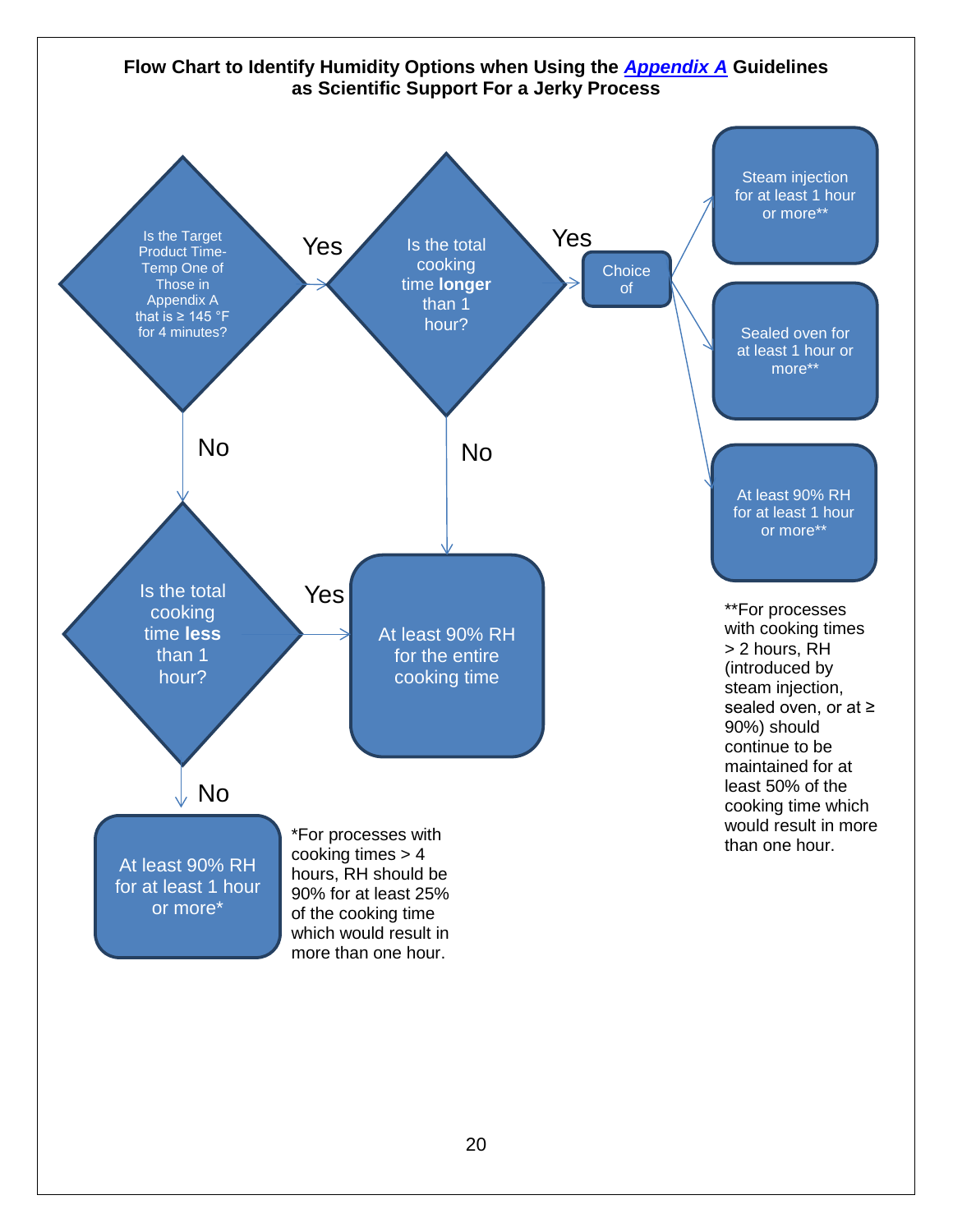#### *Specific guidance for using the sealed oven option to introduce humidity*

In order to support that the sealed oven option for introducing humidity is being implemented consistent with the *[Appendix A](http://www.fsis.usda.gov/wps/wcm/connect/212e40b3-b59d-43aa-882e-e5431ea7035f/95033F-a.pdf?MOD=AJPERES)* guidelines, establishments should:

- **1) Maintain documentation that supports that the jerky product achieves an internal product time-temperature combination from** *[Appendix A](http://www.fsis.usda.gov/wps/wcm/connect/212e40b3-b59d-43aa-882e-e5431ea7035f/95033F-a.pdf?MOD=AJPERES)* **of equal to or greater than 145°F for 4 minutes.** Such documentation could include:
	- a. Records of internal product temperature and time held at that temperature (if applicable); or
	- b. Records of the oven or smokehouse temperature in place of product temperature provided that the establishment has a consistent product and process and has sufficient data correlating the oven temperature selected with the product temperature in the scientific support*;*
- **2) Maintain documentation that supports that the oven dampers are closed for at least one hour or 50% of the cooking time - whichever is longer.** Such documentation could include:
	- a. Records from a computerized system that contains the time at which the oven dampers were open and were closed; or
	- b. Records of the times at which the oven dampers were open and closed made manually; or
	- c. Records demonstrating the relative humidity level in the oven is maintained for at least one hour or 50% of the cooking time - whichever is longer (e.g., by use of dry and wet bulb thermometers to calculate the relative humidity or use of a humidity sensor that provides a direct measurement) with correlation data supporting a relationship between the relative humidity level in the oven and the time at which the oven dampers were open and closed (see page 23 for guidance on minimum levels of relative humidity/wet and dry bulb temperatures to achieve);
- **3) Maintain documentation that supports that when the oven dampers are closed, humidity is maintained in the ovens.** Such documentation could include:
	- a. Records demonstrating the relative humidity level in the ovens is maintained (e.g., by use of dry and wet bulb thermometers to calculate the relative humidity or use of a humidity sensor that provides a direct measurement), or
	- b. Data gathered during the initial validation period along with ongoing verification which demonstrates that the relative humidity in the oven is maintained while the dampers are closed; and
- **4) Have an ongoing procedure for checking that the dampers are properly working along with a maintenance program to periodically monitor that the seals are intact and functional, and that when the oven dampers are closed, a tight seal is obtained.** A tight seal is one in which a significant loss of humidity is prevented. FSIS acknowledges that a small amount of smoke or vapors might be seen escaping the smokehouse even when a tight seal is obtained. Establishments should also consider whether there are other openings, particularly in older smokehouses, such as drain valves or air intake valves, that need to be closed in order to ensure that a seal is obtained. Finally, some older ovens may have a stack or other opening that cannot be closed. For those establishments with older ovens that cannot be completely closed, the sealed oven method should not be used. However, the establishment may choose to close what they are able to and add moisture in the system either by continuously introducing steam or another validated method.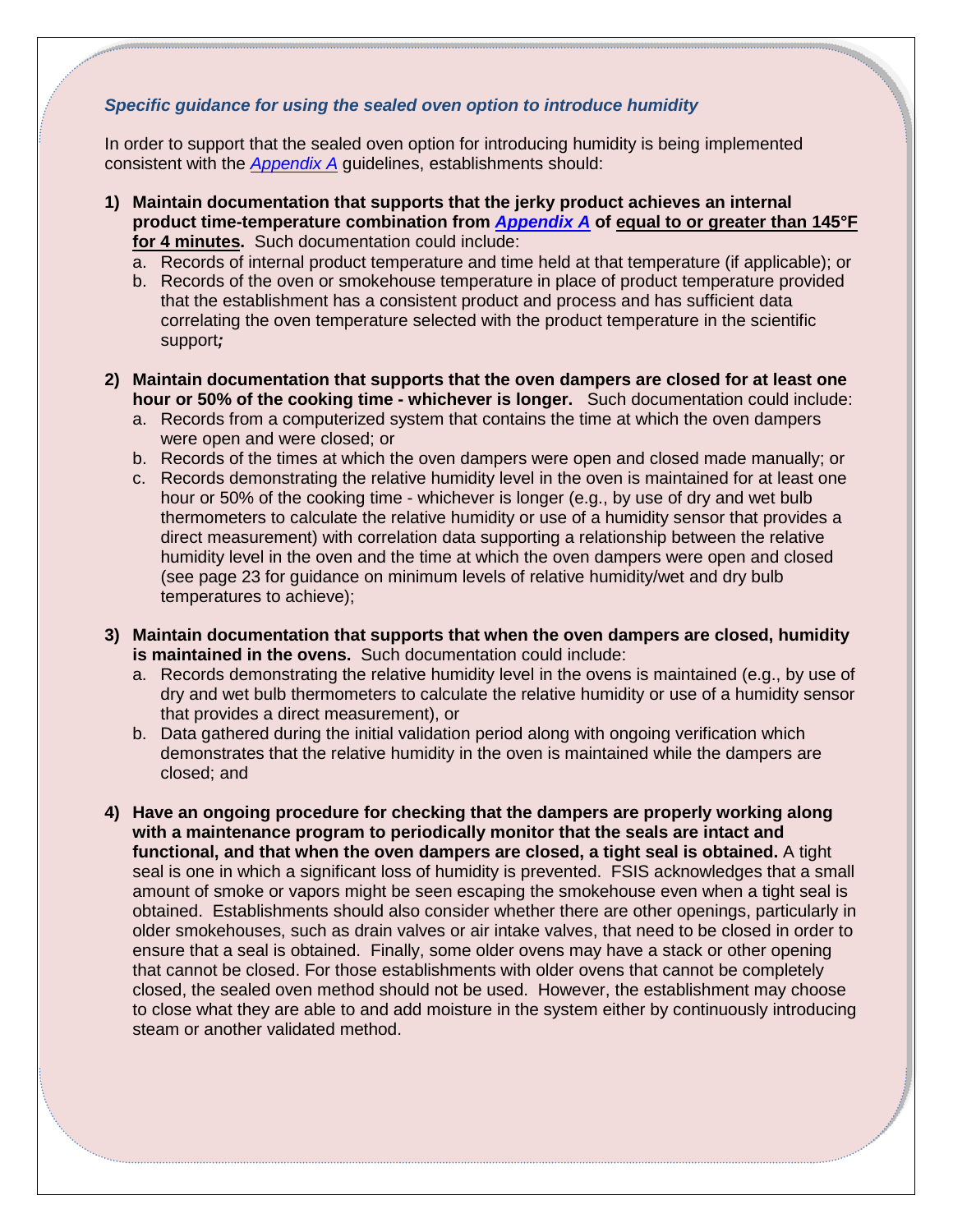#### *Specific guidance for using the continuously injecting steam option to introduce humidity*

In order to support that the continuously introducing steam option for introducing humidity is being implemented consistent with the *[Appendix A](http://www.fsis.usda.gov/wps/wcm/connect/212e40b3-b59d-43aa-882e-e5431ea7035f/95033F-a.pdf?MOD=AJPERES)* guidelines, establishments should:

- **1) Maintain documentation that supports that the jerky product achieves an internal product time-temperature combination from** *[Appendix A](http://www.fsis.usda.gov/wps/wcm/connect/212e40b3-b59d-43aa-882e-e5431ea7035f/95033F-a.pdf?MOD=AJPERES)* **of equal to or greater than 145°F for 4 minutes.** Such documentation could include:
	- a. Records of internal product temperature and time held at that temperature (if applicable); or
	- b. Records of the oven or smokehouse temperature in place of product temperature provided that the establishment has a consistent product and process and has sufficient data correlating the oven temperature selected with the product temperature in the scientific support;
- **2) Maintain documentation that supports that steam is continuously introduced for at least one hour or 50% of the cooking time - whichever is longer.** Such documentation could include:
	- a. Records from a computerized system that contains the time at which the steam is turned on and off; or
	- b. Records of the times at which the steam is turned on and off made manually; or
	- c. Records demonstrating the relative humidity level in the oven is maintained for at least one hour or 50% of the cooking time - whichever is longer (e.g., by use of dry and wet bulb thermometers to calculate the relative humidity or use of a humidity sensor that provides a direct measurement) along with correlation data supporting a relationship between the relative humidity level in the oven and the time steam is turned on or a letter from the manufacturer stating that when the relative humidity is rising it is because of live steam injection (see page 23 for guidance on minimum levels of relative humidity/wet and dry bulb temperatures to achieve);
- **3) Maintain documentation that supports that when steam is injected, humidity is maintained in the ovens.** Such documentation could include:
	- a. Records demonstrating the relative humidity level in the ovens is maintained (e.g., by use of dry and wet bulb thermometers to calculate the relative humidity or use of a humidity sensor that provides a direct measurement), or
	- b. Data gathered during the initial validation period along with ongoing verification which demonstrates that the relative humidity in the oven is maintained while steam is being injected.

**NOTE:** The "continuously introducing steam" option refers to the use of live steam, although it may also apply to establishments that spray water onto hot heating elements, which creates steam that in turn produces humidity in the smokehouse. "Continuous" does not mean that the steam is injected for at least one hour during one stage; rather, steam could be injected during stages or time intervals during the lethality (cooking) treatment as long as the total amount of time the steam is introduced adds up to at least one hour or 50% of the cooking time whichever is longer. Furthermore, the establishment may turn the steam on and off throughout the cooking time when the target humidity is reached.

[Attachment 4](#page-52-0) has an example of a temperature chart, with wet and dry bulb temperatures, that an establishment could use to demonstrate it is meeting the option to continuously inject steam on an ongoing basis using monitoring records.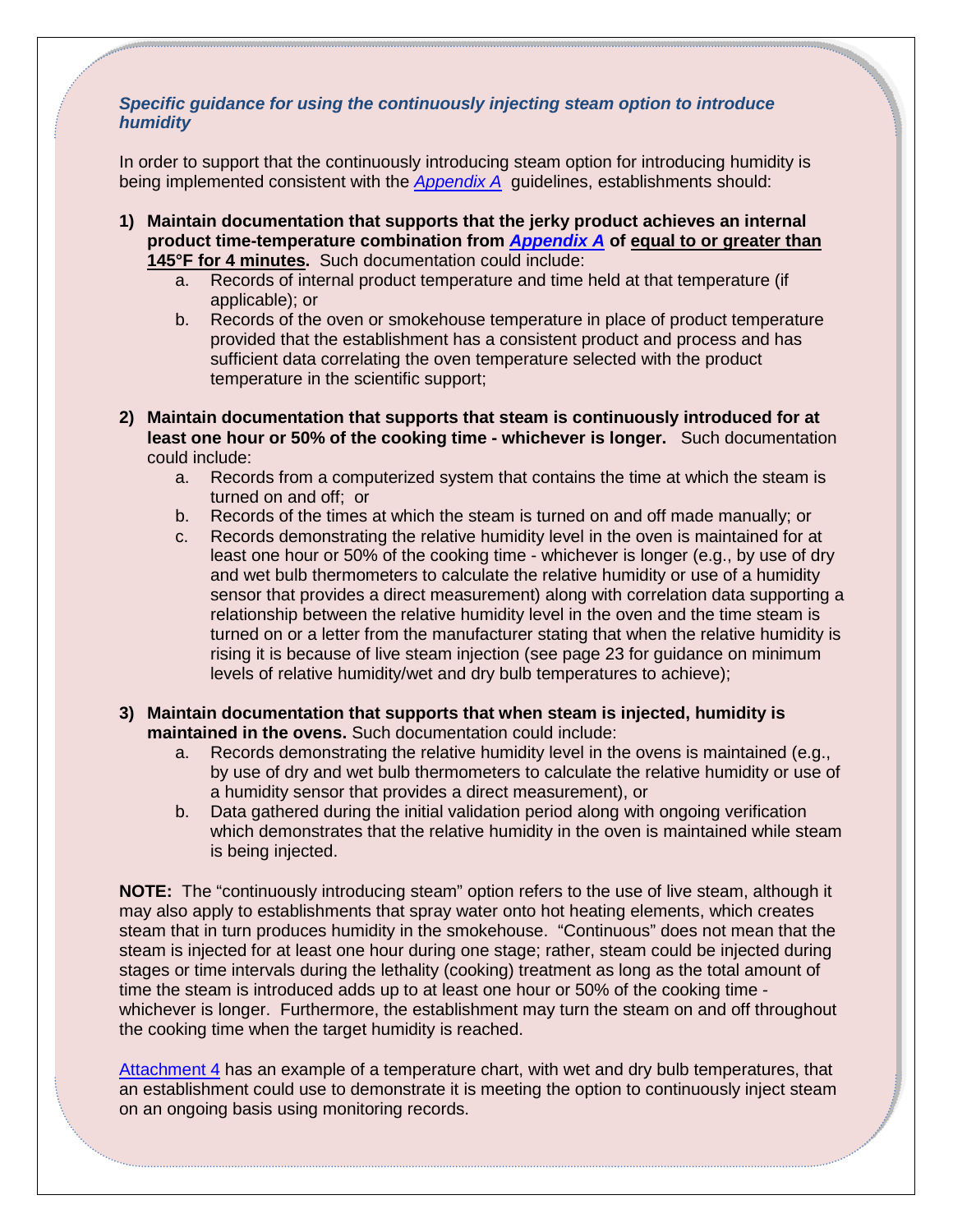It is important that establishments maintain and monitor the humidity levels in the oven. Establishments using either the sealed oven or continuously introducing steam options for introducing humidity can support that humidity is being introduced consistent with *[Appendix A](http://www.fsis.usda.gov/wps/wcm/connect/212e40b3-b59d-43aa-882e-e5431ea7035f/95033F-a.pdf?MOD=AJPERES)* following the guidance on the previous two pages. Establishments do not need to achieve a specific humidity level in the oven if *[Appendix A](http://www.fsis.usda.gov/wps/wcm/connect/212e40b3-b59d-43aa-882e-e5431ea7035f/95033F-a.pdf?MOD=AJPERES)* is used as the scientific support. However, FSIS recommends that establishments that monitor relative humidity try to achieve a wet bulb temperature of **at least 125-130**°**F for 1 hour or more** along with a corresponding dry bulb temperature needed to achieve **at least 27-32% relative humidity or more.** FSIS is making this recommendation based on expert opinion and a review of the literature that suggests that the wet bulb temperature should reach at least 125-130°F for an hour or more during the lethality process, and that **at least 27-32% relative humidity** should be present to ensure that adequate lethality is attained. Wet bulb temperature is generally a strong indicator of product surface temperature early in the process. Therefore, maintaining the wet bulb temperature at a high enough level to cause lethality (125-130°F) is recommended (Buege, 2006a; Harper, 2009).

Although establishments using either the sealed oven or continuously introducing steam option for introducing humidity are not required to achieve a specific humidity level, the values provided in this document are listed so that establishments have further guidance concerning minimum levels to achieve as recommended by experts at FSIS. Establishments should be aware that achieving a low wet bulb temperature for a short time (i.e., below 125-130°F for less than one hour) or low relative humidity for a short time (below 27-32% for less than one hour) may indicate that the jerky process may not be achieving sufficient lethality at the product surface which could represent a vulnerability in the establishment's process to control food safety hazards of concern.

**NOTE:** Achieving a wet bulb temperature of at least 125-130°F and at least 27-32% relative humidity for 1 hour or more is not adequate on its own to support that the process is being implemented consistently with *[Appendix A](http://www.fsis.usda.gov/wps/wcm/connect/212e40b3-b59d-43aa-882e-e5431ea7035f/95033F-a.pdf?MOD=AJPERES)*. Rather, establishments should ensure that all critical operational parameters from *[Appendix A](http://www.fsis.usda.gov/wps/wcm/connect/212e40b3-b59d-43aa-882e-e5431ea7035f/95033F-a.pdf?MOD=AJPERES)* are met (i.e., product time-temperature combination and humidity). Guidance for introducing humidity for the options that require less than 90% relative humidity (continuously introducing steam or sealing the oven) is provided on the previous two pages.

#### *Processes for which Appendix A is not appropriate as scientific support*

Finally, although *[Appendix A](http://www.fsis.usda.gov/wps/wcm/connect/212e40b3-b59d-43aa-882e-e5431ea7035f/95033F-a.pdf?MOD=AJPERES)* is commonly used as scientific support for jerky processes, the time-temperature-humidity combinations can not be applied in every scenario. For example, establishments should not use *[Appendix A](http://www.fsis.usda.gov/wps/wcm/connect/212e40b3-b59d-43aa-882e-e5431ea7035f/95033F-a.pdf?MOD=AJPERES)*:

- **To support a process in which the drying step comes before the cooking step.** *[Appendix A](http://www.fsis.usda.gov/wps/wcm/connect/212e40b3-b59d-43aa-882e-e5431ea7035f/95033F-a.pdf?MOD=AJPERES)* **was not developed for such processes.**
- **To support a process that uses a home-style dehydrator. The humidity parameters in** *[Appendix A](http://www.fsis.usda.gov/wps/wcm/connect/212e40b3-b59d-43aa-882e-e5431ea7035f/95033F-a.pdf?MOD=AJPERES)* **cannot be maintained in a home-style dehydrator. Processes that can achieve an adequate reduction of**  *Salmonella* **and** *E. coli* **O157:H7 using home-style dehydrators are described in studies by Borowski et al. (2009b), and Harrison et al. (2006).**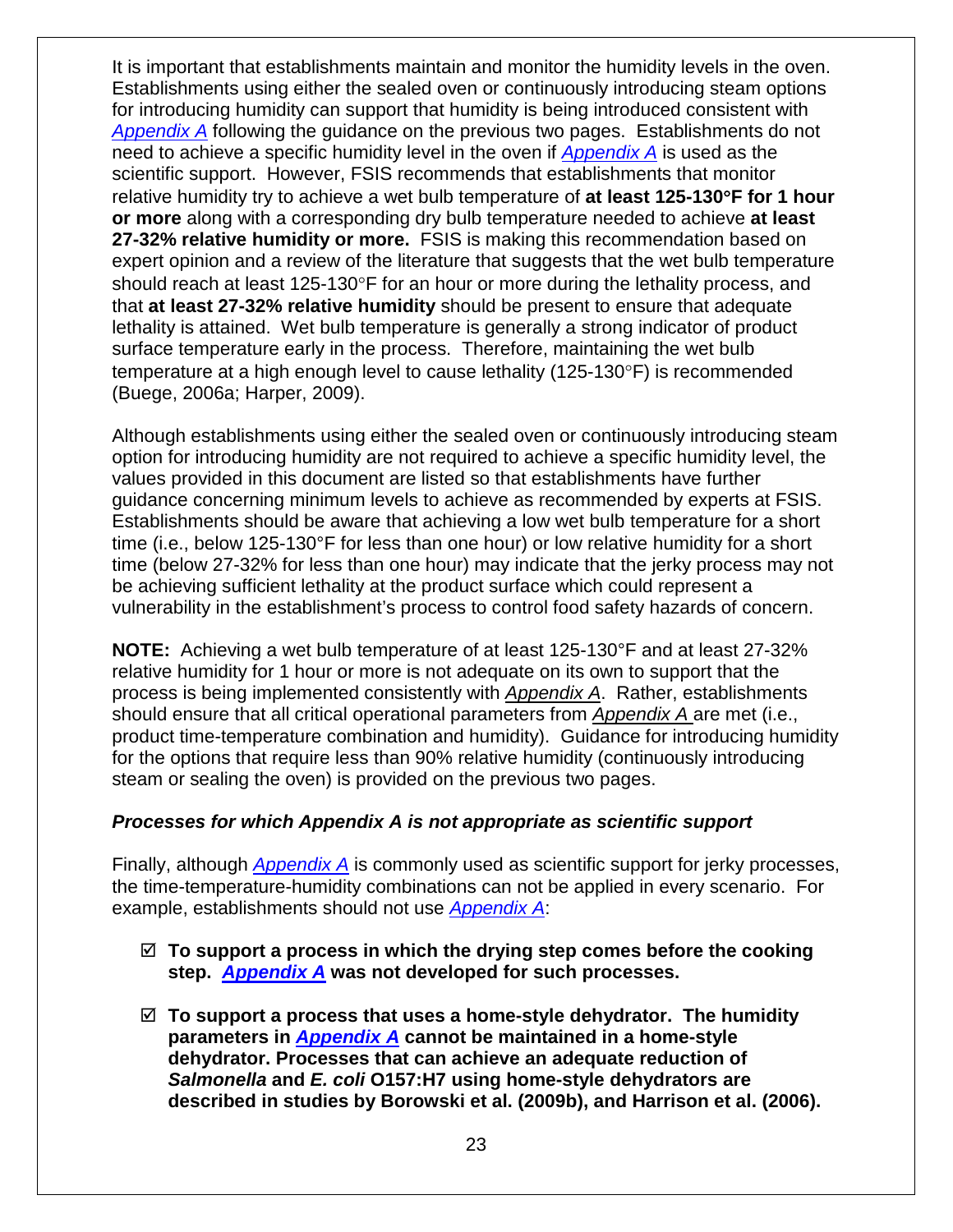#### *[FSIS Guidance on Safe Cooking of Non-Intact Meat Chops, Roasts, and](http://www.fsis.usda.gov/wps/wcm/connect/6d2ee972-3fd1-4186-b1e7-656e7a57beb2/time-temperature-table-042009.pdf?MOD=AJPERES)  [Steaks](http://www.fsis.usda.gov/wps/wcm/connect/6d2ee972-3fd1-4186-b1e7-656e7a57beb2/time-temperature-table-042009.pdf?MOD=AJPERES)*

To support the safe production of meat jerky, establishments can use the timetemperature combinations provided in the *FSIS Guidance on Safe Cooking of Non-Intact Meat Chops, Roasts, and Steaks*. Humidity should be considered when using this time-temperature table; therefore, the same options for humidity in *[Appendix A](http://www.fsis.usda.gov/wps/wcm/connect/212e40b3-b59d-43aa-882e-e5431ea7035f/95033F-a.pdf?MOD=AJPERES)* should be used with this guidance. In addition, the same recommendations regarding maintaining and monitoring humidity for *[Appendix A](http://www.fsis.usda.gov/wps/wcm/connect/212e40b3-b59d-43aa-882e-e5431ea7035f/95033F-a.pdf?MOD=AJPERES)* apply for establishments that use the *FSIS Guidance on Safe Cooking of Non-Intact Meat Chops, Roasts, and Steaks* for time-temperature combinations.

### *[Time-Temperature Tables For Cooking Ready-To-Eat Poultry Products](http://www.fsis.usda.gov/wps/wcm/connect/9ab2e062-7ac8-49b7-aea1-f070048a113a/RTE_Poultry_Tables.pdf?MOD=AJPERES)*

To support the safe production of poultry jerky, establishments can use the minimum internal temperatures listed in *[Appendix A](http://www.fsis.usda.gov/wps/wcm/connect/212e40b3-b59d-43aa-882e-e5431ea7035f/95033F-a.pdf?MOD=AJPERES)* of 160°F for uncured poultry or 155°F for cured and smoked poultry. Establishments should not use the time and temperature combinations provided in *[Appendix A](http://www.fsis.usda.gov/wps/wcm/connect/212e40b3-b59d-43aa-882e-e5431ea7035f/95033F-a.pdf?MOD=AJPERES)* for cooked beef, roast beef, and corned beef for poultry jerky.

**NOTE:** If highly pathogenic avian influenza (HPAI) virus H5N1 is identified as a hazard reasonably likely to occur, cured and smoked poultry should be cooked to at least 158°F or a time and temperature combination that achieves a 7-log<sub>10</sub> reduction of *Salmonella.* 

The required reduction of *Salmonella* can also be achieved by using one of the timetemperature combinations listed in the *[Time-Temperature Tables for Cooking Ready-to-](http://www.fsis.usda.gov/wps/wcm/connect/9ab2e062-7ac8-49b7-aea1-f070048a113a/RTE_Poultry_Tables.pdf?MOD=AJPERES)[Eat Poultry Products](http://www.fsis.usda.gov/wps/wcm/connect/9ab2e062-7ac8-49b7-aea1-f070048a113a/RTE_Poultry_Tables.pdf?MOD=AJPERES)*. As stated in the *[Time-Temperature Tables](http://www.fsis.usda.gov/wps/wcm/connect/9ab2e062-7ac8-49b7-aea1-f070048a113a/RTE_Poultry_Tables.pdf?MOD=AJPERES)* guidance document, the tables reflect newer data on the temperatures needed to control *Salmonella* in poultry than the data used in developing *[Appendix A](http://www.fsis.usda.gov/wps/wcm/connect/212e40b3-b59d-43aa-882e-e5431ea7035f/95033F-a.pdf?MOD=AJPERES)*. The Agency has not rescinded the guidance for poultry in  $\Delta p$  and  $\Delta \Lambda$ , but an establishment needs to take into account the data in the *[Time-Temperature Tables](http://www.fsis.usda.gov/wps/wcm/connect/9ab2e062-7ac8-49b7-aea1-f070048a113a/RTE_Poultry_Tables.pdf?MOD=AJPERES)* regarding increased time at a specific temperature to achieve a given level of reduction of *Salmonella*. An establishment that utilizes *[Appendix A](http://www.fsis.usda.gov/wps/wcm/connect/212e40b3-b59d-43aa-882e-e5431ea7035f/95033F-a.pdf?MOD=AJPERES)* within its process should conduct on-going verification to confirm that the process is being effectively controlled. If an establishment is using *[Appendix A](http://www.fsis.usda.gov/wps/wcm/connect/212e40b3-b59d-43aa-882e-e5431ea7035f/95033F-a.pdf?MOD=AJPERES)*, and the Agency collects an RTE sample that is positive for *Salmonella*, the establishment would be required under 9 CFR 417.3(b), among other things, to support its decision within its hazard analysis.

Regardless of which time-temperature combinations an establishment uses, **humidity during heating is a critical factor**. As with meat jerky, the time-temperature combinations would be sufficient to produce safe products with both salt and sugar additives if the processor uses the humidity parameters applicable to beef as described in *[Appendix A](http://www.fsis.usda.gov/wps/wcm/connect/212e40b3-b59d-43aa-882e-e5431ea7035f/95033F-a.pdf?MOD=AJPERES)*. The same recommendations regarding maintaining and monitoring humidity for *[Appendix A](http://www.fsis.usda.gov/wps/wcm/connect/212e40b3-b59d-43aa-882e-e5431ea7035f/95033F-a.pdf?MOD=AJPERES)* apply for establishments that use the *[Time-Temperature Tables](http://www.fsis.usda.gov/wps/wcm/connect/9ab2e062-7ac8-49b7-aea1-f070048a113a/RTE_Poultry_Tables.pdf?MOD=AJPERES)  [for Cooking Ready-to-Eat Poultry Products](http://www.fsis.usda.gov/wps/wcm/connect/9ab2e062-7ac8-49b7-aea1-f070048a113a/RTE_Poultry_Tables.pdf?MOD=AJPERES)*.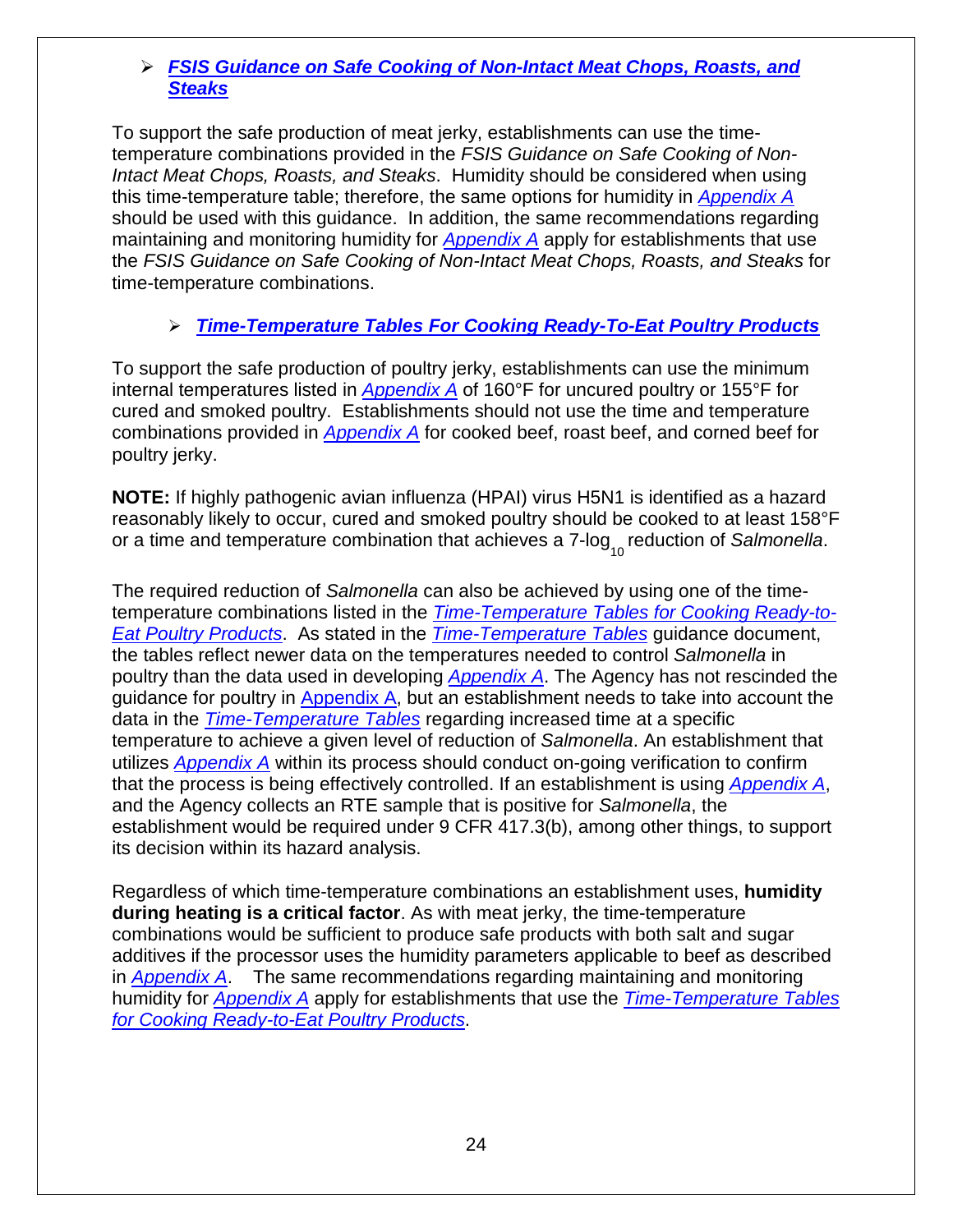#### *Journal articles*

Journal articles are a primary type of support used for jerky processes. A number of studies have been conducted to determine time-temperature-humidity combinations that result in adequate lethality for jerky. [Attachment](#page-39-0) 2 contains a summary of timetemperature-humidity combinations, along with other critical operational parameters from published studies that have been found to result in adequate lethality.

If an establishment chooses to use a journal article as scientific support, it should ensure that all of the critical operational parameters (i.e., product time-temperature combination and relative humidity) used in the study match those used in the actual process. If one or more of the parameters are not addressed or do not match the level used in the support, then the establishment's process may not achieve the same level of lethality as cited in the journal article. In that case, the establishment should document a justification as to why that parameter does not need to be met or measured, or why it differs from the support. When identifying a journal article, the establishment should consider whether it is using the same:

- Product (e.g., species, type-whole muscle or ground);
- Product formulation;
- Product time-temperature combination;
- Relative humidity at each stage (including, if reported, using the same humidity levels at the beginning and end of each stage);
- Type or pH of marination (if applicable); and
- Smoke (if applicable) as used in the article.

The establishment should also ensure that the composition of the product (% salt, % fat) used in the study is the same as the composition of the actual product being produced. A prudent establishment should have knowledge of the products it produces. Because meeting the critical operational parameters is essential to achieve lethality in the product, the parameters used or measured in the article should be addressed in the process.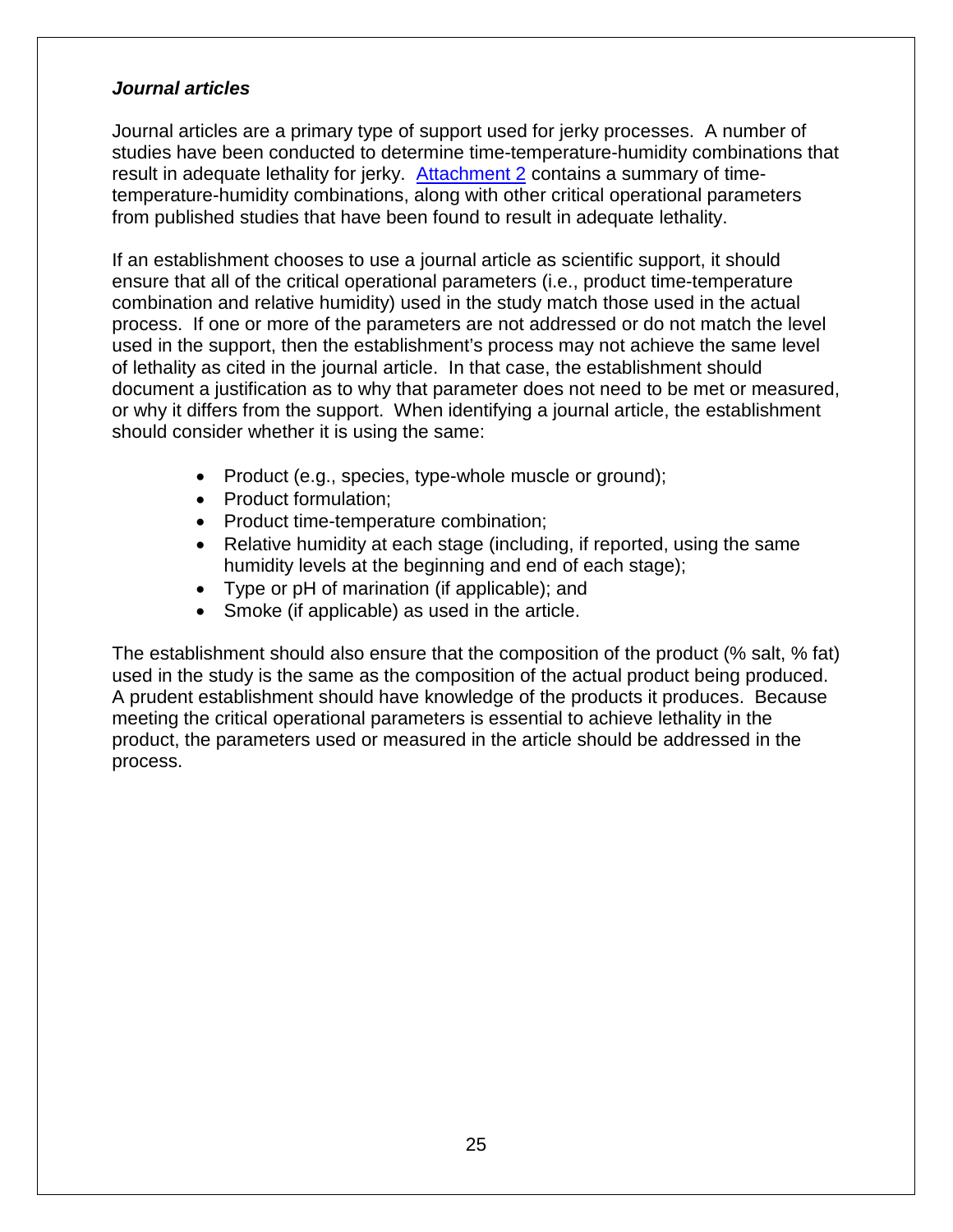#### **Key Considerations for Journal Articles in [Attachment 2](#page-39-0)**

Attachment 2 contains a summary of processes, and the critical operational parameters of those processes, that have been found to achieve adequate lethality for jerky in the published literature. The Attachment is provided to help establishments identify alternatives to the *[Appendix A](http://www.fsis.usda.gov/wps/wcm/connect/212e40b3-b59d-43aa-882e-e5431ea7035f/95033F-a.pdf?MOD=AJPERES)* guidelines.

This Attachment is not considered adequate support on its own because it does not provide the details of each study that an establishment needs to determine if the study is representative of the actual process.

For this reason, if an establishment chooses to use one of the articles provided in [Attachment 2](#page-39-0) for scientific support, the establishment will need to have a full copy of the original article on file.

### **KEY QUESTION**

Question: Can an establishment's process use a different level of a critical operational parameter (for example, a higher concentration of an antimicrobial or a higher processing temperature) than what was used in the scientific support?

Answer: Generally, establishments should use the same critical operational parameters as those in the scientific support. In some circumstances, establishments may be able to support using critical operational parameters (e.g., higher concentrations of antimicrobials or higher thermal processing temperatures) that are different from those in the scientific support. In these cases, establishments should provide justification supporting that the levels chosen are at least as effective as those in the scientific support. This justification is needed because higher levels of a critical operational parameter may not always be equally effective. For example, antimicrobial agents may only be effective within a range of concentration after which point efficacy may decrease. Similarly, higher processing temperatures may result in the surface of the product drying out before adequate lethality is achieved. In addition to ensuring that the levels chosen are at least equally as effective, establishments should ensure the levels are also safe and suitable (*[FSIS](http://www.fsis.usda.gov/wps/wcm/connect/bab10e09-aefa-483b-8be8-809a1f051d4c/7120.1.pdf?MOD=AJPERES)  [Directive 7120.1 Safe and Suitable Ingredients Used in the Production of Meat and](http://www.fsis.usda.gov/wps/wcm/connect/bab10e09-aefa-483b-8be8-809a1f051d4c/7120.1.pdf?MOD=AJPERES)  [Poultry Products](http://www.fsis.usda.gov/wps/wcm/connect/bab10e09-aefa-483b-8be8-809a1f051d4c/7120.1.pdf?MOD=AJPERES)* and 9 CFR 424.21(c)).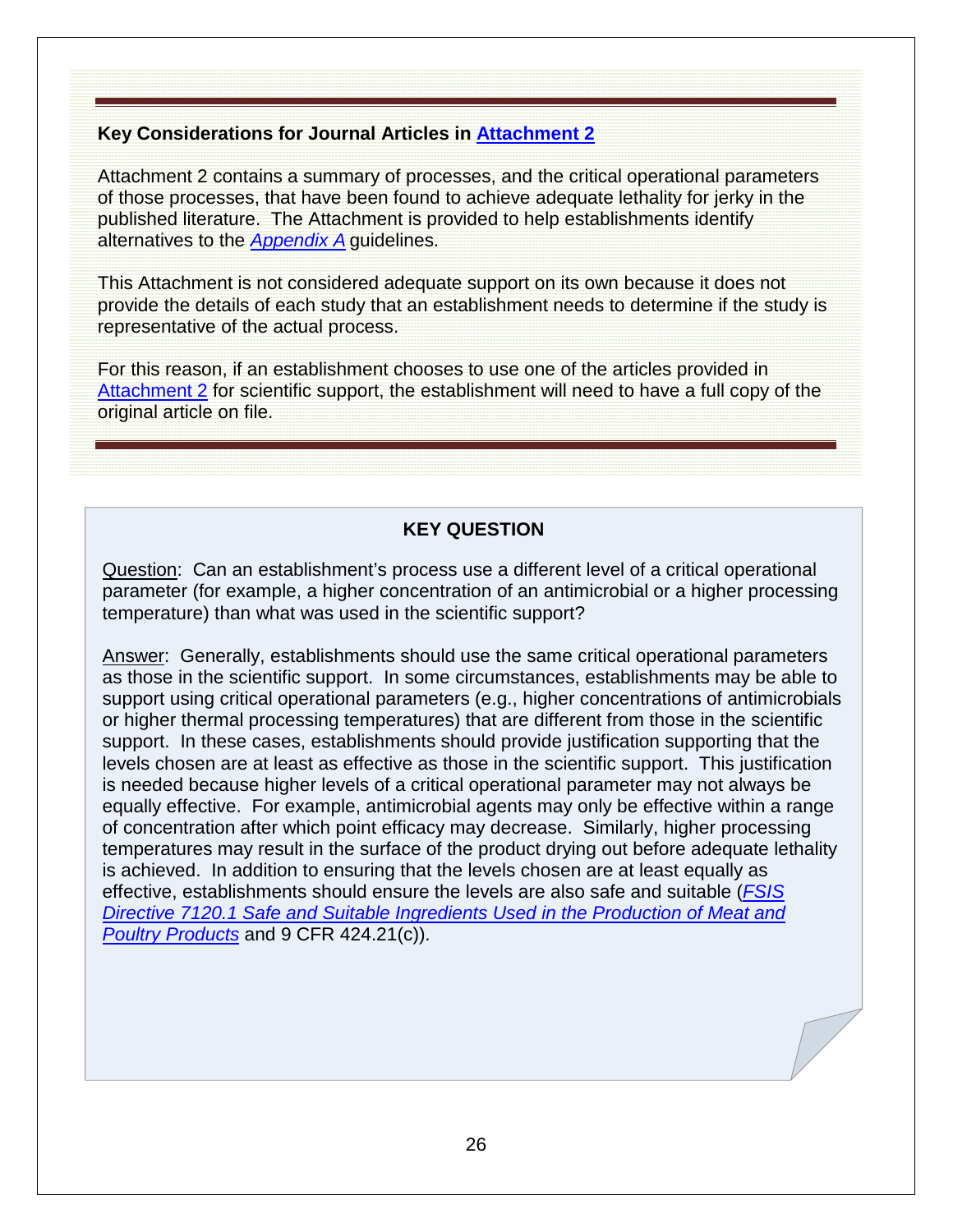#### *Challenge Studies*

In cases where an establishment's process does not match available scientific support documents, such as a Compliance Guideline or published journal article, an establishment may decide to conduct an inoculation challenge study to support that its process achieves adequate lethality (e.g., for meat and poultry jerky at least a 5.0-log<sub>10</sub> reduction of *Salmonella* spp.). A challenge study is a study that documents the adequacy of control measures in a process. Obtaining this documentation involves inoculating the target organism (e.g., *Salmonella spp.* or an appropriate surrogate organism such as certain *Pediococcus* strains) into a product to determine the effect of control measures such as cooking and drying to reduce the organism. Challenge studies should be conducted by a microbiologist trained in performing challenge studies in a laboratory to avoid the possible spread of contamination in an establishment. In a challenge study, the number of organisms before and after the application of the control measure is counted to determine the effect of the control measure. The challenge study should be designed to closely match the critical operational parameters (e.g., time, temperature, and relative humidity) in the establishment's actual process.

Challenge studies should be based on a sound statistical design and should also employ positive and negative controls. As recommended by the National Advisory Committee on Microbiological Criteria of Foods (NACMCF), the number of samples to be analyzed initially and at each time interval during processing or storage should be at a minimum two; however, analysis of three or more samples is preferred. Replicates should also be conducted. Replicates should be independent trials using different batches of product and inoculum to account for variations in product, inoculum, and other factors. Generally, the number of samples and replicates should be increased in situations of higher variability or uncertainty. When the number of samples analyzed at each time interval is only two, it is better for the study to be repeated (replicated) more than two times. In studies with three or more samples tested at each time interval, two replicates are usually adequate.

At a minimum, a study for a microbiological food safety hazard should identify:

- The hazard (including the specific strains studied),
- The expected level of hazard reduction or prevention to be achieved,
- The processing steps that will achieve the specified reduction or prevention,
- All critical operational parameters or conditions (e.g., time, temperature, and humidity) necessary to achieve the reduction,
- How these processing steps/parameters can be monitored,
- The critical ingredients (e.g., salt, sugar, and cure), and
- The critical product characteristics (e.g., pH, water activity, and fat content).

In addition, the inoculum level should be at least two logs greater than the log reduction to be demonstrated. FSIS recommends that establishments use *Salmonella* (or an appropriate surrogate of *Salmonella*) as an indicator of lethality because it tends to be more heat resistant than other pathogens (Goodfellow & Brown, 1978; Line et al, 1991). FSIS considers all *Salmonella* serotypes to be pathogens of public health concern.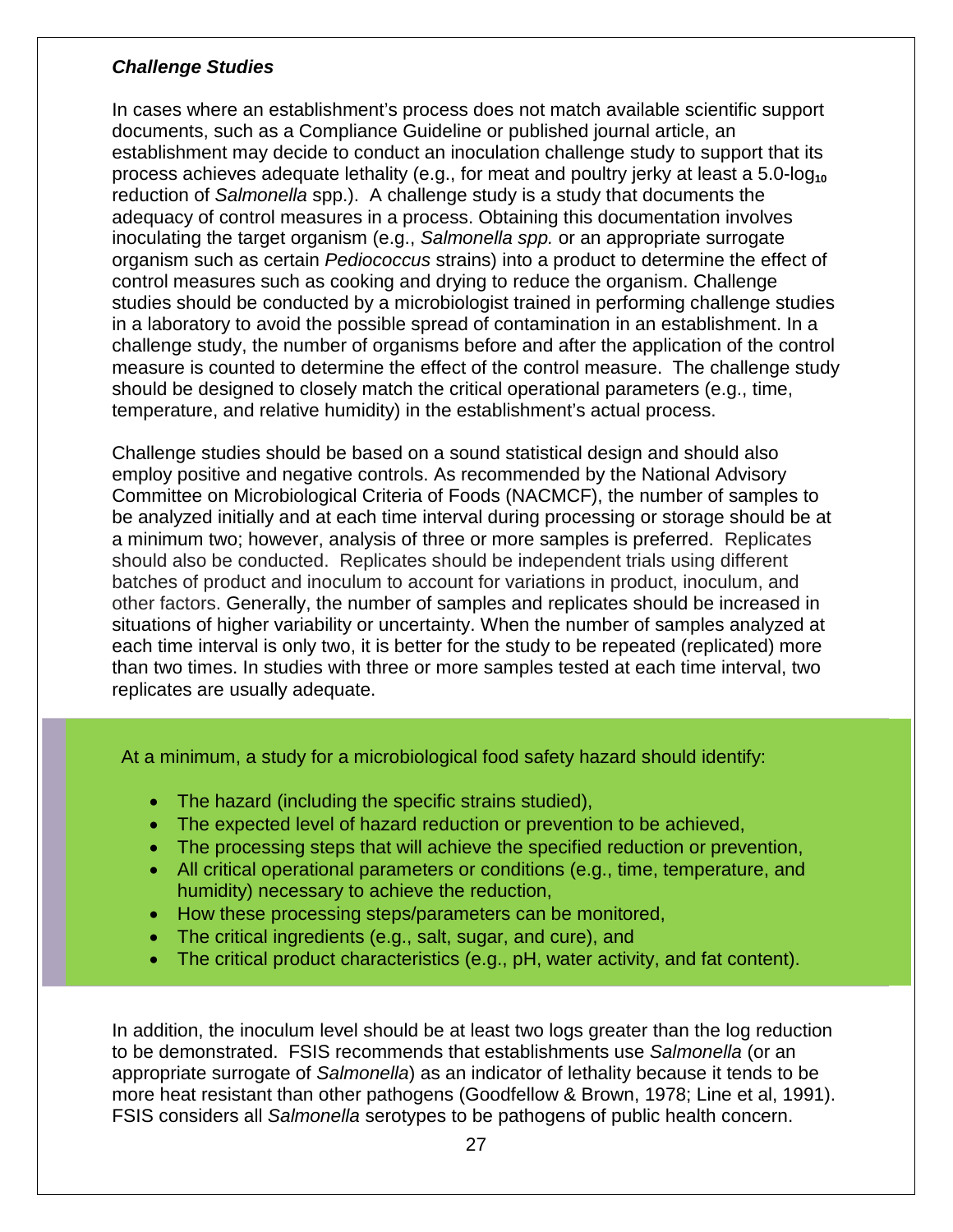FSIS does not require establishments to validate that their process achieves reduction in *E. coli* O157:H7 or *Lm* if they achieve sufficient reductions in *Salmonella* because *Salmonella* is an indicator of lethality. Without further scientific support, establishments should not use pathogens other than *Salmonella* as indicators of lethality. For example, establishments should not use reductions in *Lm* to support similar reductions in *Salmonella* without support that *Lm* is at least equally as heat resistant as *Salmonella* under the conditions being studied.

If an establishment chooses to conduct a challenge study in a testing laboratory, the study should use at least five strains of *Salmonella*, including strains associated with human illness and strains isolated from meat and poultry products. Ideally, some of the strains selected should be those with known heat-resistance properties. One good choice, for example, might be *Salmonella enterica* serovar Senftenberg strain 775W, which displays heat resistance properties (Ng et al., 1969). *Salmonella enterica* serovar Senftenberg occurs in the top 10 serotypes seen in FSIS testing for both cow/bull carcass testing and ground beef, as well as in turkeys (carcass and ground) (FSIS testing data, 2012), so it would also be an appropriate choice for what might be seen in these products being tested.

If an establishment chooses to conduct a challenge study in a plant environment, to best represent actual processing conditions for example, then the establishment should choose surrogate organisms that have been found to respond similarly to the pathogens of interest (e.g., *Salmonella*, and if applicable, *E. coli* O157:H7). For example, the University of Wisconsin has conducted research with ground-and-formed jerky and found that two *Pediococcus* strains (*Saga 200* and *Biosource*) have similar heatresistance to *Salmonella* and can be used in in-plant validation studies (Borowski et al., 2009a). FSIS has identified four surrogate organisms that have been shown to respond similarly to *E. coli* O157:H7 during cooking (the following [askFSIS Q&A](http://askfsis.custhelp.com/app/answers/detail/a_id/1392/kw/surrogate/session/L3RpbWUvMTMyNzUyMTY0Ni9zaWQvVFR6c3cyUGs%3D) has more information) for use in in-plant validation studies. For the reasons explained above, establishments also should not use surrogate organisms that have been shown to respond similarly to *E. coli* O157:H7 to support similar reductions in *Salmonella* without support that the organisms are at least as heat resistant as *Salmonella.*

<span id="page-27-0"></span>Challenge studies should be equivalent to peer-reviewed scientific literature. All of the critical elements listed above for a study above need to be included to permit evaluation or confirmation of the results. More information on conducting challenge studies is found in the article published by the National Advisory Committee on Microbiological Criteria for Foods (NACMCF) in the [Journal of Food Protection](http://www.fsis.usda.gov/wps/wcm/connect/a7f8aa06-d2ac-40bf-bd7f-11c5a59b6c6a/NACMCF_JFP_Inoculated_Pack.pdf?MOD=AJPERES) in 2010.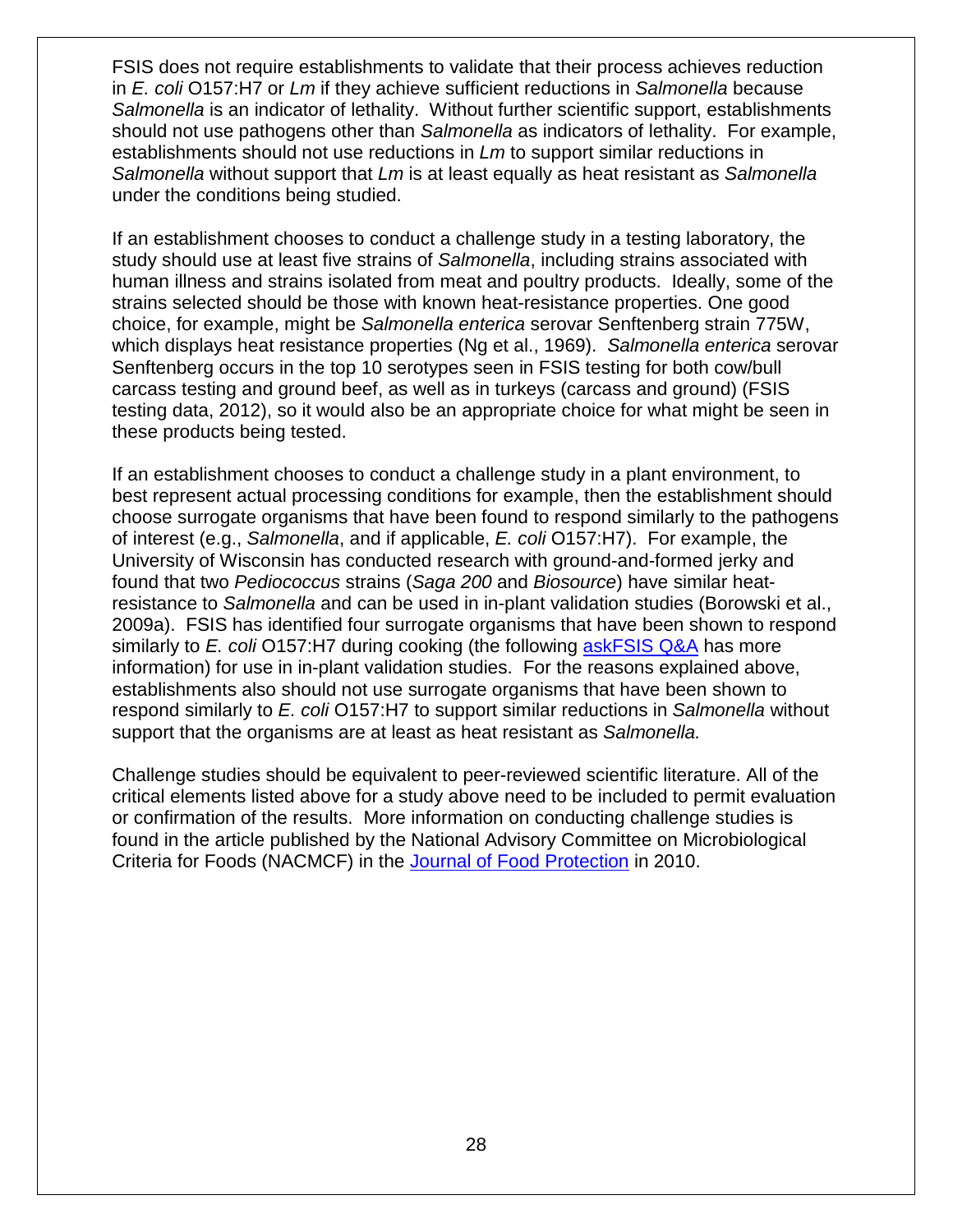### **References**

Borowski, A.G., Ingham, S.C., Ingham, B.H. 2009a. Validation of ground-and-formed beef jerky processes using commercial lactic acid bacteria starter cultures as pathogen surrogates. J. Food Prot. 72(6): 1234-1247.

Borowski, A.G., Ingham, S.C., Ingham, B.H. 2009b. Lethality of home-style dehydrator processes against *Escherichia coli* O157:H7 and *Salmonella* serovars in the manufacture of ground-and-formed beef jerky and the potential for using a pathogen surrogate in process validation. J. Food Prot. 72(10): 2056-2064.

Buege, D. R., Searls, G. Ingham, S.C. 2006a. Lethality of commercial whole-muscle beef jerky manufacturing processes against *Salmonella* serovars and *Escherichia coli*  O157:H7. J. Food Prot. 69(9): 2091-2099.

Buege, D.R., Searls, G., Mohanan, S., Buege, D.R. 2006b. Survival of *Staphylococcus aureus* and *Listeria monocytogenes* on vacuum-packaged beef jerky and related products stored at 21°C. J. Food Prot. 69(9) 2263-2267.

Calicioglu, M., Sofos, J.N., Samelis, J., Kendall, P.A., Smith, G.C. 2002. Destruction of acid-adapted and non-adapted *Salmonella* during drying and storage of beef jerky treated with marinade. Animal Sciences Research Report. Colorado State University.

Calicioglu, M., Sofos, J.N., Samelis, J., Kendall, P.A., Smith, G.C. 2003. Effects of acid adaptation and modified marinades on survival of post drying *Salmonella* contamination on beef jerky during storage. J. Food Prot. 66(3):396-402.

Centers for Disease Control (CDC). 1995. Outbreak of Salmonellosis Associated with Beef Jerky – New Mexico, 1995. MMWR 1995; 44(42); 785-788.

Eidson, M., Sewell, C. M., Graves, G, Olson, R. 2000. Beef jerky gastroenteritis outbreaks. Environ. Health. 62:9-13.

Faith, N.G., Le-Coutour, N.S., Alvarenga, M.B., Calicioglu, M., Buege, D.R., Luchansky, and J. B. 1998. Viability of *Escherichia coli* O157:H7 in ground and formed beef jerky prepared at levels of 5 and 20% fat and dried at 52, 57, 63, or 68 degrees C in a homestyle dehydrator. Int. J. Food Microbiol. 41(3):213-221.

FSIS. 2005. Risk Assessment of the Impact of Lethality Standards on Salmonellosis from Ready-to-Eat Meat and Poultry Products. Final Report. Available at: [http://www.fsis.usda.gov/wps/wcm/connect/210d3d19-96bc-4b1e-8829-](http://www.fsis.usda.gov/wps/wcm/connect/210d3d19-96bc-4b1e-8829-325e25e63e0b/Salm_RTE_Risk_Assess_Sep2005.pdf?MOD=AJPERES) [325e25e63e0b/Salm\\_RTE\\_Risk\\_Assess\\_Sep2005.pdf?MOD=AJPERES.](http://www.fsis.usda.gov/wps/wcm/connect/210d3d19-96bc-4b1e-8829-325e25e63e0b/Salm_RTE_Risk_Assess_Sep2005.pdf?MOD=AJPERES) Accessed 22 November 2013.

FSIS. 2011. Annual Report: Serotypes profile of *Salmonella* isolates from meat and poultry products, January 1998 through December 2011. Available at: [http://www.fsis.usda.gov/wps/wcm/connect/26c0911b-b61e-4877-a630-](http://www.fsis.usda.gov/wps/wcm/connect/26c0911b-b61e-4877-a630-23f314300ef8/salmonella-serotype-annual-2011.pdf?MOD=AJPERES) [23f314300ef8/salmonella-serotype-annual-2011.pdf?MOD=AJPERES.](http://www.fsis.usda.gov/wps/wcm/connect/26c0911b-b61e-4877-a630-23f314300ef8/salmonella-serotype-annual-2011.pdf?MOD=AJPERES) Accessed 22 November 2013.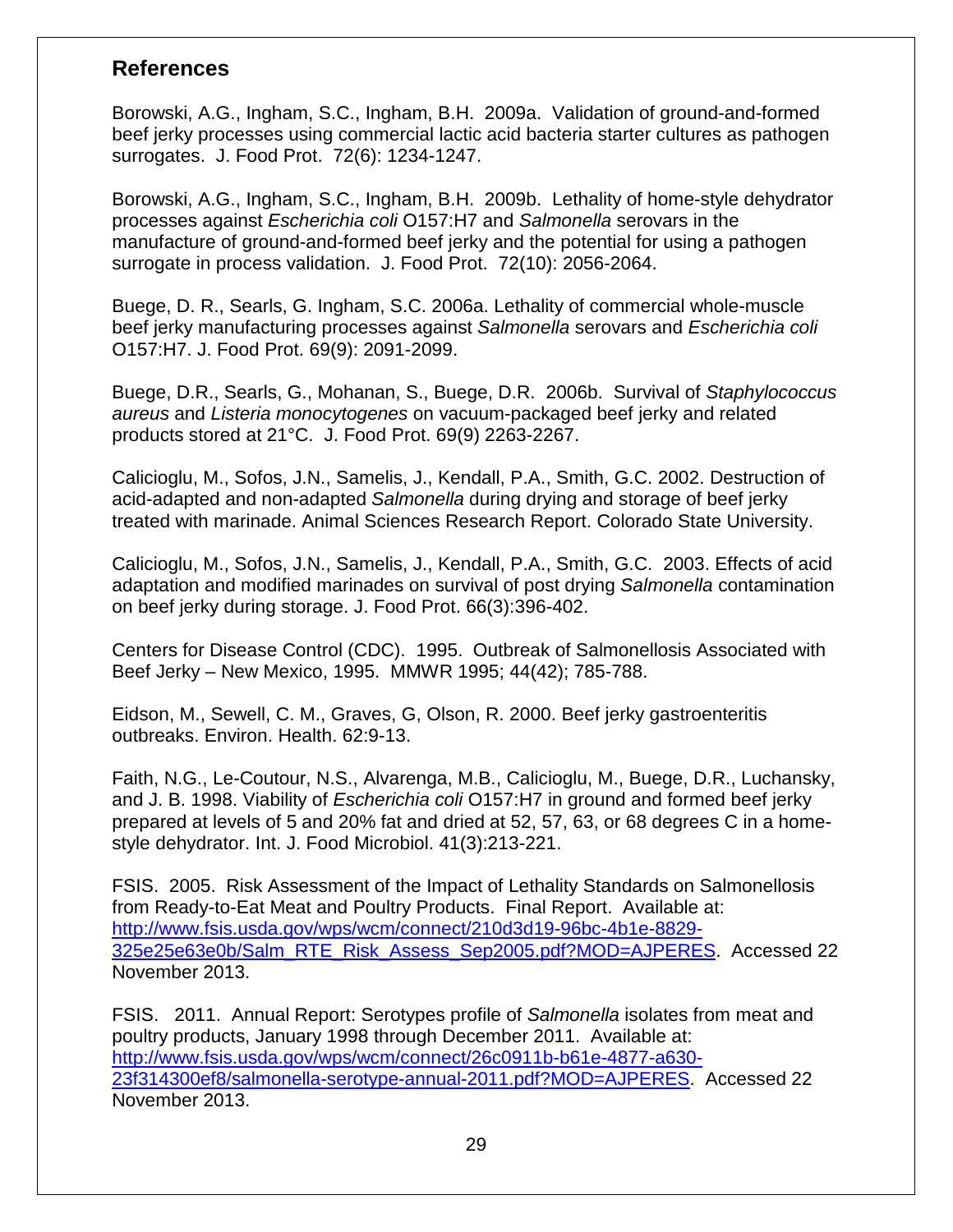Getty, K.J.K., Boyle, E.A.E., Roberts, M.N., Lonneker, S.M. 2006. Jerky Validation for Small and Very Small meat and Poultry Businesses: Final Report. Available at: [http://www.fsis.usda.gov/wps/wcm/connect/35151cb4-1603-4164-b71f](http://www.fsis.usda.gov/wps/wcm/connect/35151cb4-1603-4164-b71f-bfea44e487e8/C-12_New_Technology_FY2004_Final_Report.pdf?MOD=AJPERES&CACHEID=dd1fdb52-87f9-4eba-9752-83f4e0e946ed)[bfea44e487e8/C-12\\_New\\_Technology\\_FY2004\\_Final\\_Report.pdf?MOD=AJPERES.](http://www.fsis.usda.gov/wps/wcm/connect/35151cb4-1603-4164-b71f-bfea44e487e8/C-12_New_Technology_FY2004_Final_Report.pdf?MOD=AJPERES&CACHEID=dd1fdb52-87f9-4eba-9752-83f4e0e946ed) Accessed 17 August 2013. **Note**: the full study for this report can be found in the Harper et al. (2009) reference below.

Goepfert, J.M., Iskander, I.K., Amundson, C.H. 1970. Relation of the heat resistance of *Salmonellae* to the water activity of the environment. Appl. Microbiol. 19(3):429-33.

Goodfellow, S.J., Brown, W.L.. 1978. Fate of *Salmonella* inoculated into beef for cooking. J. Food Prot. 41(8):598-605.

Harper, N.M., Roberts, M.N., Getty, K.J.K., Boyle, E.A.E., Fung, D.Y.C., Higgins, J.J. 2009. Evaluation of two thermal processing schedules at low relative humidity for elimination of *Escherichia coli* O157:H7 and *Salmonella* Serovars in chopped and formed beef jerky. J. Food Prot. 72: 2476-2482.

Harrison, J.A. Harrison, M.A. 1996. Fate of *Escherichia coli* O157:H7, *Listeria monocytogenes*, and *Salmonella* Typhimurium during preparation and storage of beef jerky. J. Food Prot. 59(12):1336-8.

Harrison, J.A. Harrison, M.A., Rose-Morrow, R.A., Shewfelt, R.L. 2001. Home-style beef jerky: effect of four preparation methods on consumer acceptability and pathogen inactivation. J. Food Prot. 64(8):1194-98.

Harrison, M. A., Singh, R.K., Harrison, J.A., Singh, N. 2006. Antimicrobial intervention and process validation in beef jerky processing. Final Report. Available at: [http://www.fsis.usda.gov/wps/wcm/connect/8dd0f238-08d7-4ca0-a31a-77fa3ca8acf6/C-](http://www.fsis.usda.gov/wps/wcm/connect/8dd0f238-08d7-4ca0-a31a-77fa3ca8acf6/C-17_New_Technology_FY2004_Final_Report.pdf?MOD=AJPERES&CACHEID=be40c305-17fa-48c1-9d16-8b9f789b4932)[17\\_New\\_Technology\\_FY2004\\_Final\\_Report.pdf?MOD=AJPERES.](http://www.fsis.usda.gov/wps/wcm/connect/8dd0f238-08d7-4ca0-a31a-77fa3ca8acf6/C-17_New_Technology_FY2004_Final_Report.pdf?MOD=AJPERES&CACHEID=be40c305-17fa-48c1-9d16-8b9f789b4932) Accessed 17 August 2013.

International Commission on Microbiological Specifications for Foods (ICMSF). 1996. Microorganisms in Foods 5: Characteristics of Microbial Pathogens*.* London: Blackie Academic & Professional. p. 304, Table B.

Line, J.E. Fain, A.R. Moran, A.B, Martin, L.M., Lechowch, R.V., Carosella, J.M., and Brown, W.L. 1991. Lethality of heat to *Escherichia coli* O157:H7: D-value and Z-value determinations in ground beef. J Food Prot. 54: 762-766.

National Advisory Committee on Microbiological Criteria for Foods. 2010. Parameters for determining inoculated pack/challenge study protocols. J. Food Prot. 73(1): 140- 202.

Ng, H., Bayne, H.G., Garibaldi, J.A. 1969. Heat resistance of *Salmonella*: the uniqueness of *Salmonella senftenberg* 775W., Appl. Micro. 17(1):78-82.

Porto-Fett, A.C.S., Call, J.E., Luchansky, J.B. 2008. Validation of a commercial process for inactivation of *Escherichia coli* O157:H7, *Salmonella* Typhimurium, and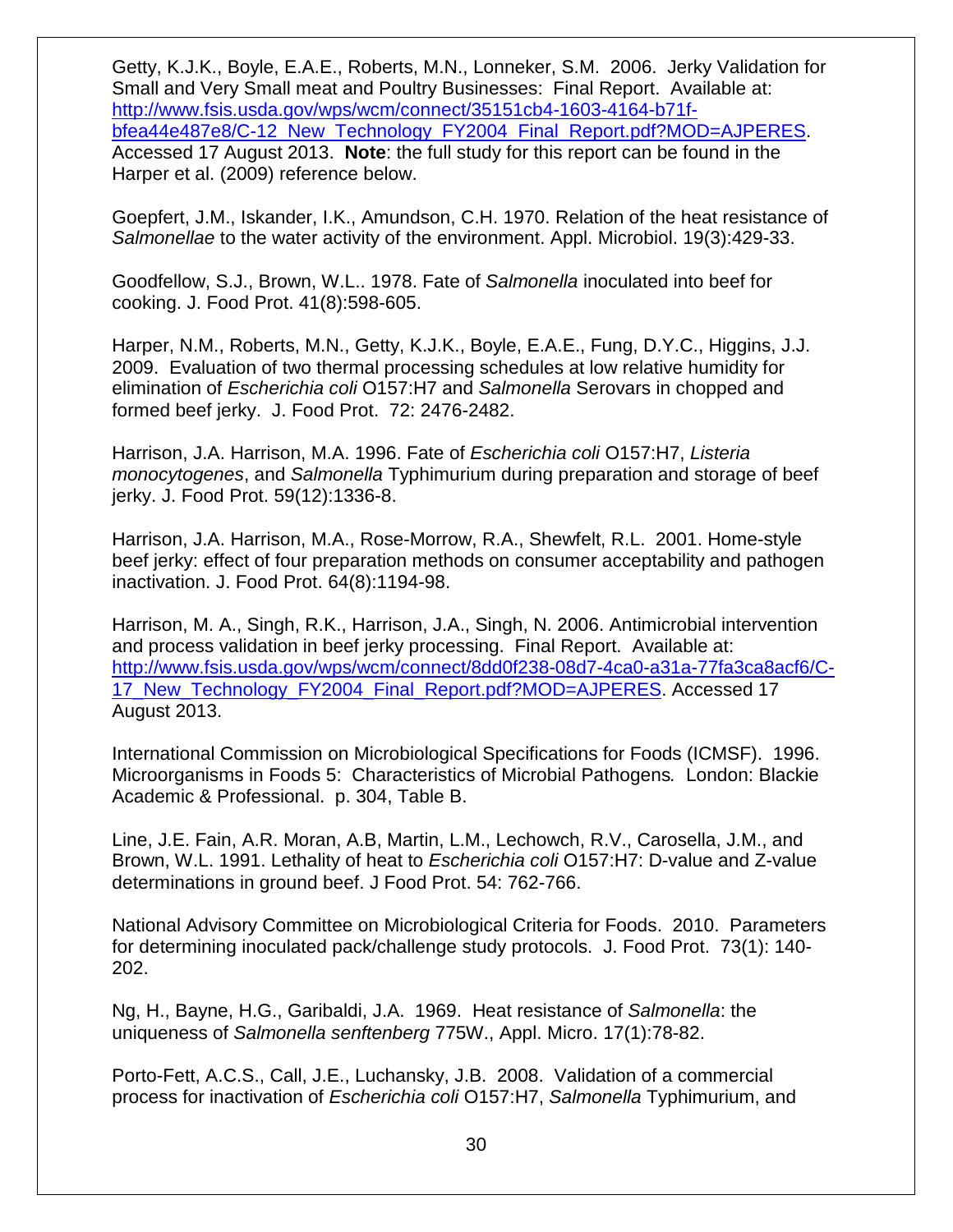*Listeria monocytogenes* on the surface of whole muscle beef jerky. J. Food Prot. 71(5): 918-926.

Swayne, D. E. and Beck, J.R. 2005. Experimental study to determine if lowpathogenicity and high-pathogenicity avian influenza viruses can be present in chicken breast and thigh meat following intranasal virus inoculation. Avian. Dis. 49:81-85.

Thomas, C. and Swayne, D.E. 2007. Thermal inactivation of H5N1 high pathogenicity avian influenza virus in naturally infected chicken meat. J. Food Prot. 70(3):674-680.

## <span id="page-30-0"></span>**Helpful Websites**

[Dry Bulb, Wet Bulb, and Dew Point Temperature](http://www.engineeringtoolbox.com/dry-wet-bulb-dew-point-air-d_682.html)

[Compliance Guidelines to Control](http://www.fsis.usda.gov/wps/wcm/connect/d3373299-50e6-47d6-a577-e74a1e549fde/Controlling_LM_RTE_guideline_0912.pdf?MOD=AJPERES) *Listeria monocytogenes* in Post-Lethality Exposed [Ready-to-Eat Meat and Poultry Products](http://www.fsis.usda.gov/wps/wcm/connect/d3373299-50e6-47d6-a577-e74a1e549fde/Controlling_LM_RTE_guideline_0912.pdf?MOD=AJPERES)

[Food Safety Regulatory Essentials \(FSRE\) Processing Procedures: Dried Meats](http://www.fsis.usda.gov/wps/wcm/connect/db1bf7f1-218a-4b20-a6e6-f2797542df9b/FSRE_SS_6DriedMeatsProcessing.pdf?MOD=AJPERES)

FSIS Appendix A: Compliance [Guidelines For Meeting Lethality Performance Standards](http://www.fsis.usda.gov/wps/wcm/connect/212e40b3-b59d-43aa-882e-e5431ea7035f/95033F-a.pdf?MOD=AJPERES)  [For Certain Meat and Poultry Products](http://www.fsis.usda.gov/wps/wcm/connect/212e40b3-b59d-43aa-882e-e5431ea7035f/95033F-a.pdf?MOD=AJPERES)

FSIS Guidance on Safe Cooking of Non-Intact Meat [Chops, Roasts, and Steaks](http://www.fsis.usda.gov/wps/wcm/connect/6d2ee972-3fd1-4186-b1e7-656e7a57beb2/time-temperature-table-042009.pdf?MOD=AJPERES)

[Making Your Own Wet Bulb Thermometer](http://www.meathaccp.wisc.edu/assets/Wet_Bulb.pdf)

Relative [Humidity Calculation Using Dry and Wet Bulb Temperature Measurements](http://home.fuse.net/clymer/water/wet.html)

*Salmonella* [Compliance Guidelines for Small and Very Small Meat and Poultry](http://www.fsis.usda.gov/wps/wcm/connect/2ed353b4-7a3a-4f31-80d8-20262c1950c8/Salmonella_Comp_Guide_091912.pdf?MOD=AJPERES)  [Establishments that Produce Ready-to-Eat \(RTE\) Products](http://www.fsis.usda.gov/wps/wcm/connect/2ed353b4-7a3a-4f31-80d8-20262c1950c8/Salmonella_Comp_Guide_091912.pdf?MOD=AJPERES)

[Time-Temperature Tables For Cooking Ready-To-Eat Poultry Products](http://www.fsis.usda.gov/wps/wcm/connect/9ab2e062-7ac8-49b7-aea1-f070048a113a/RTE_Poultry_Tables.pdf?MOD=AJPERES)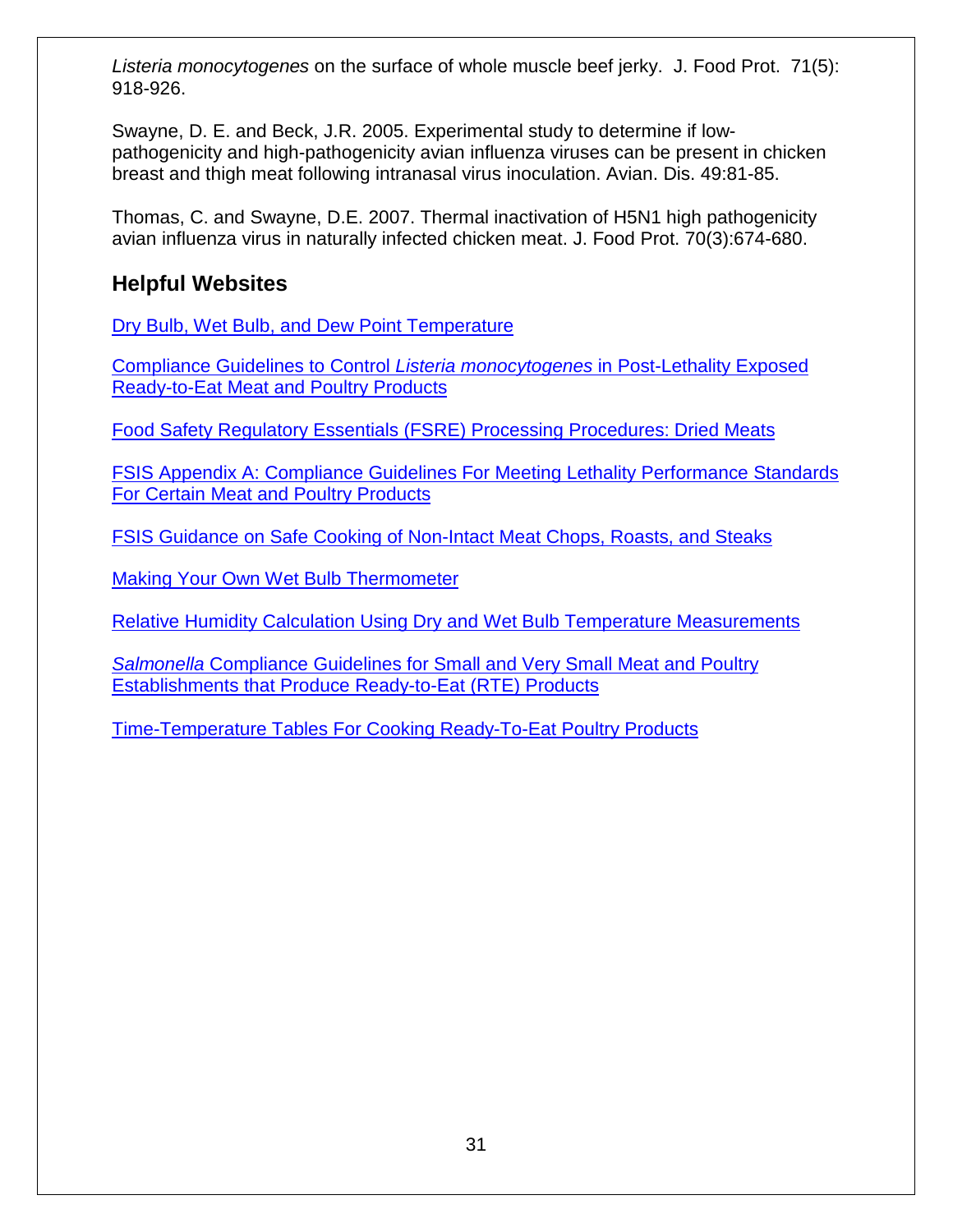### **Attachment 1: FSIS Response to Comments**

<span id="page-31-0"></span>The following is a summary of FSIS' response to the comments received during the comment period.

#### 1. Need for guidance

Comment: One commenter questioned the need for the guidance given the limited information publicly available on the causes of past outbreaks in jerky and the importance of humidity in the production of jerky. The commenter also identified a broken link to a reference to one of the past outbreaks in the 2012 version of the guidance.

Response: FSIS initially issued this guidance in 2007 to clarify the importance of introducing humidity to jerky processors given the lack of humidity control identified in past outbreaks. One potential cause of the 2003 *Salmonella* Kiambu outbreak in jerky was the very slow drying process under low humidity conditions (1% RH - 82°C dry bulb, 30°C wet bulb), which allowed *Salmonella* organisms to dehydrate during drying and become resistant to heat. This information was gathered by FSIS during the course of the investigation. Research has demonstrated that bacteria can become more heat resistant as their moisture level decreases, and increased concentrations of solutes, especially sugars, increase the heat resistance of bacteria. Therefore, drying of the product surface before the pathogens are destroyed will increase pathogen heat resistance and allow them to survive the heating process. By incorporating humidity to minimize evaporation, the D values (time at a constant temperature necessary to destroy 90% or 1-log<sub>10</sub> of the target organism) that are the basis for *Appendix A* and other scientific support documents remain valid (Goepfert, 1970; Goodfellow and Brown, 1978; Faith, N.G. et al. 1998). For this reason, the low humidity conditions were considered to be a plausible cause of the outbreak. The low humidity conditions were likely related to the location of the processing establishment in Albuquerque, New Mexico, which is at an elevation of greater than  $4,000$  feet<sup>[2](#page-31-1)</sup>. As described on page 13 of the guidance, the relative humidity in the ambient (or room) air is lower at higher altitudes, which affects the relative humidity in the smokehouse chamber. Prior to the 2003 outbreak, at least six other salmonellosis outbreaks occurred in New Mexico between 1966 and 1995 suggesting the high altitude/low ambient humidity conditions in the state played a role, among other factors (CDC, 1995; Eiden, 2000). Since the 2003 outbreak, FSIS has continued to refine the guidance document based on the most upto-date science and lessons learned from FSAs.

Finally, the broken link provided in the previous version of the guideline has been replaced with a functioning link to an Epidemiology Presentation from the New Mexico Department of Health [\(http://aces.nmsu.edu/ces/nmhs/documents/albanese.pdf\)](http://aces.nmsu.edu/ces/nmhs/documents/albanese.pdf).

Comment: One commenter questioned why the Jerky Compliance Guidelines focused on small and very small establishments. According to one commenter, small and very small meat processors in the U.S. represent 5 percent of the total meat production volume, but 95 percent of the total meat processing businesses in the U.S.

<span id="page-31-1"></span><sup>&</sup>lt;sup>2</sup> <http://egsc.usgs.gov/isb/pubs/booklets/elvadist/elvadist.html>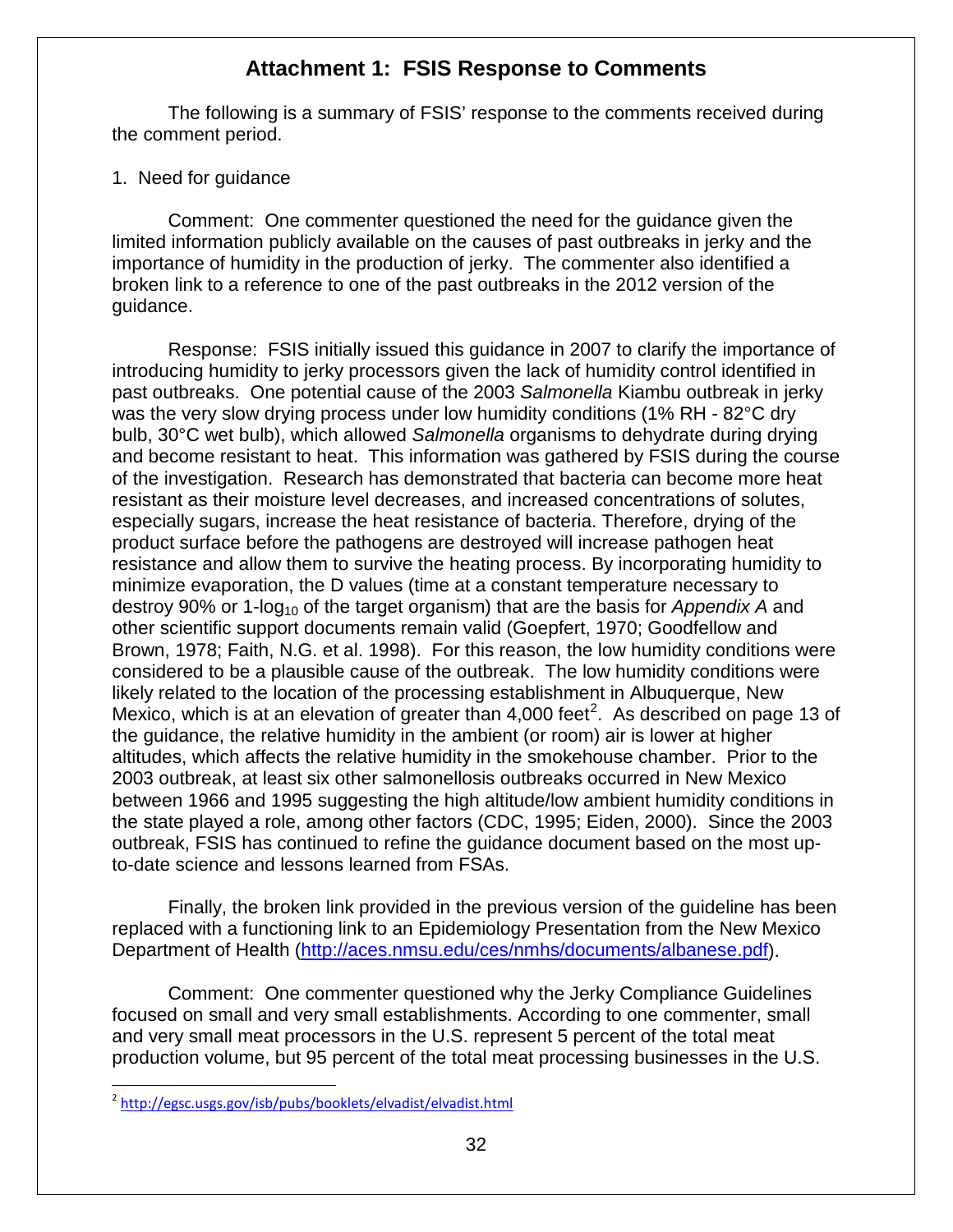This commenter suggested that the guidelines not be limited to small and very small establishments but rather should be addressed to the whole industry.

Response: FSIS focused the Jerky Compliance Guidelines on small and very small establishments in support of the Small Business Administration's initiative to provide small and very small establishments with compliance assistance under the Small Business Regulatory Flexibility Act (SBRFA). However, all FSIS regulated meat and poultry establishments may be able to apply the recommendations in this guidance. It is important that small and very small establishments have access to a full range of scientific and technical support, and the assistance needed to establish safe and effective HACCP systems. Although large establishments can benefit from the guidance that FSIS provides, focusing the guidance on the needs of small and very small establishments provides them with information that may be otherwise unavailable to them because of cost. For example, FSIS included growth limits for *Staphylococcus aureus* published in an ICMSF book chapter. Establishments can reference this guideline for support for the development of critical limits based on these values instead of having to purchase the costly textbook. FSIS also included an inexpensive way for establishment's to make their own wet bulb in [Attachment 3](#page-48-0) courtesy of University of Wisconsin-Madison Center for Meat Process Validation.

#### 2. Validation

Comment: One commenter recommended FSIS postpone the release of the finalized guidance document until the finalized HACCP systems validation guidance document is released to ensure the documents are cohesive and complete.

Response: This Compliance Guideline articulates how industry can meet FSIS requirements regarding jerky processing as well as FSIS recommendations to help produce a safe product based on the scientific information available in the literature. The primary focus of this guidance document is on the first element of validation: scientific support. This element includes the process of identifying scientific support documents that closely match the establishment's actual process along with identification of the critical operational parameters from the scientific support relevant to the establishment's process. FSIS is currently enforcing this element of the initial validation requirement (9 CFR 417.4(a)(1)). In addition, FSIS does not wish to delay finalizing this document because it reflects the most up-to-date science and understanding of jerky processing and addresses key issues FSIS has identified through FSAs and response to outbreak investigations. FSIS is sharing this information in a timely manner in order to help establishments produce a safe product.

Comment: One commenter expressed concern with the following "Key Question" in the guidance document: "Can an establishment's process use a different level of a critical operational parameter (for example, a higher concentration of an antimicrobial or a higher processing temperature) than what was used in the support document?". The commenter provided an example of shelf-stable jerky that has a water activity of 0.85 or less. In the example, some processors may reduce the water activity lower than 0.85 for quality issues or an extended shelf life. The commenter expressed concern that establishments would have to provide a justification for the lower water activity level chosen.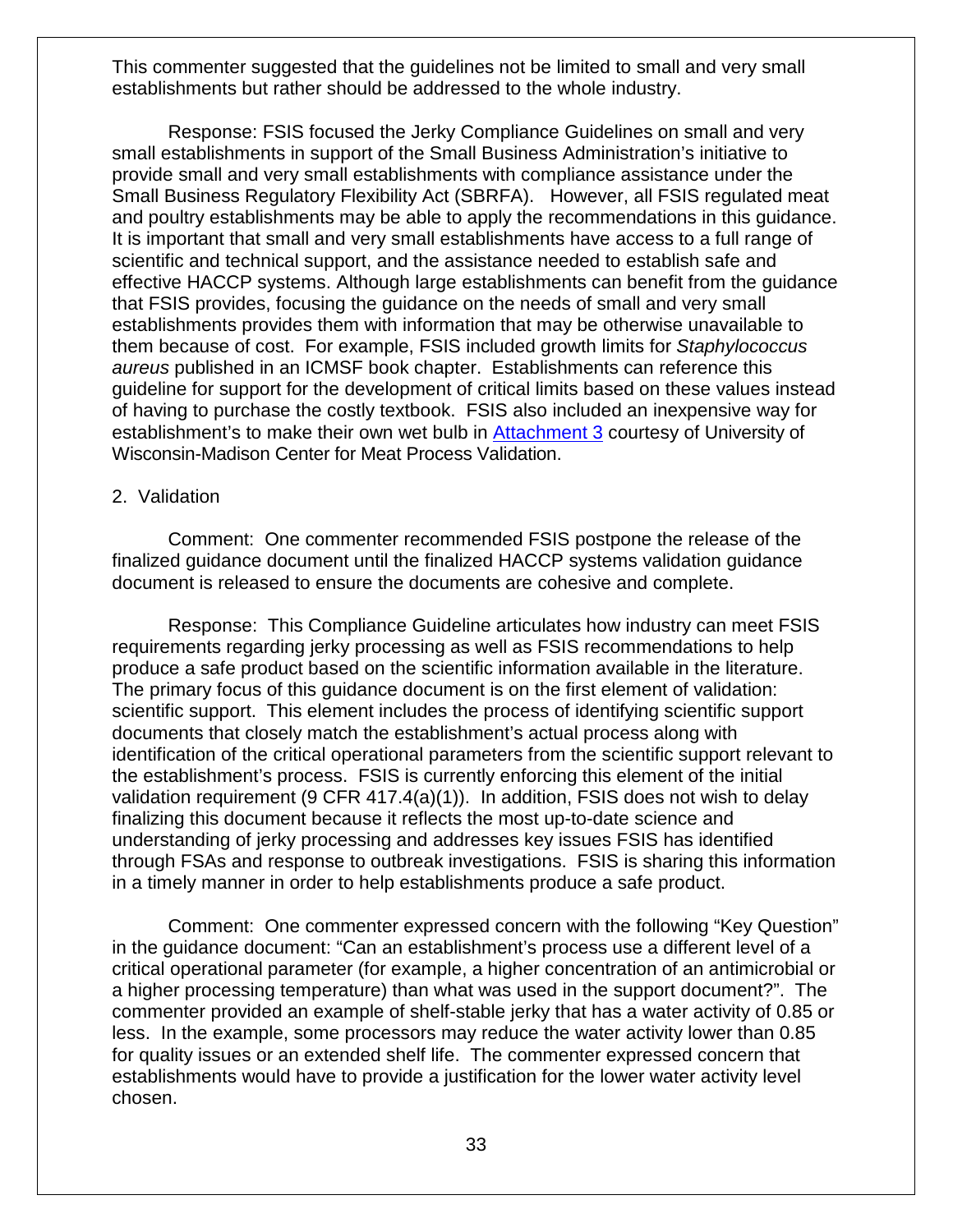Response: FSIS has found through FSAs that establishments use levels of critical operational parameters that are different from those in their scientific support without any consideration as to whether this will result in the same efficacy demonstrated in the scientific support. The Agency is recommending that establishments provide a scientific justification as to why the same efficacy would be achieved with a different level of a critical operational parameter. In the example provided by the commenter, an establishment could provide the justification, with reference to applicable scientific support, that pathogen growth decreases as water activity decreases, supporting that if 0.85 is adequate to preclude growth, then a lower water activity would also preclude growth of pathogenic microorganisms. Such a justification would be adequate and could be maintained in the establishment's decision-making documents as scientific support for the process used.

Comment: One commenter indicated that the guidance document is not specific enough in explaining how closely scientific support must match an establishment's process, species, or products. In addition, the commenter stated that inspection program personnel would find noncompliance with the validation regulations simply because the supporting document does not match the establishment's production precisely.

Response: FSIS is not prescriptive in terms of how closely the scientific support should match the actual process. Rather, FSIS recommends that the critical operational parameters used in the scientific support be consistent with those used in the establishment's process and is providing establishments the flexibility to use different levels as long as a scientific justification is provided. FSIS inspection program personnel (IPP) verify establishment validation when performing the Hazard Analysis Verification (HAV) task. Instructions for performing the HAV task are provided in *[FSIS](http://www.fsis.usda.gov/wps/wcm/connect/23780cc8-0ccf-45ad-8504-68501b1b3c20/5000.6.pdf?MOD=AJPERES)  [Directive 5000.6 Performance of the Hazard Analysis Verification \(HAV\) Task](http://www.fsis.usda.gov/wps/wcm/connect/23780cc8-0ccf-45ad-8504-68501b1b3c20/5000.6.pdf?MOD=AJPERES)* and in the HAV section of the [Inspection Methods training.](http://www.fsis.usda.gov/wps/wcm/connect/9d5deef3-b336-4232-9777-c9eb8aa552d2/21_IM_HAV_Methodology.pdf?MOD=AJPERES) FSIS will issue additional instructions to its field personnel for them to verify that establishments meet all validation requirements once the *FSIS HACCP Systems Validation Guidance* is finalized.

Comment: One commenter stated that the type of equipment used in the process should not be considered a critical operational parameter.

Response: FSIS has found through FSAs that establishments use different types of equipment than that used in the scientific support without any consideration as to whether this change will result in the same efficacy demonstrated in the scientific support. The type of equipment, such as a smokehouse, could influence the ability to implement other critical operational parameters such as humidity. FSIS is recommending that establishments consider the type of equipment as a critical operational parameter so that establishments take into account whether changes in equipment affect the implementation of other critical operational parameters. This consideration should be a part of the initial set-up of the system and would not need to be done on an on-going basis unless changes to the equipment are made.

3. Step-by-step guide for jerky processing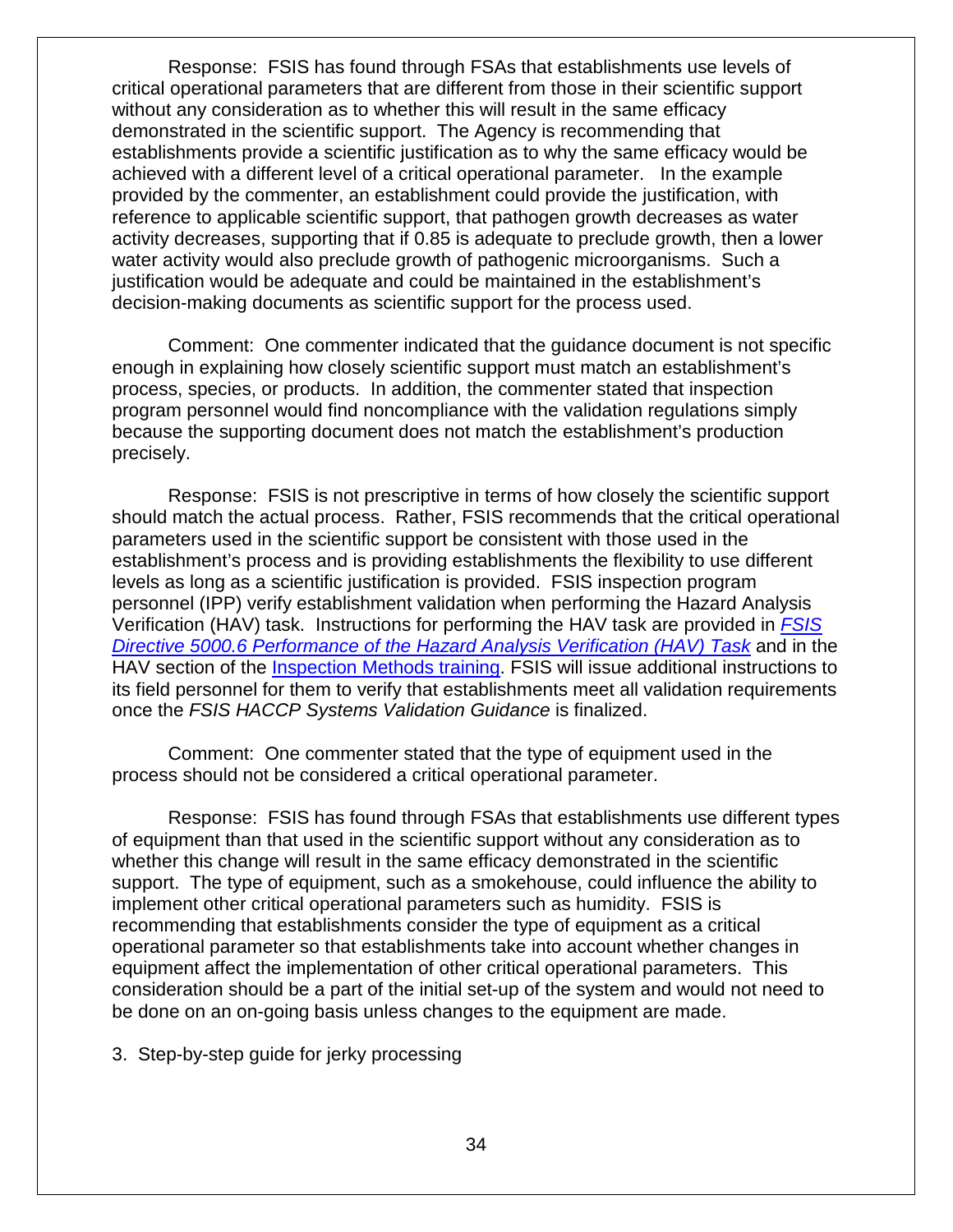Comment: Two commenters stated that Steps 2 (Marination) and 3 (Interventions) in the 2007 and 2012 versions of the guidance are not commonly used steps in the industry.

Response: FSIS recognizes that not all processes may include the same steps listed in the step-by-step guide. FSIS included steps such as intervention in the guidance because some heating processes may not deliver an adequate lethality and, thus, may require an additional intervention step to ensure product safety. To more accurately reflect commonly used processing steps, FSIS has included the surface preparation step (now Step 4) in the guidance, which is a commonly used step in which strips are heated using a low temperature heat step to make the surface tacky, thus aiding in smoke adherence and improving product texture.

Comment: Two commenters stated that steps 5 (drying) and 6 (post-drying heat step) in the 2007 and 2012 versions of the guidance should be combined because they are often performed as single step by processors.

Response: Although the steps may be combined, in a processing schedule, for example, these steps are listed separately for purposes of the guidance document to provide information to establishments on the use of a post-drying heat step for processes that do not result in an adequate reduction of *Salmonella* through the initial heating process. Adding a post-drying heat step has the potential to reduce *Salmonella*  levels by approximately 2-log<sub>10</sub>'s from the level of reduction achieved during initial heat step.

#### 4. Lethality treatment

Comment: One commenter questioned the recommendation that the lethality treatment of meat jerky should achieve at least a 5.0-log<sub>10</sub> reduction of *Salmonella* spp. when there is no USDA/FSIS performance standard specifically for this product.

Response: Jerky producers (and all producers of RTE product) are required to control the food safety hazards in their products (9 CFR 417.4(a)) and document that their HACCP systems work according to 9 CFR 417.5(a). For RTE products, this requirement means that, among other controls, the establishment needs to achieve lethality of pathogens (e.g., *Salmonella*) in the product. In the FSIS *[Salmonella](http://www.fsis.usda.gov/wps/wcm/connect/212e40b3-b59d-43aa-882e-e5431ea7035f/95033F-a.pdf?MOD=AJPERES)  [Compliance Guidelines for Small and Very Small Meat and Poultry Establishments that](http://www.fsis.usda.gov/wps/wcm/connect/212e40b3-b59d-43aa-882e-e5431ea7035f/95033F-a.pdf?MOD=AJPERES)  [Produce Ready-to-Eat \(RTE\) Products](http://www.fsis.usda.gov/wps/wcm/connect/212e40b3-b59d-43aa-882e-e5431ea7035f/95033F-a.pdf?MOD=AJPERES)*, FSIS recommends that processors achieve a 5 log10 reduction of *Salmonella* in such meat products as jerky to produce a product safe for consumption. This recommendation is based on expected levels of *Salmonella* in raw products. The compliance guideline also provides alternative forms of lethality that establishments may use. Establishments producing a RTE product must provide adequate scientific support that the process for the RTE product will not result in an adulterated product. In addition, FSIS tests ready-to-eat product for *Salmonella* (as well as *Listeria monocytogenes*) to verify that establishments are addressing the pathogen.

#### 5. Highly pathogenic avian influenza

Comment: Two commenters disagreed with the following statement: "If highly pathogenic avian influenza (HPAI) virus H5N1 is identified as a hazard reasonably likely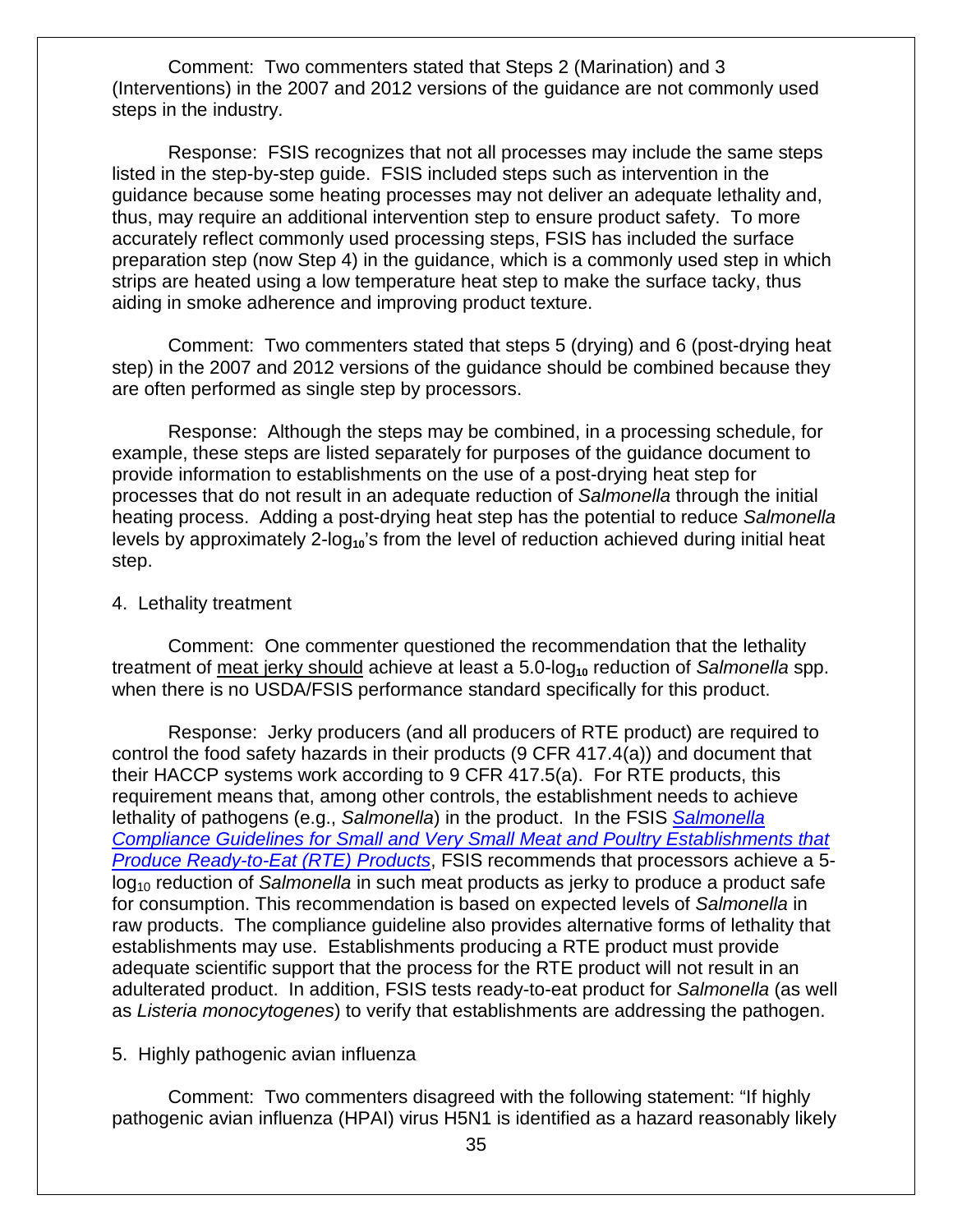to occur, cured and smoked poultry should be cooked to at least 158°F or a time and temperature combination that achieves a 7-log reduction of *Salmonella*." The commenters stated that if this statement is included in this guidance document, establishments will now have to reassess all their HACCP plans if inspection personnel interpret it as a requirement.

Response: This statement has appeared in previous versions of the jerky compliance guidance document. The Agency has not required establishments to reassess their HACCP plans for highly pathogenic avian influenza and does not intend to do so at this time. This information has been included as guidance in the event that an establishment identifies HPAI virus H5N1 as a hazard reasonably likely to occur.

#### 6. Humidity

Comment: One commenter disagreed with the following statement: "One way for an establishment to know that the product has not dried out before a lethal timetemperature combination is attained is to measure the water activity of the product after the lethality treatment but before drying." The commenter stated that this is not necessary if the humidity requirements are achieved. The commenter also said the guideline should clearly state that lethality should be achieved prior to drying the product to achieve desired quality and water activity for shelf stability.

Response: FSIS has added the following clarifying information: "Although this information may provide useful information to an establishment, such data are not needed if an establishment is following procedures to achieve the relative humidity in the scientific support."

Comment: One commenter disagreed with statements in the guidance document that establishments should monitor humidity throughout the entire lethality treatment. The commenter stated that establishments could conduct some sort of 90-day validation of their thermal processing schedules to achieve confidence that humidity was properly addressed.

Response: As stated on page 13, FSIS recommends that establishments monitor relative humidity using wet and dry bulb thermometers or a humidity sensor with every lot or batch of product although FSIS does not require this monitoring frequency. It is the responsibility of the establishment to support its monitoring procedures and frequencies. However, inadequate or inaccurate recordkeeping (e.g., data entry error or unclear monitoring records) has contributed to jerky product recalls, particularly when such records were associated with a lack of information regarding the implementation of all of the critical operational parameters for each batch or lot produced.

Comment: One commenter recommended that FSIS remove the following statement related to *Appendix A*: "If an establishment cannot apply these humidity options for equal to or more than one hour, then the humidity of the oven should be maintained at 90% or above throughout the lethality treatment."

Response: The option in *Appendix A* that allows for humidity levels less than 90% is as follows: "Heating roasts of any size to a minimum internal temperature of 145 °F (62.8 °C) in an oven maintained at any temperature if the relative humidity of the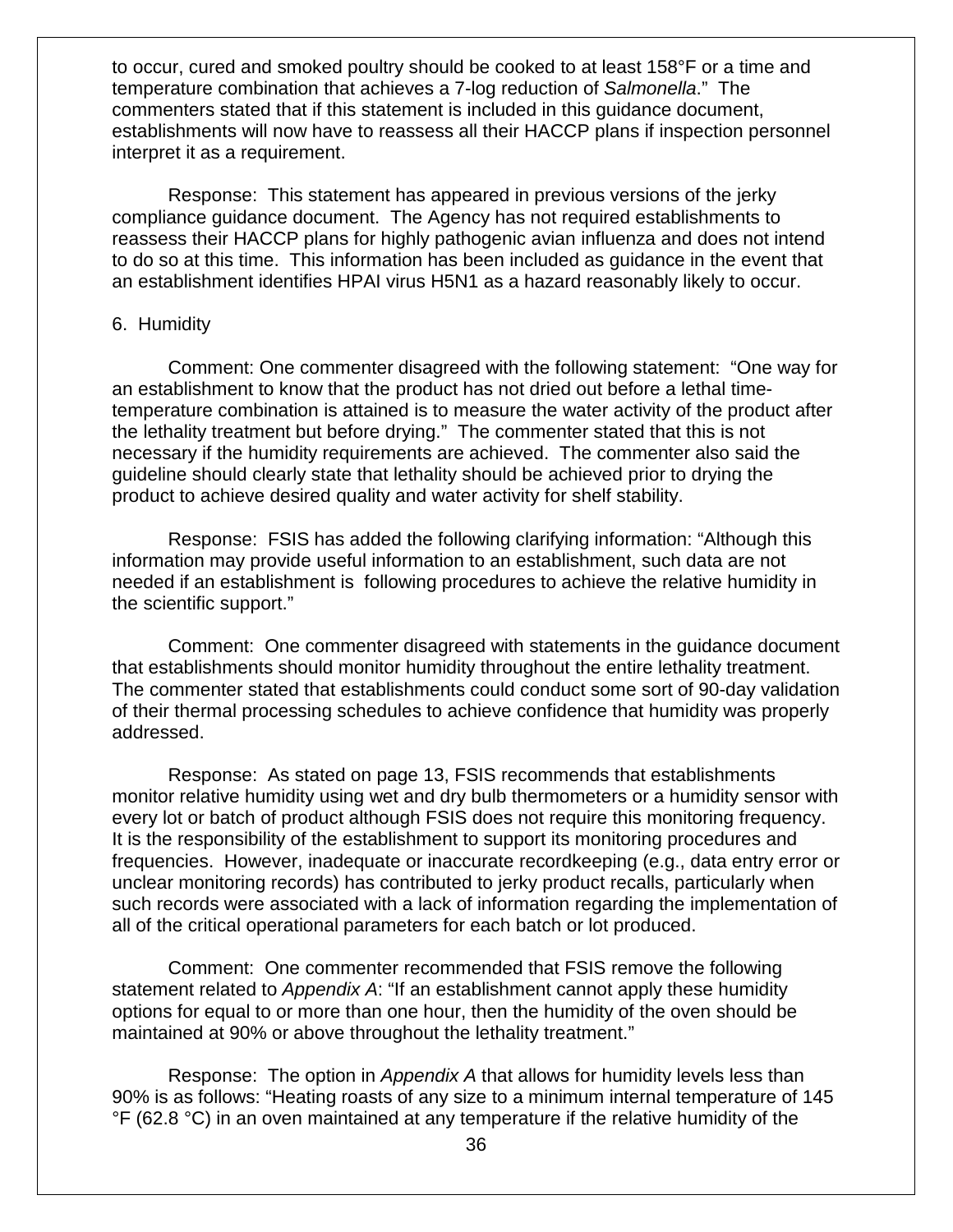oven is maintained either by continuously introducing steam for 50 percent of the cooking time or by use of a sealed oven for over 50 percent of the cooking time, or if the relative humidity of the oven is maintained at 90 percent or above for at least 25 percent of the total cooking time, but in no case less than 1 hour." The final clause "but in no case less than 1 hour" means that the humidity options of continuously introducing steam or sealing the oven should be applied for at least 1 hour. FSIS recognizes that jerky is a small mass product that often has total cooking times of less than 1 hour. *Appendix A*, and that the additional humidity options were originally designed for large mass products with longer cooking times. In cases where these humidity options can not be applied for at least 1 hour, the establishment should apply at least 90% humidity throughout the cooking time (even if the cooking time is less than 1 hour) in order to use *Appendix A* as scientific support and to ensure product reaches a lethal temperature and does not dry out before lethality is achieved. Establishments have flexibility to use other scientific support if they are unable to meet the critical operational parameters. FSIS clarified this issue in the guidance.

Comment: FSIS received one question through askFSIS inquiring whether reference to the cooking time in the humidity options in *Appendix A* refers to the entire cooking time (including come up time) or just the time during which the temperature in *Appendix A* is achieved and maintained (e.g., 145°F for 4 minutes).

Response: As stated on page 7, the cooking time (also referred to as the lethality treatment) includes the time when the thermal processing begins (e.g., the product is placed in the heated oven) until the time the product reaches the desired lethality time-temperature combination from *Appendix A*. Therefore, if an establishment is applying humidity by continuously introducing steam for 50% of the cooking time, but in no case less than 1 hour, 50% of the cooking time should be calculated based on the total cooking time, not just the time during which the temperature in *Appendix A* is achieved and maintained. If humidity is not applied early in the process, evaporating water will absorb the heat and a lethal temperature will not be achieved.

Comment: One commenter disagreed with the statement: "Establishments using the option to continuously inject steam should also have a procedure or mechanism in place to ensure that steam is being continuously injected…." The commenter indicated that smokehouses do not operate this way, and that if a program is set for 40% relative humidity, the smokehouse may spray water on the heating element to achieve this 40% relative humidity. If the smokehouse reads that the house has, for example, 50% relative humidity, it will stop spraying water on the heating elements and the dampers will fluctuate to achieve the desired 40% relative humidity in the smokehouse.

Response: FSIS recognizes that steam may be turned on and off throughout the cooking time when the target humidity is reached and has included this approach in the guideline. Some of the supporting documentation that can be used to demonstrate that steam is being "continuously introduced" is illustrated in Attachment 4.

#### 7. Ambient vs. smokehouse temperatures

Comment: One commenter requested further explanation of the effects of ambient temperature on the smokehouse or oven temperatures. The commenter also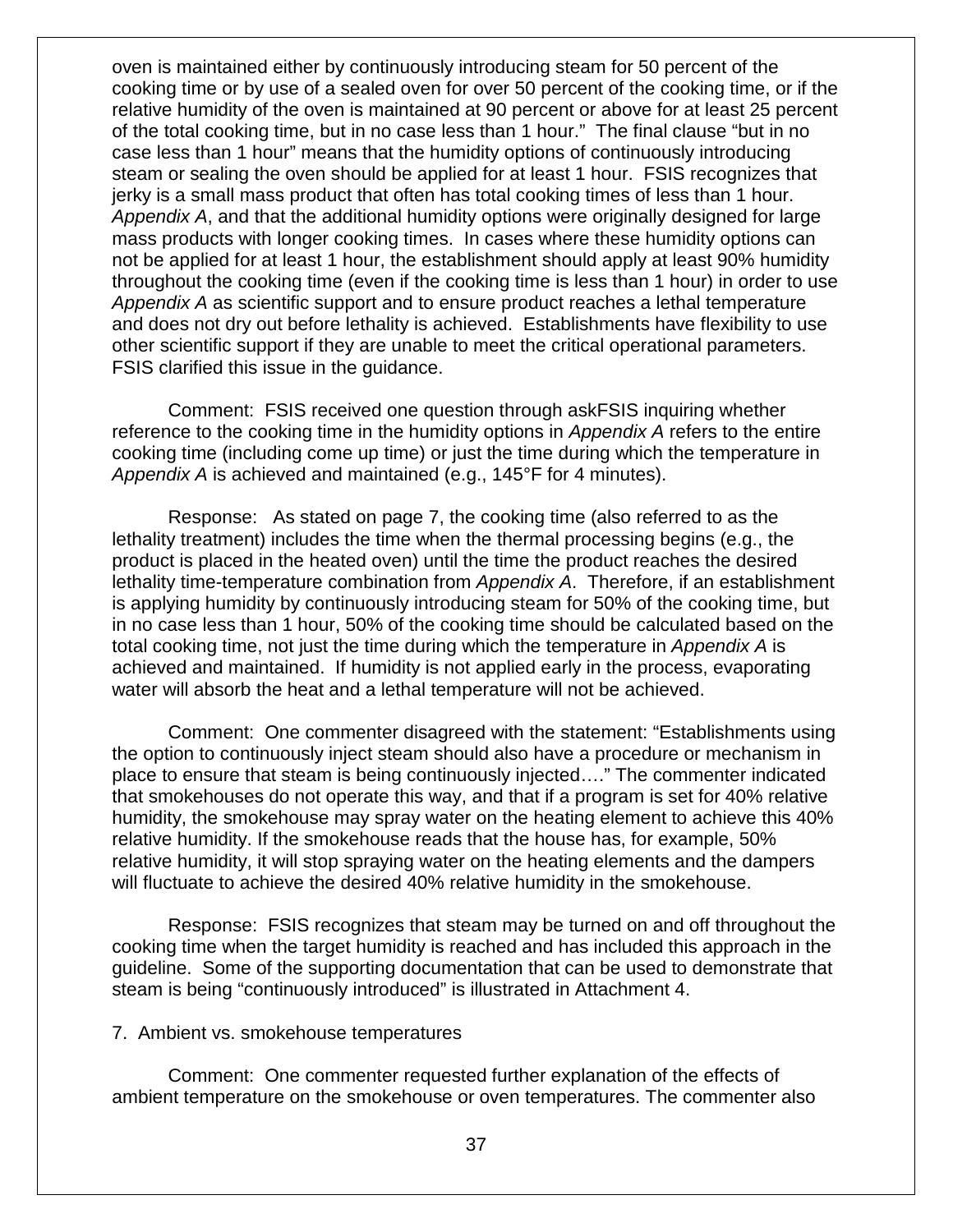requested that FSIS acknowledge that smokehouses/ovens cannot be completely sealed.

Response: FSIS has provided additional information on page 12 regarding the role relative humidity in the ambient air plays on the relative humidity in the smokehouse or oven. FSIS has also provided clarification on page 21 that, even when a tight seal is obtained, some loss of humidity is the form of minor smoke or vapors may be seen.

8. Reference to International Commission on Microbiological Specifications in Foods (ICMSF) (1996) Microorganisms in Foods 5

Comment: Two commenters expressed concern that establishments will use the ICMSF book chapter in place of *Appendix A*.

Response: The only reference to the ICMSF book made in this guidance document is provided as support for finished water activity limits in order to support product shelf-stability. It would not be acceptable for an establishment to cite the water activity critical limits or the ICSMF book chapter as support for a lethality or drying process because meeting a specific water activity level does not support that a  $5$ -log<sub>10</sub> reduction is achieved. In general, establishments should not use finished product water activity levels alone as support that a product is RTE. The reason is that low water activity alone, without a further heat treatment, would not necessarily result in adequate reduction of *Salmonella* because the pathogen is known to be resistant to drying. This issue has been clarified and addressed in this guidance on page 15.

Comment: One commenter stated that FSIS should not provide specific guidance on water activity values that can be used to support shelf-stability by an establishment within the guidance. The commenter indicated if FSIS provides one specific number in any guidance document, industry or FSIS may consider the guidance a requirement.

Response: FSIS has found through *ask*FSIS questions and FSAs that establishments are not maintaining adequate scientific support that products are shelfstable. Therefore, water activity values are provided as guidance to provide small and very small establishments with compliance assistance under SBRFA. However, establishments have flexibility in terms of selecting and supporting the critical limits of their process and are not required to use the limits provided. FSIS has made clear that this document is guidance and is not establishing new requirements (see page 2)

Comment: One commenter requested a rationale for the guidance provided on water activity limits to support shelf-stability for products packaged under aerobic and anaerobic conditions because the limits are different than those in the ICMSF book chapter. The commenter also pointed out that the citation for the ICMSF book chapter referenced the wrong page.

Response: The water activity limits of 0.85 under aerobic conditions and 0.91 under anaerobic conditions provided in this document are based on the definition of shelf-stability in the guidance on page 15 and the growth limit of *Staphylococcus aureus* in the ICMSF Book chapter (Page 304 Table B). The definition of shelf-stability in the guidance is stated as the "condition achieved when meat and poultry products can be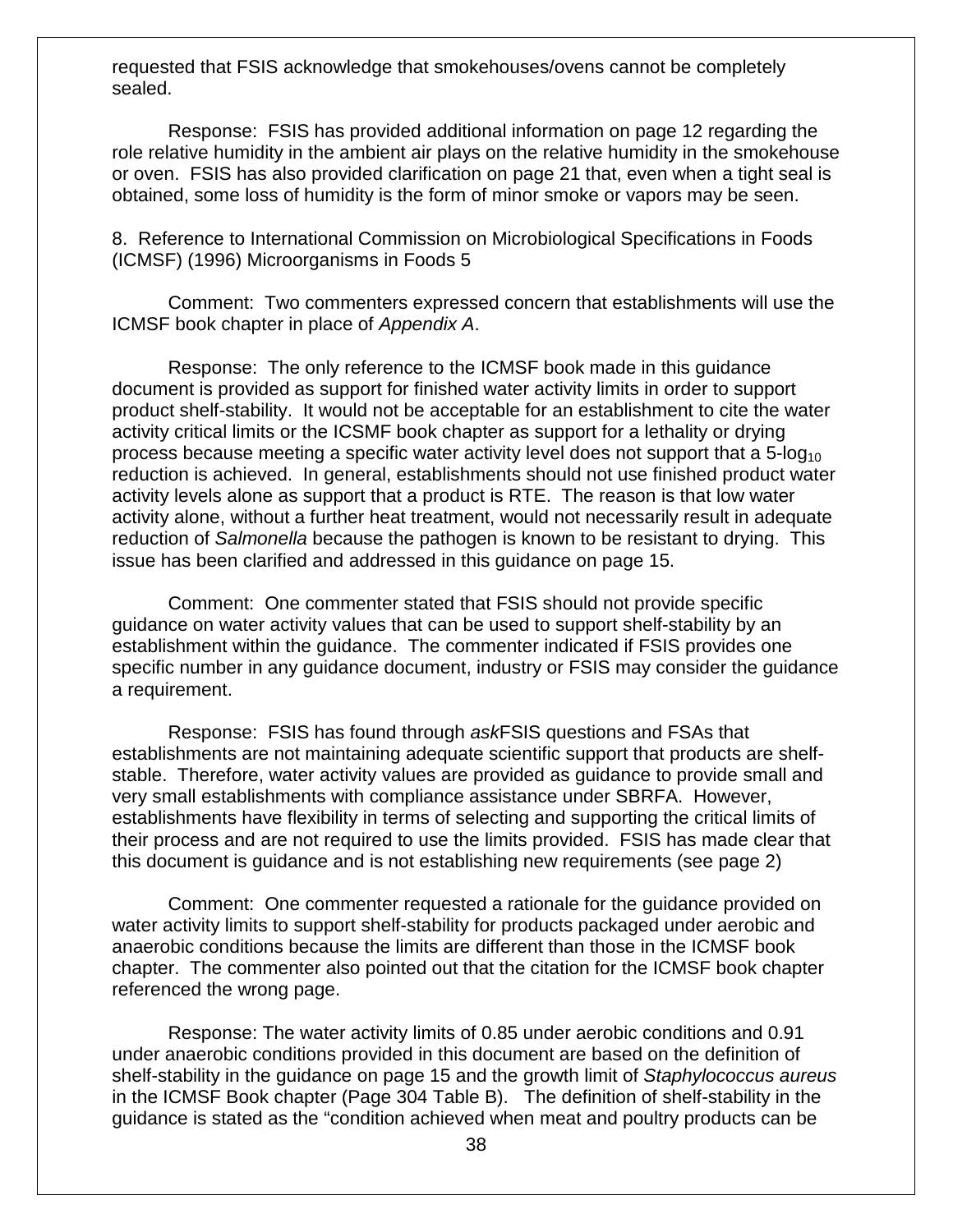stored under ambient temperature and humidity conditions; if the package integrity is maintained during storage, shipping, and display at retail and in the home; and the product will not spoil or become unsafe throughout the manufacturer's specified shelflife. " Under this definition, no growth of pathogenic organisms occurs. According to the ICMSF book chapter, the limit of growth for *Staphylococcus aureus* is 0.83 under aerobic conditions and 0.90 under anaerobic conditions. However, as noted in the footnote of the book, this criterion is based on optimal conditions. FSIS recognizes that most jerky type products have other intrinsic factors such as sodium nitrite, indigenous microflora, and salt concentration that would also act as barriers to *Staphylococcus aureus* growth. By considering these factors, FSIS has recommended an upper limit of 0.85 under aerobic conditions or 0.91 under anaerobic conditions. This rationale is now provided in the guidance document. The guidance document also now clarifies that these factors may be used to consider a product stable provided the establishment takes steps to prevent mold growth on the finished product. Finally, FSIS revised the reference to include the page number of the specific table containing these values.

Comment: One commenter expressed concern that the ICMSF book chapter used as the reference for the limits of growth of *Staphylococcus aureus* under aerobic and anaerobic conditions does not contain microbiological data supporting the limits.

Response: FSIS considers information found in textbooks and other scientific texts as acceptable scientific support because this type of scientific data goes through a process of evaluation involving qualified individuals within the relevant field. Often textbooks and other scientific texts contain a summary of information based on other peer-reviewed published research, as is the case with the ICMSF book. In the case of the water activity values provided in this guidance, establishments can refer to the guidance and are not required to provide a copy of the ICMSF book chapter or the original research referred to in the book because this guidance document contains the critical operational parameter (water activity).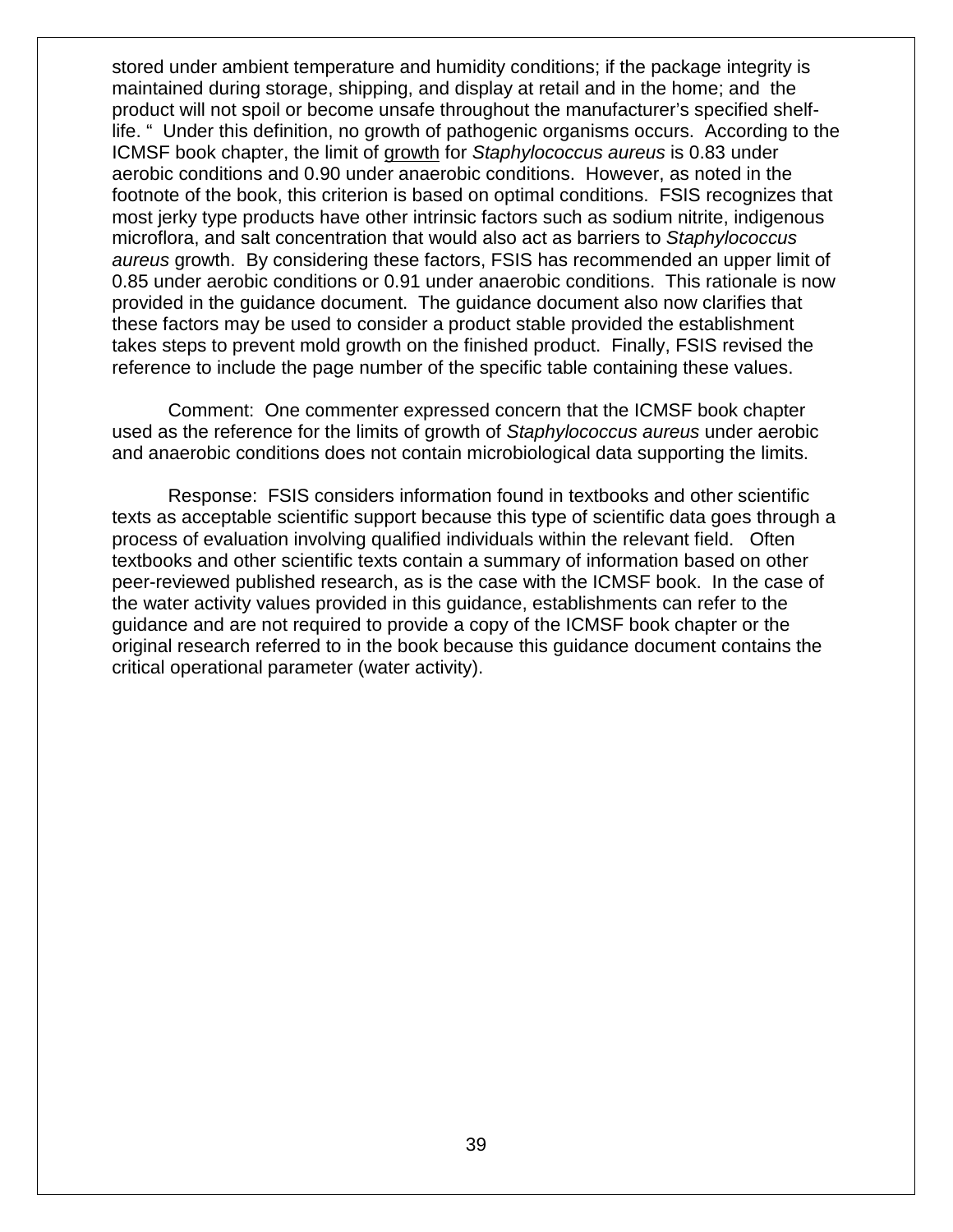<span id="page-39-0"></span>

|                             |                                  |                              | <b>Smoke</b>             |                                                                                               |                         |                           |                   | Log <sub>10</sub> Reduction |
|-----------------------------|----------------------------------|------------------------------|--------------------------|-----------------------------------------------------------------------------------------------|-------------------------|---------------------------|-------------------|-----------------------------|
| <b>Reference</b>            | <b>Product</b>                   | <b>Marinated</b><br>(Yes/No) | <b>Added</b><br>(Yes/No) | <b>Oven Temperature</b><br>$(^{\circ}F)$                                                      | <b>Time</b><br>(min)    | <b>Humidity</b><br>$(\%)$ | <b>Salmonella</b> | E. coli 0157:H7             |
| Buege et al.<br>$(2006a)^3$ | Whole<br>muscle<br>beef<br>jerky | $Yes -$<br>pH 5.3            | <b>No</b>                | Type 1-A*<br>Stage $1 -$<br>145<br>170<br>Stage $2-$<br>Choose either:<br>dry bulb at 170 and | 15<br>15<br>at least 60 | 27                        | 6.5               | 6.9                         |
|                             |                                  |                              |                          | wet bulb at 125<br>OR dry bulb at 170<br>and wet bulb at 130 <sup>t</sup>                     | at least 60             | 32                        | 6.9               | 7.1                         |
|                             |                                  |                              |                          | OR dry bulb at 170<br>and wet bulb at 135 <sup>t</sup>                                        | at least 30             | 37                        | 7.0               | 7.1                         |
|                             |                                  |                              |                          | OR dry bulb at 170<br>and wet bulb at 140 <sup>t</sup>                                        | at least 10             | 43                        | 6.9               | 7.1                         |
|                             |                                  |                              |                          | Stage 3-<br>Dry at 170 dry bulb                                                               | to targeted<br>doneness |                           |                   |                             |

<span id="page-39-1"></span>

| Attachment 2: Time, temperature, and humidity combinations reported in the literature for beef jerky that achieve at                            |
|-------------------------------------------------------------------------------------------------------------------------------------------------|
| least a 5-log <sub>10</sub> reduction in <i>Salmonella</i> and <i>E. coli</i> O157:H7. Unless noted, finished product water levels were ≤ 0.85. |

 <sup>3</sup> Buege, D.R., Searls, G., and Ingham, S.C. 2006. Lethality of commercial whole-muscle beef jerky manufacturing processes against *Salmonella*  Serovars and *Escherichia coli* O157:H7. Also see the following website for a more detailed, user-friendly critical limit summary document: [http://www.meathaccp.wisc.edu/validation/assets/CLSummary\\_WMJerkyJune2013.pdf.](http://www.meathaccp.wisc.edu/validation/assets/CLSummary_WMJerkyJune2013.pdf)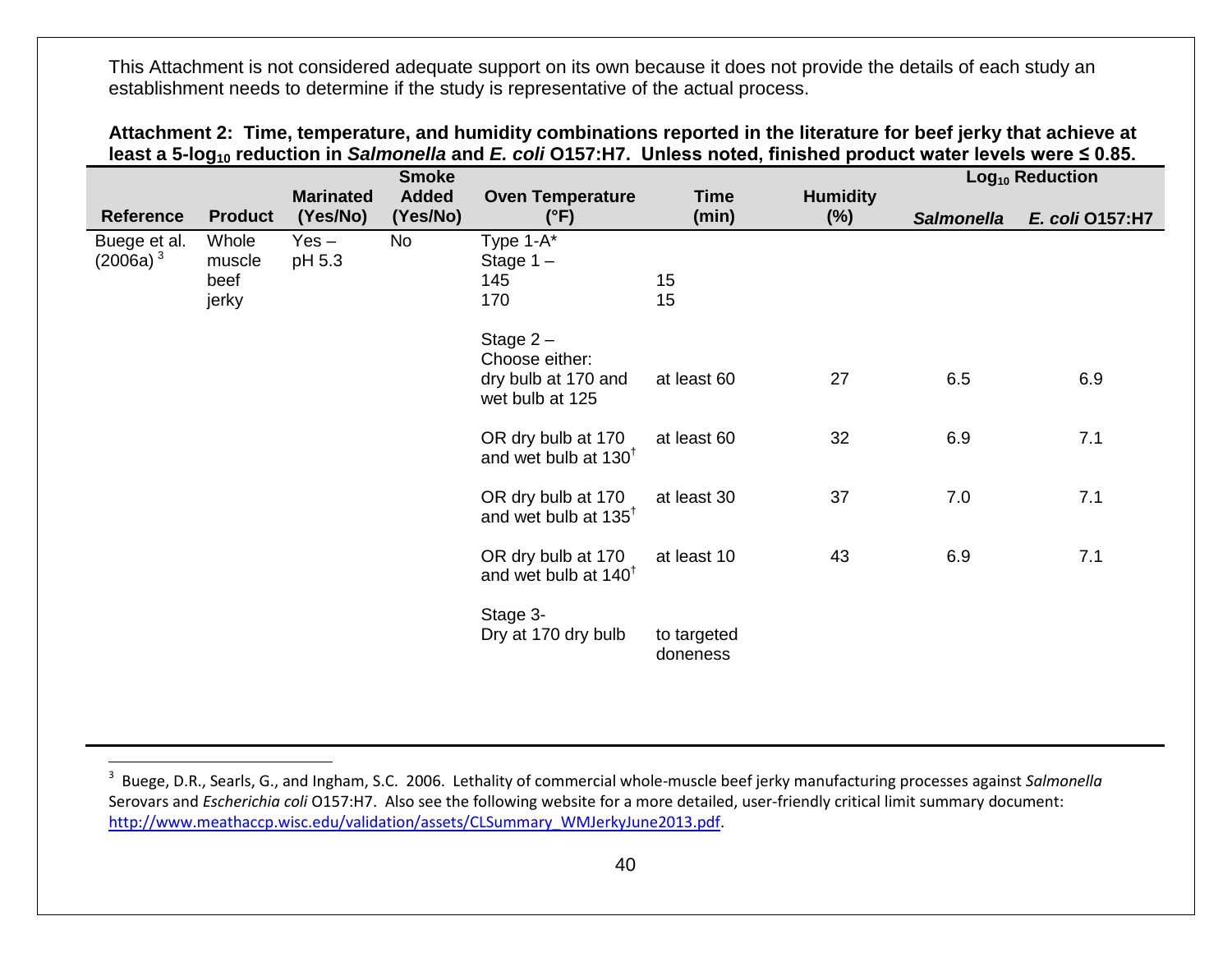|                         |                                  |                              | <b>Smoke</b>             |                                                                                                                        |                                     |                               |                   | Log <sub>10</sub> Reduction |
|-------------------------|----------------------------------|------------------------------|--------------------------|------------------------------------------------------------------------------------------------------------------------|-------------------------------------|-------------------------------|-------------------|-----------------------------|
| <b>Reference</b>        | <b>Product</b>                   | <b>Marinated</b><br>(Yes/No) | <b>Added</b><br>(Yes/No) | <b>Oven Temperature</b><br>$(^{\circ}F)$                                                                               | <b>Time</b><br>(min)                | Humidity (%)                  | <b>Salmonella</b> | E. coli 0157:H7             |
| Buege et al.<br>(2006a) | Whole<br>muscle<br>beef<br>jerky | $Yes -$<br>pH 5.3            | <b>No</b>                | Type $1-\overline{B^{*T}}$<br>Stage $1 -$<br>145<br>Then choose either:                                                | 15                                  |                               |                   |                             |
|                         |                                  |                              |                          | Stage $2 -$<br>dry bulb at 150<br>THEN dry bulb at<br>150 and wet bulb at<br>130;<br>THEN dry bulb at                  | 15<br>60<br>to targeted             | 56                            | 6.8               | 7.0                         |
|                         |                                  |                              |                          | 150                                                                                                                    | doneness                            |                               |                   |                             |
|                         |                                  |                              |                          | <b>OR</b><br>Stage 2-<br>dry bulb at 190<br>THEN dry bulb at<br>190 and wet bulb at<br>130;<br>THEN dry bulb at<br>190 | 15<br>60<br>to targeted<br>doneness | 19                            | 7.1               | 7.3                         |
|                         |                                  | $Yes -$<br>pH 5.3            | <b>No</b>                | Type $2***^{\dagger}$<br>145<br>170                                                                                    | 15<br>to targeted<br>doneness       | 27-31(start)***<br>17-21(end) | 6.3               | 6.0                         |
|                         |                                  |                              |                          |                                                                                                                        |                                     |                               |                   |                             |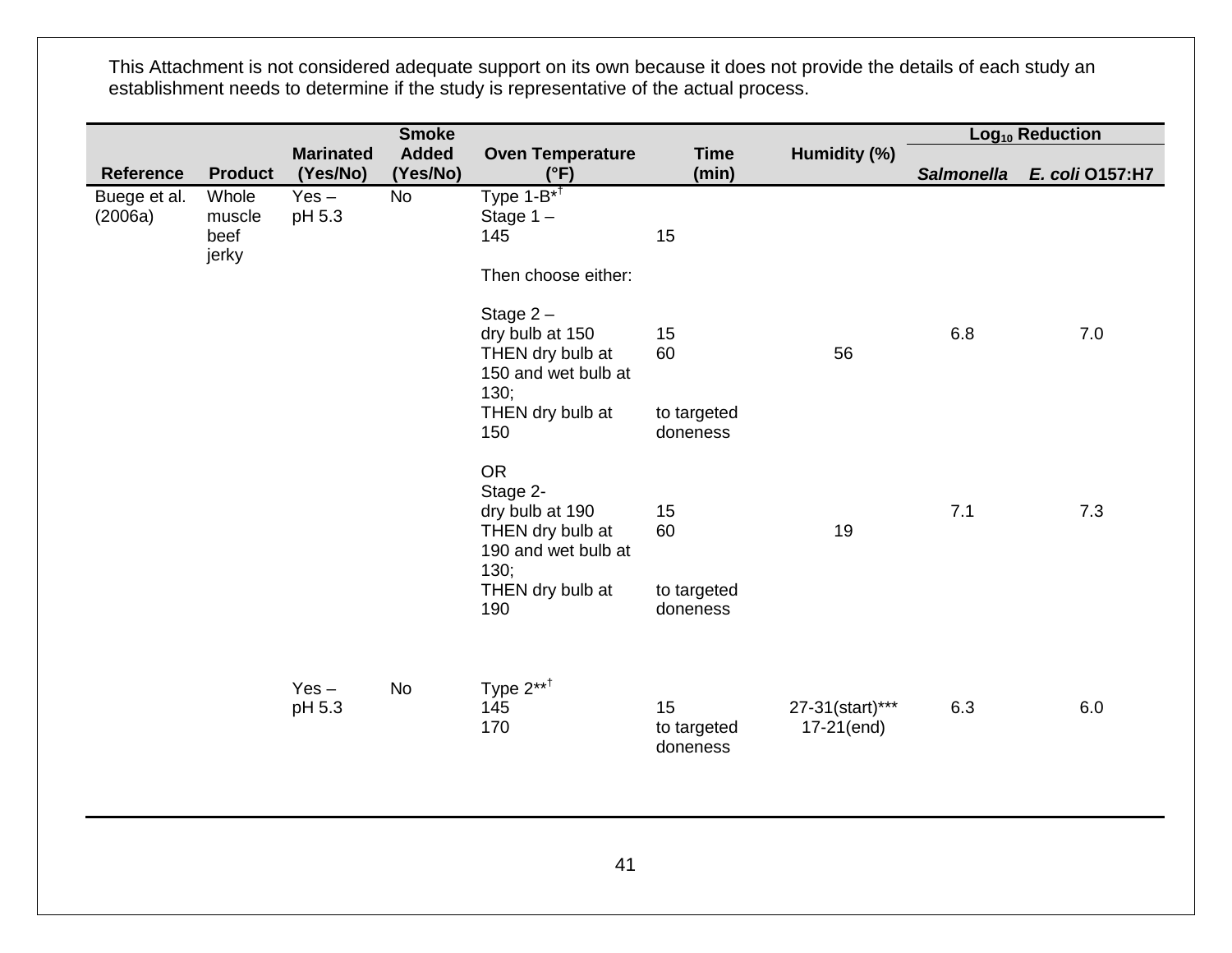|                         |                                  |                              | <b>Smoke</b>             | Oven                       |                               |                           |                   | Log <sub>10</sub> Reduction |
|-------------------------|----------------------------------|------------------------------|--------------------------|----------------------------|-------------------------------|---------------------------|-------------------|-----------------------------|
| <b>Reference</b>        | <b>Product</b>                   | <b>Marinated</b><br>(Yes/No) | <b>Added</b><br>(Yes/No) | <b>Temperature</b><br>(°F) | <b>Time</b><br>(min)          | <b>Humidity</b><br>$(\%)$ | <b>Salmonella</b> | E. coli 0157:H7             |
| Buege et al.<br>(2006a) | Whole<br>muscle<br>beef<br>jerky | Yes –<br>pH 5.3              | No                       | Type $3***$<br>145<br>170  | 90<br>to targeted<br>doneness | 41(start)***<br>21(end)   | 5.5               | 5.6                         |
|                         |                                  | $Yes -$<br>pH 5.3            | No                       | Type 5**<br>180            | to targeted<br>doneness       | 29(start)****<br>15(end)  | 5.1               | 5.6                         |

\*Type 1-A and Type 1-B processes with a higher dry bulb temperature in Stage 1, a higher wet bulb temperature or longer time in Stage 2, or a higher dry bulb temperature in Stage 3, as long as other parts of the process are not changed, can also be considered validated because they should have greater lethality.

\*\*Processes reaching higher dry bulb temperatures in either stage can also be considered validated because they would have greater lethality.

\*\*\*Humidity values are from Table 3 in Buege et al. (2006a).

\*\*\*\*Humidity values are from Table 5 in Buege et al. (2006a).

<sup>†</sup>Finished product water activity level was > 0.85 (if an establishment wants to support the product is shelf-stable using 0.85 as a criteria, it should consider further drying the product).

**Oven: Pans of water were placed on the lowest rack in the smokehouse, and a low fan speed was used. Humidity (steam or water) was introduced in Type 1-A and 1-B processes. Study did not indicate whether dampers were open or closed.**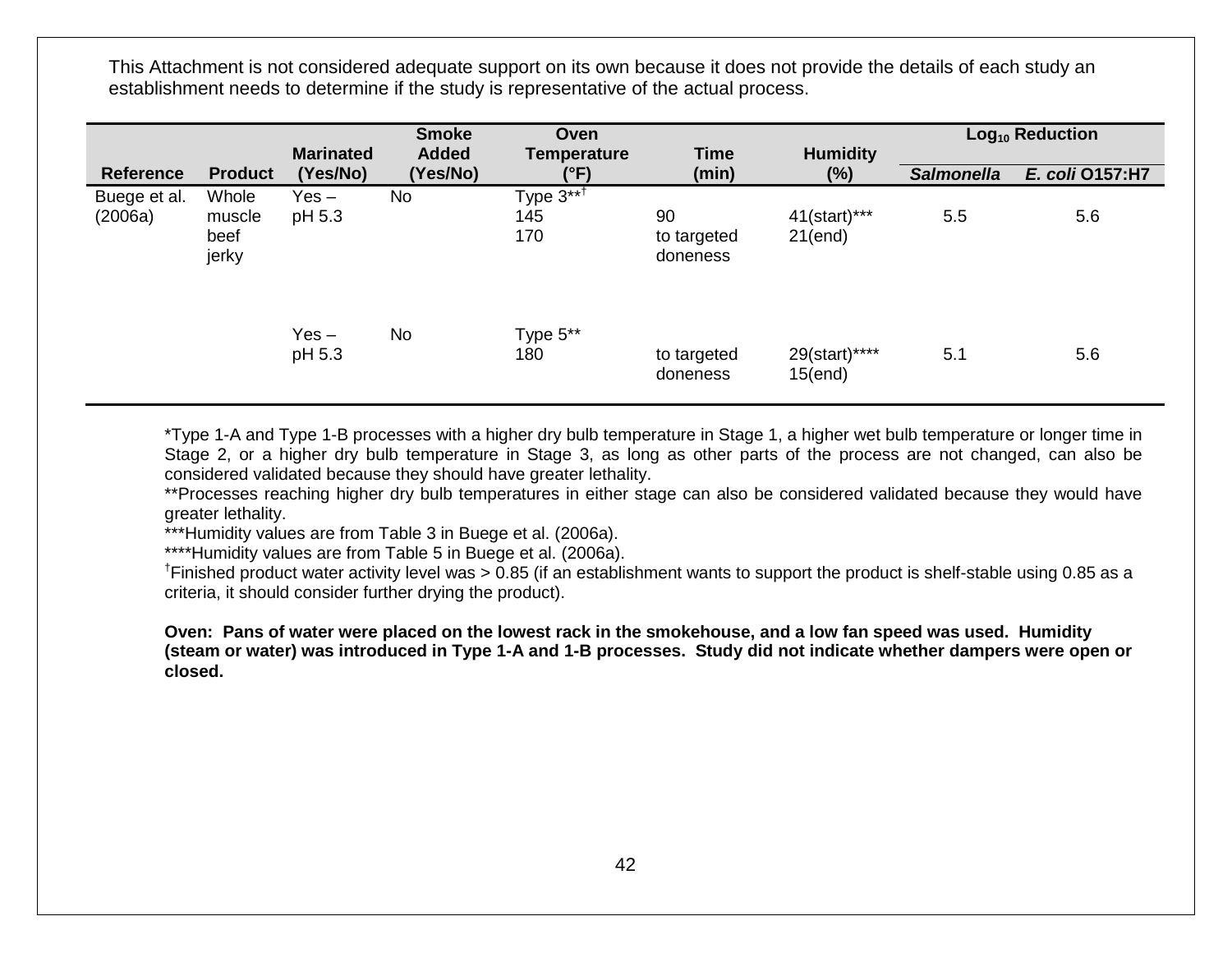|                         |                               |                              | <b>Smoke</b>             | Oven                                              |                      |                           |                   | $Log10$ Reduction |
|-------------------------|-------------------------------|------------------------------|--------------------------|---------------------------------------------------|----------------------|---------------------------|-------------------|-------------------|
| <b>Reference</b>        | <b>Product</b>                | <b>Marinated</b><br>(Yes/No) | <b>Added</b><br>(Yes/No) | Temperature<br>(°F)                               | <b>Time</b><br>(min) | <b>Humidity</b><br>$(\%)$ | <b>Salmonella</b> | E. coli 0157:H7   |
| Buege et al.<br>(2006a) | Whole<br>muscle<br>beef jerky | Yes –<br>pH 5.3              | No                       | Type 7** <sup>†</sup><br>120<br>130<br>140<br>170 | 60<br>60<br>60<br>60 | 43***<br>15               | 6.0               | 5.6               |

\*\*Processes reaching higher dry bulb temperatures in either stage can also be considered validated because they would have greater lethality.

\*\*\*Humidity values are from Table 3 in Buege et al. (2006a).

<sup>†</sup>Finished product water activity level was > 0.85 (if an establishment wants to support the product is shelf-stable using 0.85 as a criteria, it should consider further drying the product).

**Oven: Pans of water were placed on the lowest rack in the smokehouse, and a low fan speed was used. Humidity (steam or water) was introduced in Type 1-A and 1-B processes. Study did not indicate whether dampers were open or closed.**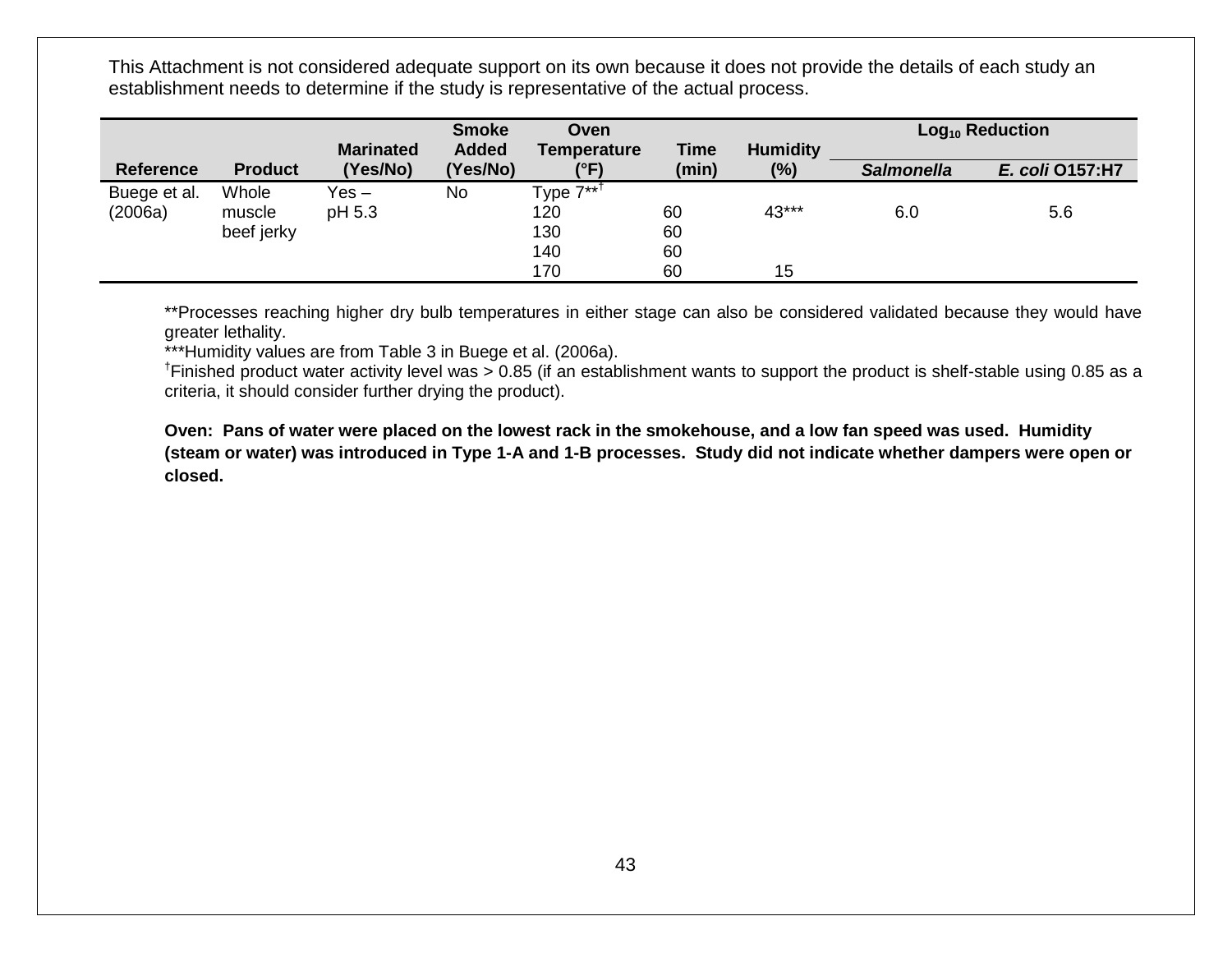<span id="page-43-0"></span>

|                                 |                               | <b>Marinated</b>         | <b>Smoke</b><br><b>Added</b> | <b>Oven/Product</b><br><b>Temperature</b> | <b>Time</b> | <b>Humidity</b><br>$(\%)$ |                   | Log <sub>10</sub> Reduction<br>(cfu/strip) |
|---------------------------------|-------------------------------|--------------------------|------------------------------|-------------------------------------------|-------------|---------------------------|-------------------|--------------------------------------------|
| <b>Reference</b>                | <b>Product</b>                | (Yes/No)                 | (Yes/No)                     | $(^{\circ}F)^*$                           | (hours)     | (Start/End)               | <b>Salmonella</b> | E. coli 0157:H7                            |
| Porto-Fett et<br>al. $(2008)^4$ | Whole<br>muscle<br>beef jerky | $Yes -$<br>$\neg$ pH 5.5 | Yes                          | 178                                       | 1.5         | 63.4<br>21.9              | $\geq 7$          | $\geq 7^+$                                 |
|                                 | Whole<br>muscle<br>beef jerky | No                       | Yes                          | 178                                       | 1.5         | 63.4<br>21.9              | $\geq 7$          | $\geq 7$ <sup>†</sup>                      |
|                                 | Whole<br>muscle<br>beef jerky | $Yes -$<br>$\neg$ pH 5.5 | Yes                          | 178.3                                     | 2.5         | 63.8<br>21.5              | $\geq 7$          | $\geq 7$                                   |
|                                 | Whole<br>muscle<br>beef jerky | <b>No</b>                | Yes                          | 178.3                                     | 2.5         | 63.8<br>21.5              | $\geq 7$          | $\geq 7^{\dagger}$                         |
|                                 | Whole<br>muscle<br>beef jerky | $Yes -$<br>$\neg$ pH 5.5 | Yes                          | 178.5                                     | 3.5         | 62.3<br>19.2              | $\geq 7$          | $\geq 7$                                   |
|                                 |                               | No                       | Yes                          | 178.5                                     | 3.5         | 62.3<br>19.2              | $\geq 7$          | $\geq 7$                                   |

\*Oven temperatures are average of continuous readings taken every 30s after CUT.

† Finished product water activity level was > 0.85 (if an establishment wants to support the product is shelf-stable using 0.85 as a criteria, it should consider further drying the product).

**Oven: Dampers were completely open.** 

 <sup>4</sup> Porto-Fett, A.C.S., Call, J.E., and Luchansky, J.B. 2008. Validation of a commercial process for inactivation of *Escherichia coli* O157:H7, *Salmonella* Typhimurium, and *Listeria monocytogenes* on the surface of whole muscle beef jerky. Journal of Food Protection. 71(5): 918-926.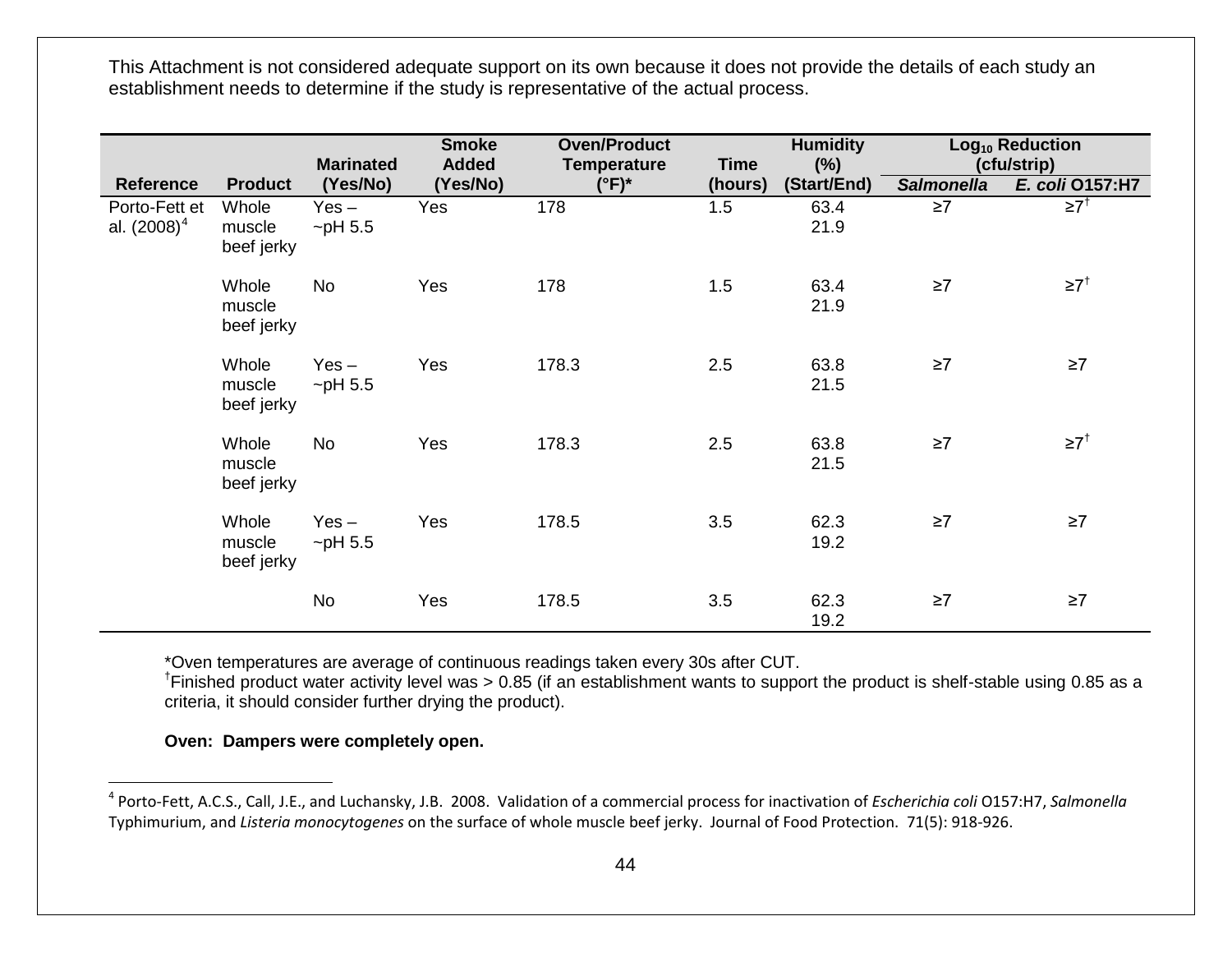<span id="page-44-1"></span><span id="page-44-0"></span>

|                      |                |                  | <b>Smoke</b> | Oven               |                |                 |                   | Log <sub>10</sub> Reduction |
|----------------------|----------------|------------------|--------------|--------------------|----------------|-----------------|-------------------|-----------------------------|
|                      |                | <b>Marinated</b> | <b>Added</b> | <b>Temperature</b> | <b>Time</b>    | <b>Humidity</b> |                   |                             |
| <b>Reference</b>     | <b>Product</b> | (Yes/No)         | (Yes/No)     | $(^{\circ}F)$      | (min)          | $(%)^*$         | <b>Salmonella</b> | E. coli 0157:H7             |
| Harper et al.        | Chopped        | No               | No           | Stage $0 -$        |                |                 | 7.1               | 7.1                         |
| (2009), <sup>5</sup> | and formed     |                  | (smoke       | Stage $1 - 132$    | 14             | 32.6            |                   |                             |
| Getty et al.         | beef jerky     |                  | flavor       | Stage $2 - 132$    | 16             | 52              |                   |                             |
| $(2006)^6$           |                |                  | was          | Stage $3 - 132$    | 14             | 14.5            |                   |                             |
|                      |                |                  | added)       | Stage $4 - 172$    | 16             | 22              |                   |                             |
|                      |                |                  |              | Stage $5 - 172$    | 14             | 22              |                   |                             |
|                      |                |                  |              | Stage $6 - 172$    | 16             | 22              |                   |                             |
|                      |                |                  |              | Stage $7 - 172$    | 14             | 22              |                   |                             |
|                      |                |                  |              | Stage $8 - 172$    | 16             | 22              |                   |                             |
|                      |                |                  |              | Stage $9 - 172$    | 14             | 22              |                   |                             |
|                      |                |                  |              | Stage 10 - 172     | 16             | 22              |                   |                             |
|                      |                |                  |              | Stage 11 - 172     | 14             | 22              |                   |                             |
|                      |                |                  |              | Stage 12 - 172     | 5 <sub>h</sub> | 22              |                   |                             |

\*Humidity levels were calculated from actual dry and wet bulb temperatures reported in Getty et al. (2006): [http://www.fsis.usda.gov/wps/wcm/connect/35151cb4-1603-4164-b71f-bfea44e487e8/C-](http://www.fsis.usda.gov/wps/wcm/connect/35151cb4-1603-4164-b71f-bfea44e487e8/C-12_New_Technology_FY2004_Final_Report.pdf?MOD=AJPERES)

12 New Technology FY2004 Final Report.pdf?MOD=AJPERES. Although the report states that humidity remained at less than 10% throughout the entire smokehouse cycle, humidity levels calculated from dry and wet bulb temperatures in the report were higher, as indicated in the table. This was verified through personal communication with the author [April 2011].

#### **Oven: Automated dampers and steam injection.**

<sup>&</sup>lt;sup>5</sup> Harper, N.M., Roberts, M.N., Getty, K.J.K., Boyle, E.A.E., Fung, D.Y.C., Higgins, J.J. 2009. Evaluation of two thermal processing schedules at low relative humidity for elimination of Escherichia coli O157:H7 and Salmonella Serovars in chopped and formed beef jerky. Journal of Food Protection. 72: 2476-2482.<br><sup>6</sup> Getty, K.J.K., Boyle, E.A.E., Roberts, M.N., Lonneker, S.M. 2006. Jerky V

at: [http://www.fsis.usda.gov/wps/wcm/connect/35151cb4-1603-4164-b71f-bfea44e487e8/C-12\\_New\\_Technology\\_FY2004\\_Final\\_Report.pdf?MOD=AJPERES.](http://www.fsis.usda.gov/wps/wcm/connect/35151cb4-1603-4164-b71f-bfea44e487e8/C-12_New_Technology_FY2004_Final_Report.pdf?MOD=AJPERES&CACHEID=dd1fdb52-87f9-4eba-9752-83f4e0e946ed) Accessed 17 August 2013.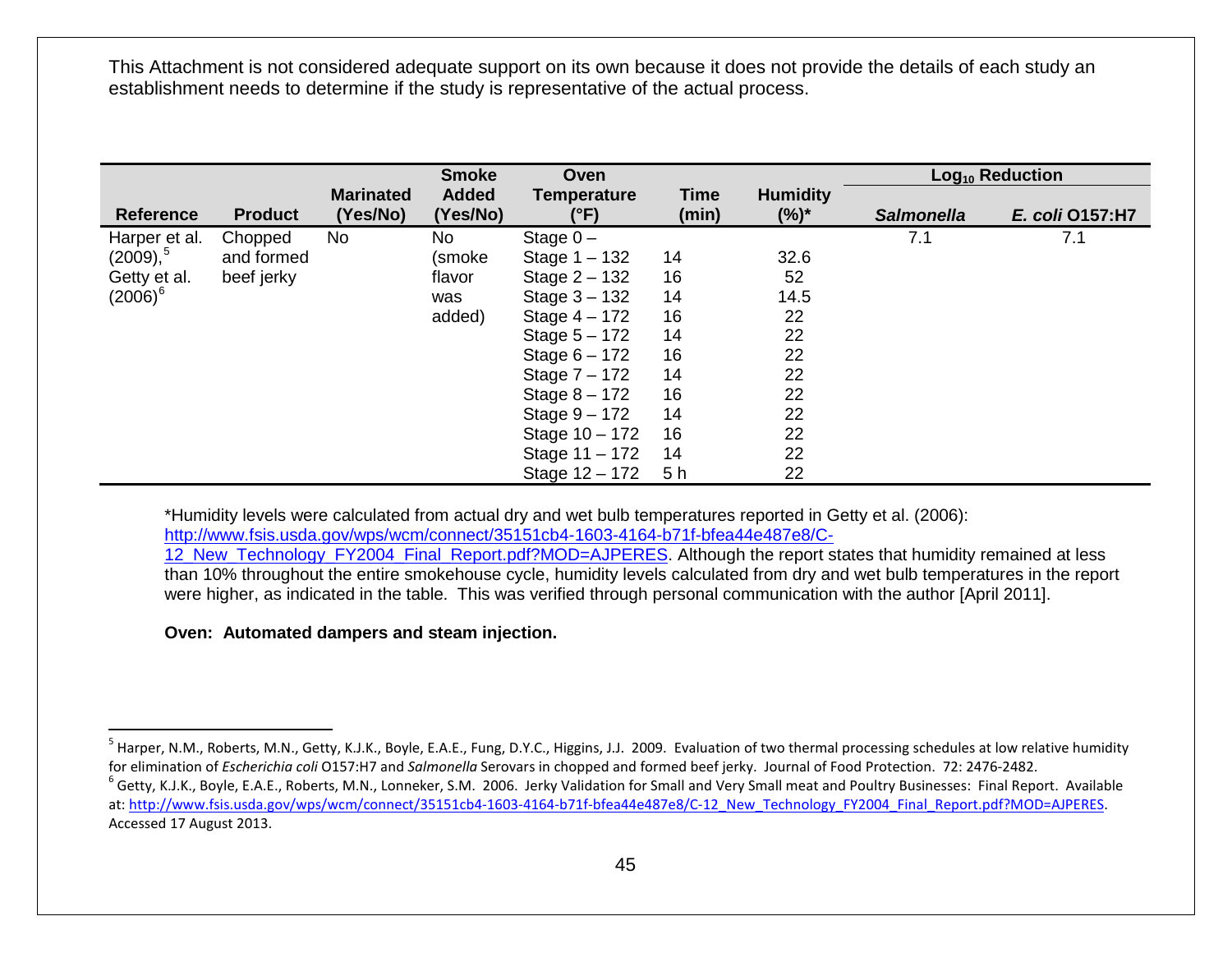<span id="page-45-0"></span>

|                  |                |                              | <b>Smoke</b>             | Oven                       |                      |                               |                   | Log <sub>10</sub> Reduction |
|------------------|----------------|------------------------------|--------------------------|----------------------------|----------------------|-------------------------------|-------------------|-----------------------------|
| <b>Reference</b> | <b>Product</b> | <b>Marinated</b><br>(Yes/No) | <b>Added</b><br>(Yes/No) | <b>Temperature</b><br>(°F) | <b>Time</b><br>(min) | <b>Humidity</b><br>$(%)^{**}$ | <b>Salmonella</b> | E. coli 0157:H7             |
| Borowski         | Ground-        | No*                          |                          | Type 2-A                   |                      |                               |                   |                             |
| et al.           | and-formed     |                              | <b>No</b>                | 170                        | 30                   | 57                            | 7.4               | 7.4                         |
| $(2009a)^7$      | beef jerky     |                              | No                       | 130                        | 120                  | 22                            |                   |                             |
|                  |                |                              | No                       | 170                        | 90                   | 28                            |                   |                             |
|                  | Ground-        | No <sup>*</sup>              |                          | Type 3-A                   |                      |                               |                   |                             |
|                  | and-formed     |                              | <b>No</b>                | 170                        | 30                   | 7                             | 6.1               | 6.8                         |
|                  | beef jerky     |                              | No                       | 170                        | 15                   | 23                            |                   |                             |
|                  |                |                              | <b>No</b>                | 170                        | 130                  | <b>ND</b>                     |                   |                             |
|                  | Ground-        | No <sup>*</sup>              |                          | Type 4-A                   |                      |                               |                   |                             |
|                  | and-formed     |                              | <b>No</b>                | 135                        | 90                   | 67                            | 7.8               | 8.1                         |
|                  | beef jerky     |                              | No                       | 185                        | 150                  | 9                             |                   |                             |

\*A spice rub mix was used. Two types of spice mixes (Colorado and BBQ) were used in the study. Results for one type of spice mix (Colorado) are reported here. Variability in lethality was found due to spice mix type. See Borowski et al. (2009a) for details on the spice mixes used including pH and  $a_w$  values and results for products prepared with the BBQ spice mix. \*\*%RH values are approximate based on an average of the range of actual dry and wet bulb temperatures provided in the article. RH values reported as ND were not determined.

NOTE: All processes reported here used a commercial oven-smokehouse. **Oven: Dampers were open for processes without smoke added.**

 $^7$  Borowski, A.G., Ingham, S.C., Ingham, B.H. 2009. Validation of ground-and-formed beef jerky processes using commercial lactic acid bacteria starter cultures as pathogen surrogates. Journal of Food Protection. 72(6): 1234-1247.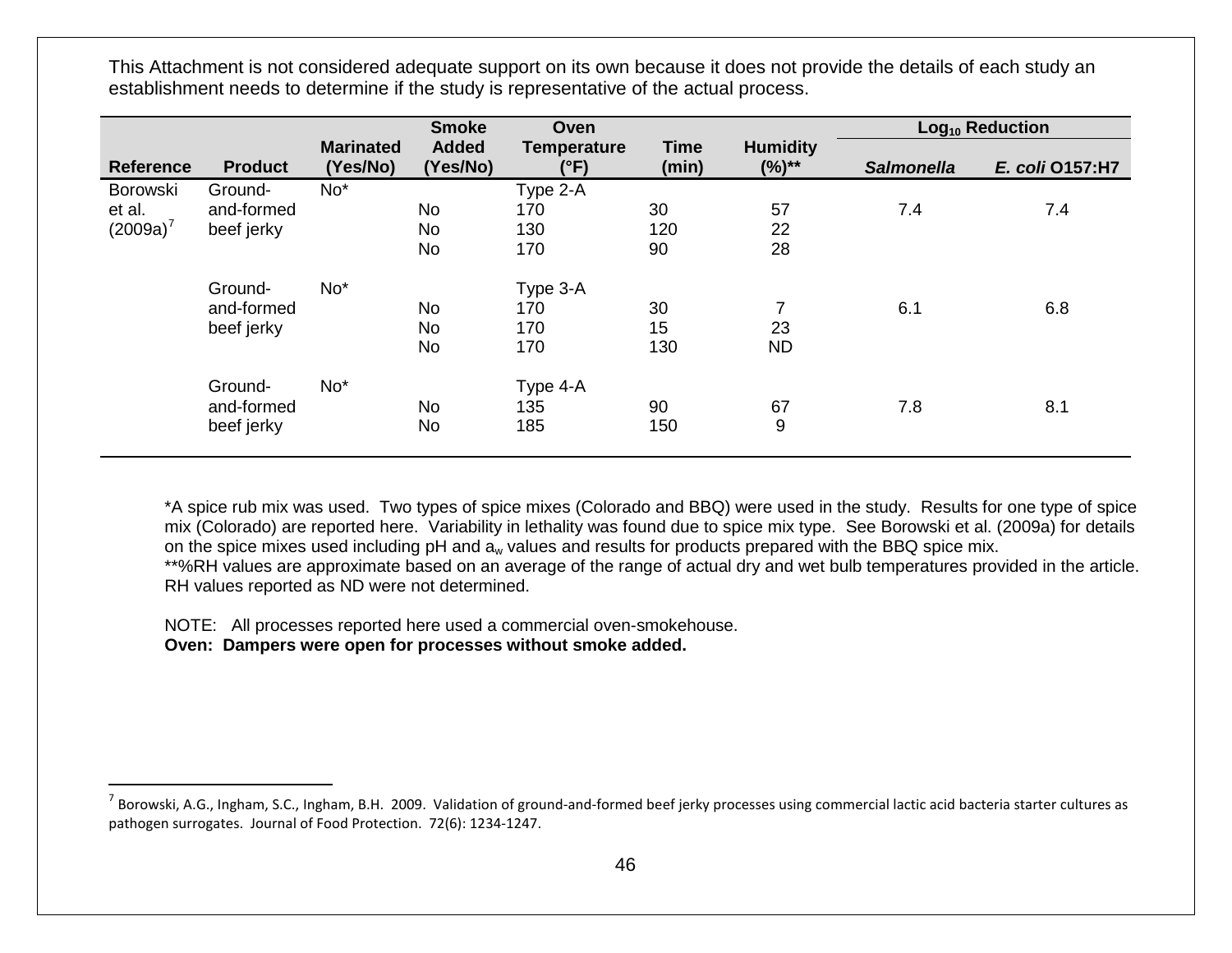<span id="page-46-1"></span><span id="page-46-0"></span>

|                            |                                         |                              | <b>Smoke</b>                         |                               |                      |                                   |                   | Log <sub>10</sub> Reduction |
|----------------------------|-----------------------------------------|------------------------------|--------------------------------------|-------------------------------|----------------------|-----------------------------------|-------------------|-----------------------------|
| <b>Reference</b>           | <b>Product</b>                          | <b>Marinated</b><br>(Yes/No) | <b>Added</b><br>(Yes/No)             | <b>Temperature</b><br>(°F)    | <b>Time</b><br>(min) | <b>Humidity</b><br>$(%)^{**}$     | <b>Salmonella</b> | E. coli 0157:H7             |
| Borowski et<br>al. (2009a) | Ground-<br>and-<br>formed<br>beef jerky | $No*$                        | Yes<br>Yes<br>Yes                    | Type 2-B<br>170<br>130<br>170 | 30<br>120<br>90      | 32<br><b>ND</b><br><b>ND</b>      | 7.2               | 7.4                         |
|                            | Ground-<br>and-<br>formed<br>beef jerky | $No*$                        | No<br>No<br>Yes                      | Type 3-B<br>170<br>170<br>170 | 30<br>15<br>130      | $\overline{7}$<br>39<br><b>ND</b> | 7.3               | 7.4                         |
|                            | Ground-<br>and-<br>formed<br>beef jerky | $No*$                        | Yes <sup>8</sup><br>Yes <sup>9</sup> | Type 4-B<br>135<br>185        | 90<br>150            | 68<br><b>ND</b>                   | 7.5               | 7.5                         |

\*\*A spice rub mix was used. Two types of spice mixes (Colorado and BBQ) were used in the study. Results for one type of spice mix (Colorado) are reported here. Variability in lethality was found due to spice mix type. See Borowski et al. (2009a) for details on the spice mixes used including pH and a<sub>w</sub> values and results for products prepared with the BBQ spice mix. \*\*%RH values are approximate based on an average of the range of actual dry and wet bulb temperatures provided in the article. RH values reported as ND were not determined.

NOTE: All processes reported here used a commercial oven-smokehouse. **Oven: Dampers were open until smoke was added at which point dampers were closed.**

 $8$  Smoke added after 30 min.

<sup>9</sup> Smoke discontinued after 90 min.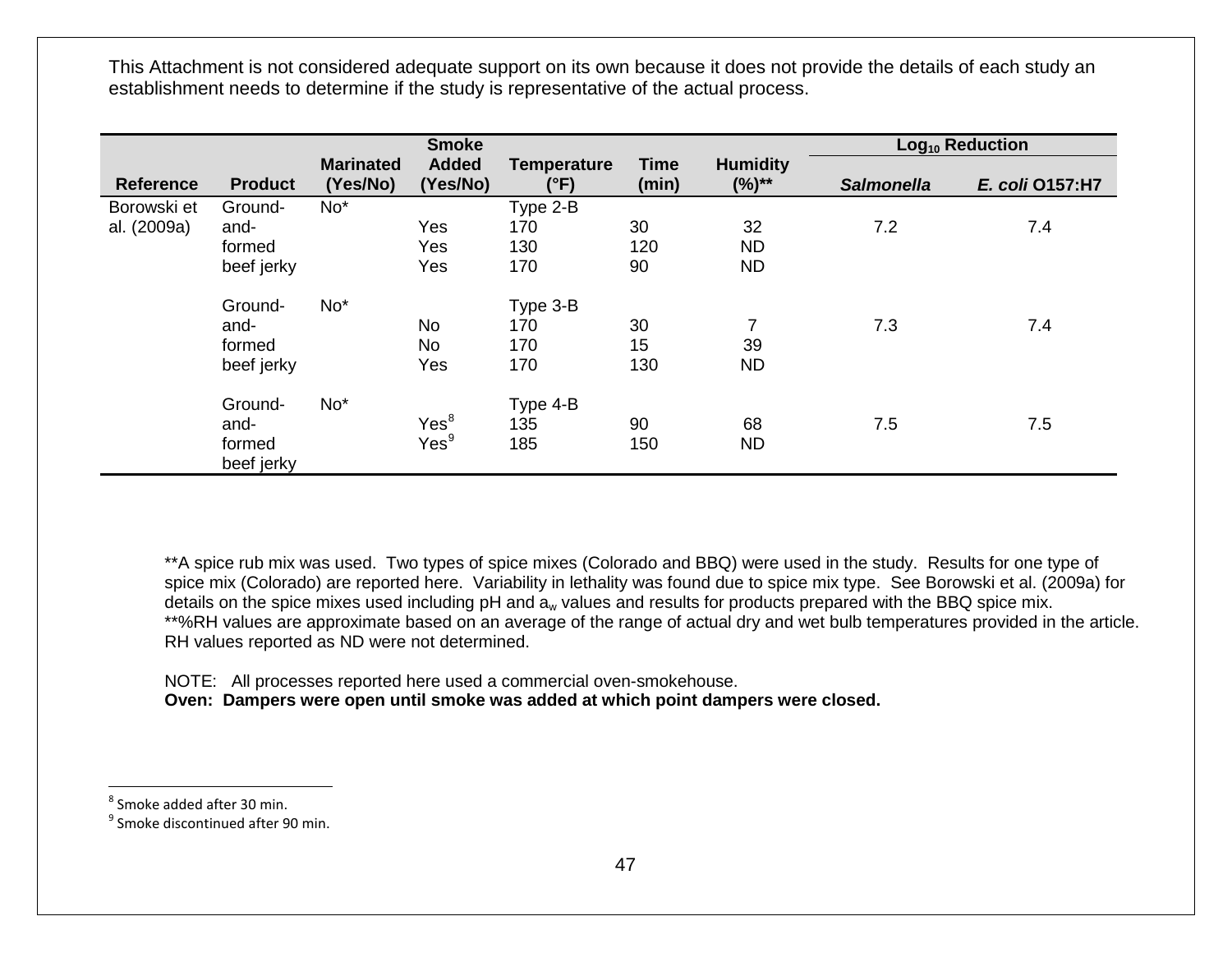<span id="page-47-0"></span>

|                   |                |                              | <b>Smoke</b>             | Oven                |                        |                        |                   | $Log10$ Reduction |
|-------------------|----------------|------------------------------|--------------------------|---------------------|------------------------|------------------------|-------------------|-------------------|
| <b>Reference</b>  | <b>Product</b> | <b>Marinated</b><br>'Yes/No) | <b>Added</b><br>(Yes/No) | Temperature<br>(°F) | <b>Time</b><br>(hours) | <b>Humidity</b><br>(%) | <b>Salmonella</b> | E. coli 0157:H7   |
| Harrison et       | Beef jerky     | Yes                          | No                       | 143.6               | $8 - 9$                | 33                     | >6                | >6                |
| al. $(2006)^{10}$ | strips         |                              |                          |                     |                        |                        |                   |                   |

NOTE: The process reported here used a commercial oven-smokehouse.

**Oven: No humidity control. Study did not indicate whether dampers were open or not.**

<sup>&</sup>lt;sup>10</sup> Harrison, M. A., R. K. Singh, J. A. Harrison and N. Singh. 2006. Antimicrobial intervention and process validation in beef jerky processing. Final Report. Available at: [http://www.fsis.usda.gov/wps/wcm/connect/8dd0f238-08d7-4ca0-a31a-77fa3ca8acf6/C-17\\_New\\_Technology\\_FY2004\\_Final\\_Report.pdf?MOD=AJPERES.](http://www.fsis.usda.gov/wps/wcm/connect/8dd0f238-08d7-4ca0-a31a-77fa3ca8acf6/C-17_New_Technology_FY2004_Final_Report.pdf?MOD=AJPERES&CACHEID=be40c305-17fa-48c1-9d16-8b9f789b4932) Accessed 17 August 2013.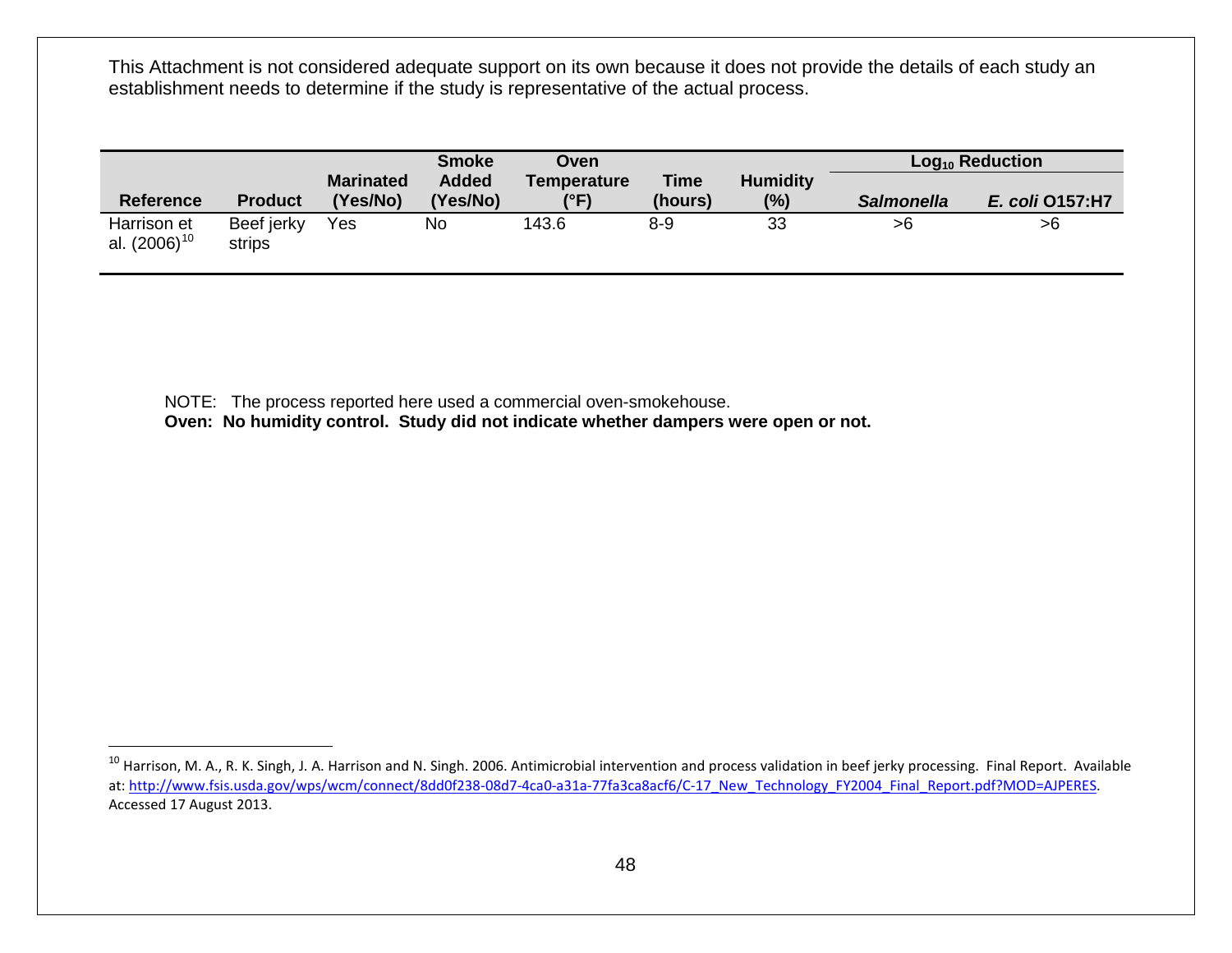## <span id="page-48-0"></span>**Attachment 3: Making Your Own Wet Bulb Thermometer (Reprinted with permission)**

By G. Burnham, S.C. Ingham and B.H. Ingham University of Wisconsin-Madison Center for Meat Process Validation

If you are smoking or drying meat, there are several parameters to monitor which will help you control your process: **dry bulb temperature**, **wet bulb temperature**, and **relative humidity**. Research at the University of Wisconsin Center for Meat Process Validation has shown that **monitoring wet bulb temperature is even more important (and much easier!) than monitoring product temperature** during your process. Since wet bulb temperature is critical to process monitoring, this document describes how to easily, and perhaps inexpensively, construct a wet bulb thermometer.

**Dry bulb temperature**, usually referred to as air temperature, is the smokehouse/oven property that is most commonly measured by jerky-makers. When people refer to the temperature (heat content) of the air, they are normally referring to the dry bulb temperature. It is called "dry bulb" because the air temperature is indicated by a thermometer that is not moistened and will not be affected by evaporative cooling.

**Wet bulb temperature** is the temperature indicated by a moistened thermometer bulb exposed to air. A wet bulb thermometer measures the extent of cooling that happens as moisture dries from a surface (evaporative cooling). The wet bulb temperature is always lower than the dry bulb temperature except when there is 100% relative humidity. **Because evaporative cooling occurs on the surface of thin jerky strips, the wet bulb temperature is more accurate measurement of product temperature**.

We developed a **wet bulb thermometer (WBT)** which is easy to assemble and economical for a meat processor to use.

To begin assembling a wet bulb thermometer, you will need to determine what type of **temperature measuring device** you will use. You will need to use a temperature recorder with a "tip reading" probe/wire/stem. Either an **instant read** or a **data-logging temperature measuring device** will work; both are pictured in image 1.



**A -** 3 styles of 'instant read' temperature measuring device **B -** a data logger-style of temperature measuring device In each case, the 'tip reading' probe/wire is circled.

**Instant read temperature recorders. (A)** An instant read temperature Recorder will offer immediate feedback, with the temperature displayed on the front of the unit. However, data may not be recorded with this type of unit; the processor must record the data periodically. See page 51 for more information on ordering instant-read temperature recorders.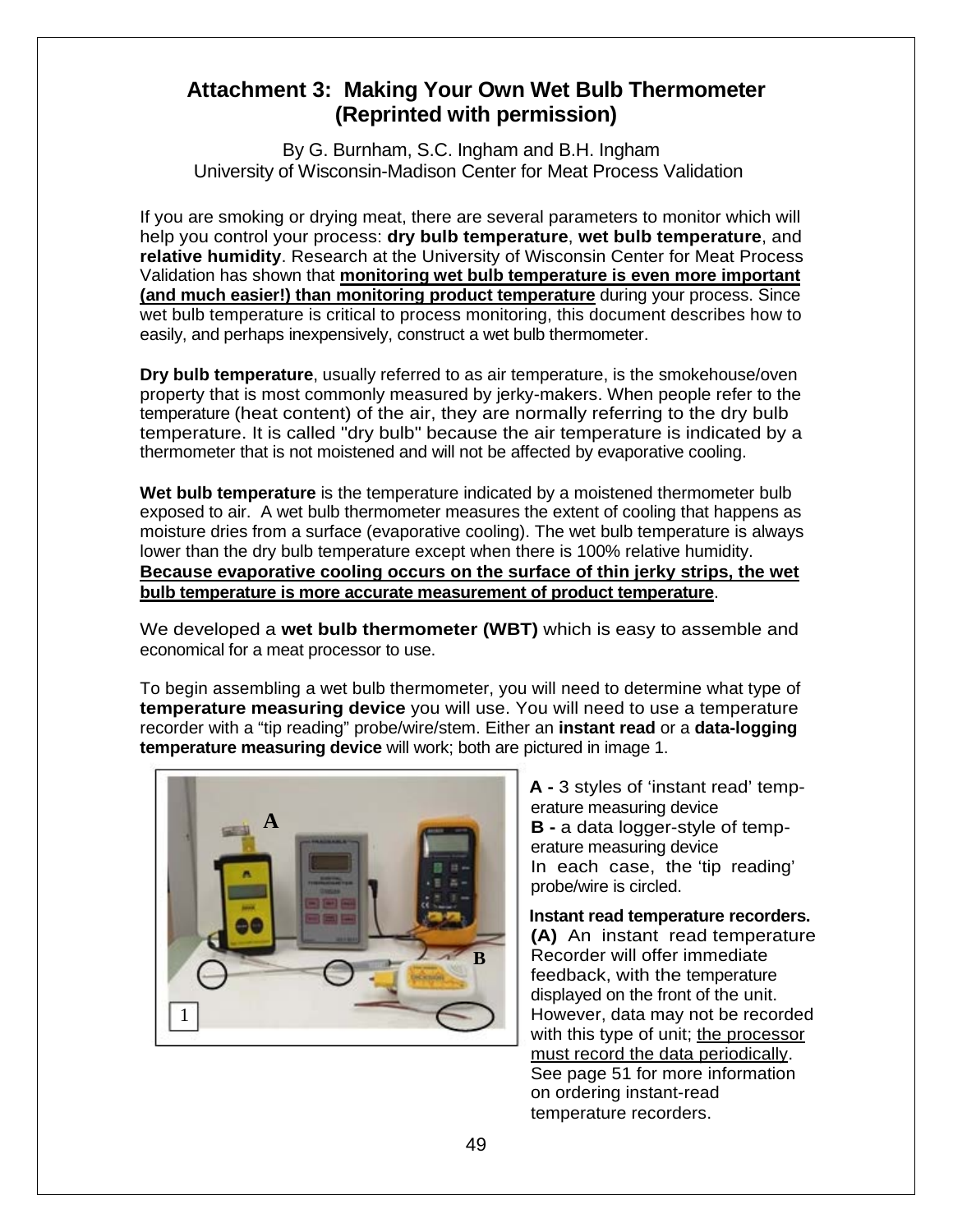**A data logger-style temperature recorder. (B)** This type of device keeps track of, or 'logs' temperature over a period of time. An inexpensive data logger usually does not offer immediate readout of data. A processor must connect the data logger to a computer to view the temperature data. A data logger does, however, offer a continuous record of temperature history which can be important for HACCP documentation. See page 51 for information on ordering a standard data logger.

Once you have your temperature recorder, you will need to choose material to serve as the **"wick"** to cover the tip probe. Water evaporating from the wick will reduce the temperature recorded, giving an indication of evaporative cooling. The wick should be made from an absorbent material, preferably cotton. It should also be constructed of **two phases**: a loose, absorbent interior, and an exterior that is of an absorbent tighter meshing material. The exterior keeps the inner absorbent material around the sensing portion of the temperature probe and prevents the sensing portion of the recorder from being exposed to direct ambient conditions. You may



wish to purchase wicks commercially, such as from an online supplier [\(http://www.wickstore.com/wetbulbwick.html\)](http://www.wickstore.com/wetbulbwick.html), or a good substitute is a round cotton bootlace (image 2). See page 51 for more information on supplies for a wet bulb thermometer.

There are several simple steps to setting up a **wet bulb thermometer**.

1. **Gather materials.** You will need a **vessel for holding water** which must either be

refilled during processing, or must be sufficiently large to hold enough water (allowing for evaporation) to keep the water level close to the temperature probe. Choosing a vessel with a small diameter opening will reduce evaporation. Once a water vessel has been chosen, simply fill it with water. You will also need a **temperature measuring device** and material to serve as a **wick**. In image 3, the bottom of a soda bottle



Both an instant read and a data logger are shown for measuring temperature and pieces of brown cotton shoelace serve as the wick.



2. **Assemble the wet bulb thermometer. Cut** a portion of the wicking material (it should be long enough to reach the bottom of the water vessel and than some). **Connect** the sensing portion of your temperature recorder to the wick by inserting the probe/wire/stem into the center of the wick (image 2). **Secure the end**  of the wick to the probe/wire/stem using tape. **Place the wick** in the water-containing vessel. **Make sure** the wick is completely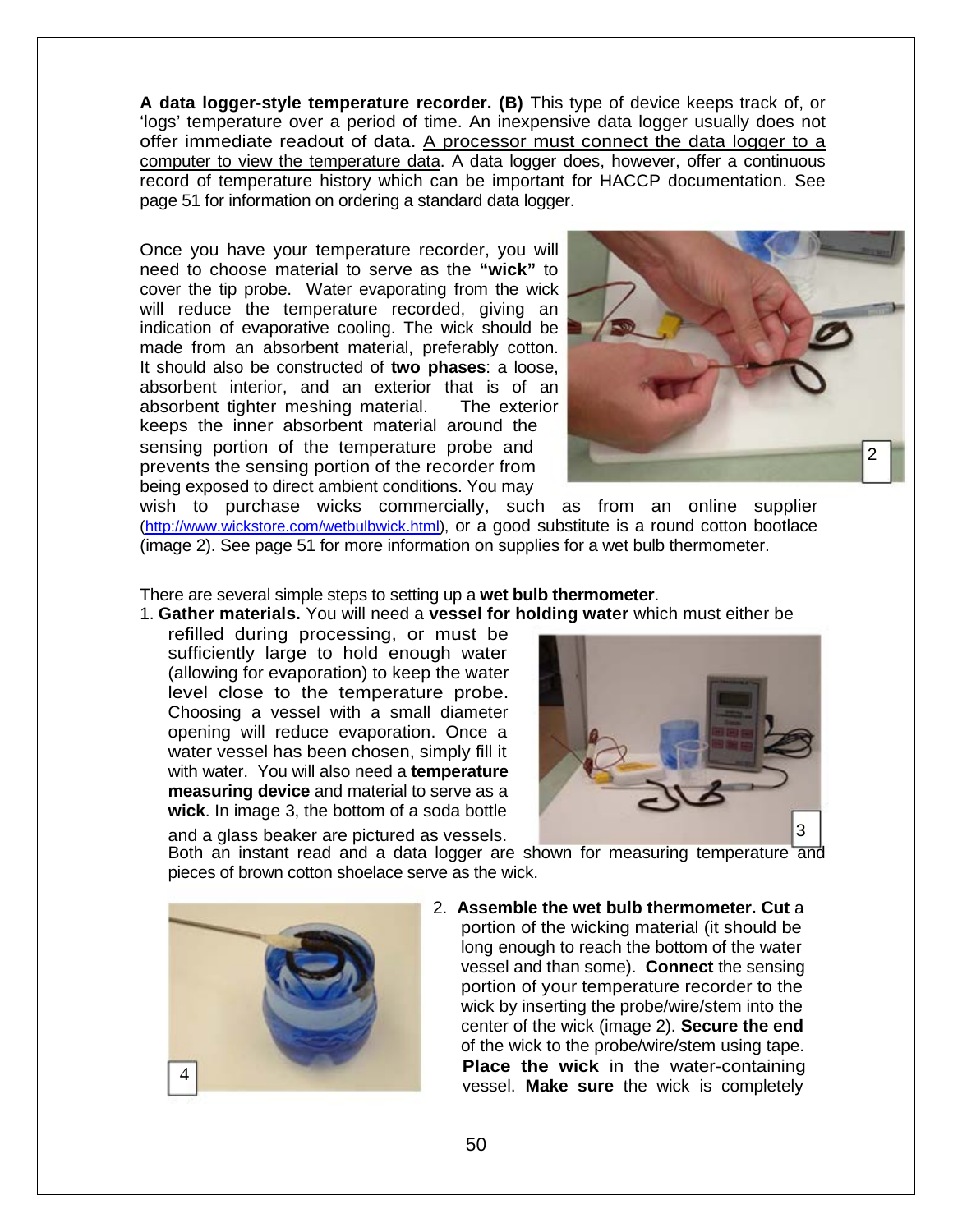saturated with water, then position the wick-covered sensing portion of your temperature recorder so that it is completely exposed to ambient conditions, yet as close as possible to the water source (image 4). This will ensure adequate wicking of the water to the sensing portion of the temperature recorder. If exposure to ambient conditions is too great, such as when the wick is too long or the recorder too far from the water surface, the wick may dry out, and evaporative cooling will not be recorded.

3. **Place the wet bulb thermometer inside the chamber.** If you are using an instant



reading temperature measuring device to make process adjustments, place the wet bulb thermometer for easy access and readability, such as near a door or window (image 5). If immediate feedback is not a consideration (image 6), place the device where the ambient conditions of your process are least likely to give you optimum conditions 5 - hence a "worst case" reading. Position the wet bulb thermometer in a flow of air (such as

in a stream of incoming air), but away from fans which will cause excessive evaporation and drying of the wick.

4. **Record wet bulb temperature.** Establish a regular schedule of recording or down-loading wet bulb temperature. Check water level in the vessel periodically, and also check the position of the wick. The portion of the wick above the water must remain moist for accurate temperature measurement. The wet bulb temperature can be used to adjust your process conditions, as needed.



#### **Supplies for Making a Wet Bulb Thermometer\***

#### Instant Read Temperature Recorders

Fisher Scientific (800-766-7000)

- Part 15-078-38; price \$131.49 plus shipping
- Part 15-077-14; price \$111.15 plus shipping

#### Data Logger-Type Temperature Recorders Dickson Company (800-323-2448)

- Part SM325 (LCD Display Temperature Data Logger w/ 2 K-thermocouple probes); price \$399 plus shipping
- Also order software to download information to computer (\$79)

#### Wick Material

• Round cotton bootlace (pictured in this document) - available at many general stores • Wet-bulb wick (\$50-\$60 per spool [http://www.wickstore.com/wetbulbwick.html\)](http://www.wickstore.com/wetbulbwick.html)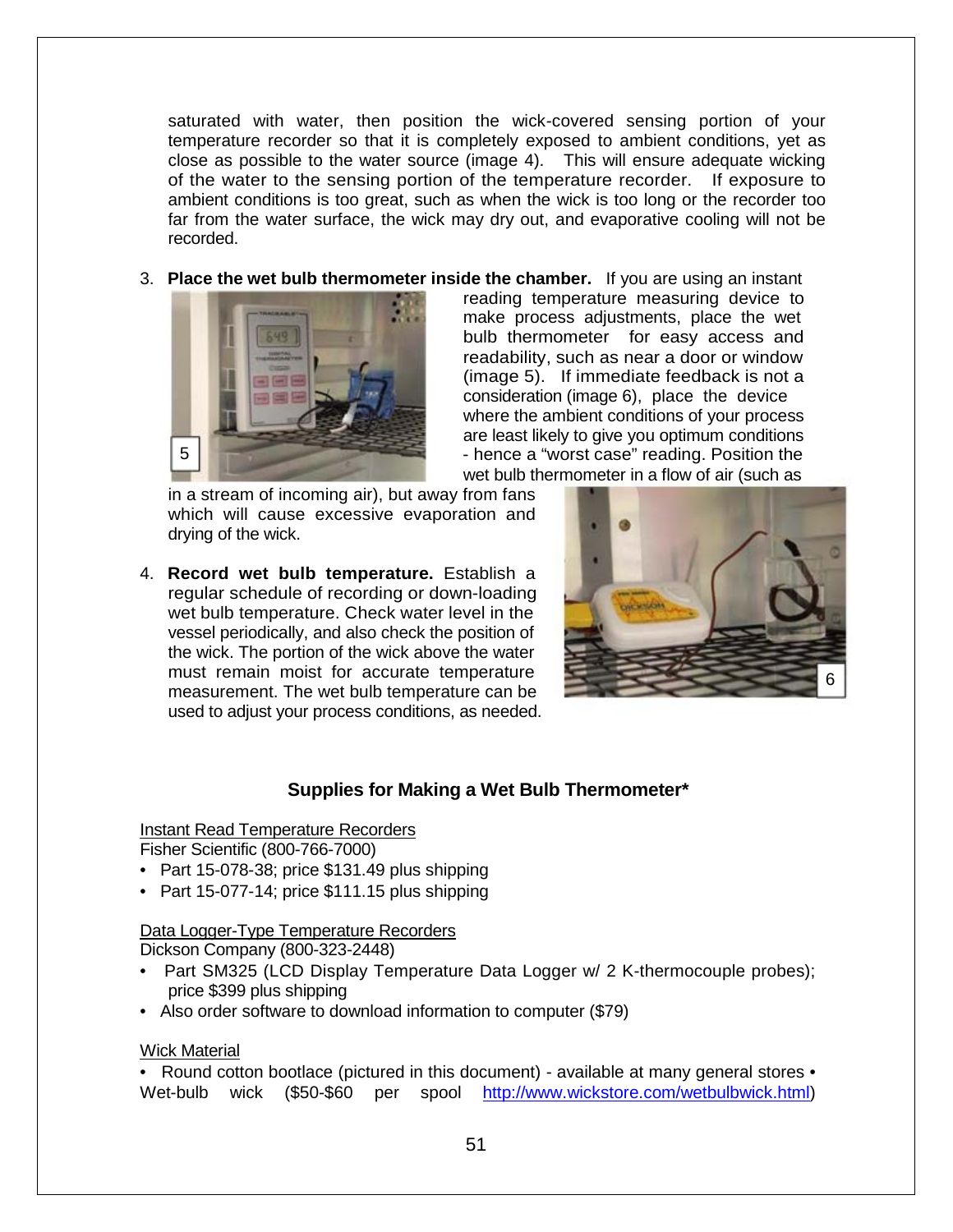• Wet-bulb sock: Alkar, part #50040; price \$127.00 for bundle of 100 (608-592-4865)

*\*The items and suppliers listed here are suggestions only, based on price and availability. The mention of particular suppliers is not meant to exclude others from consideration.* 

For more information contact:

Steve Ingham, Extension Food Safety Specialist (608) 265-4801, scingham@wisc.edu May, 2006

*The University of Wisconsin-Madison Center for Meat Process Validation provides science-based HACCP support to small meat processors in meeting state and federal mandates for safe food processing and handling. For more information on the Center contact Dr. Steve Ingham, 1605 Linden Drive, UW-Madison, Madison, WI 53706 (608) 265-4801 Email: scingham@wisc.edu* 



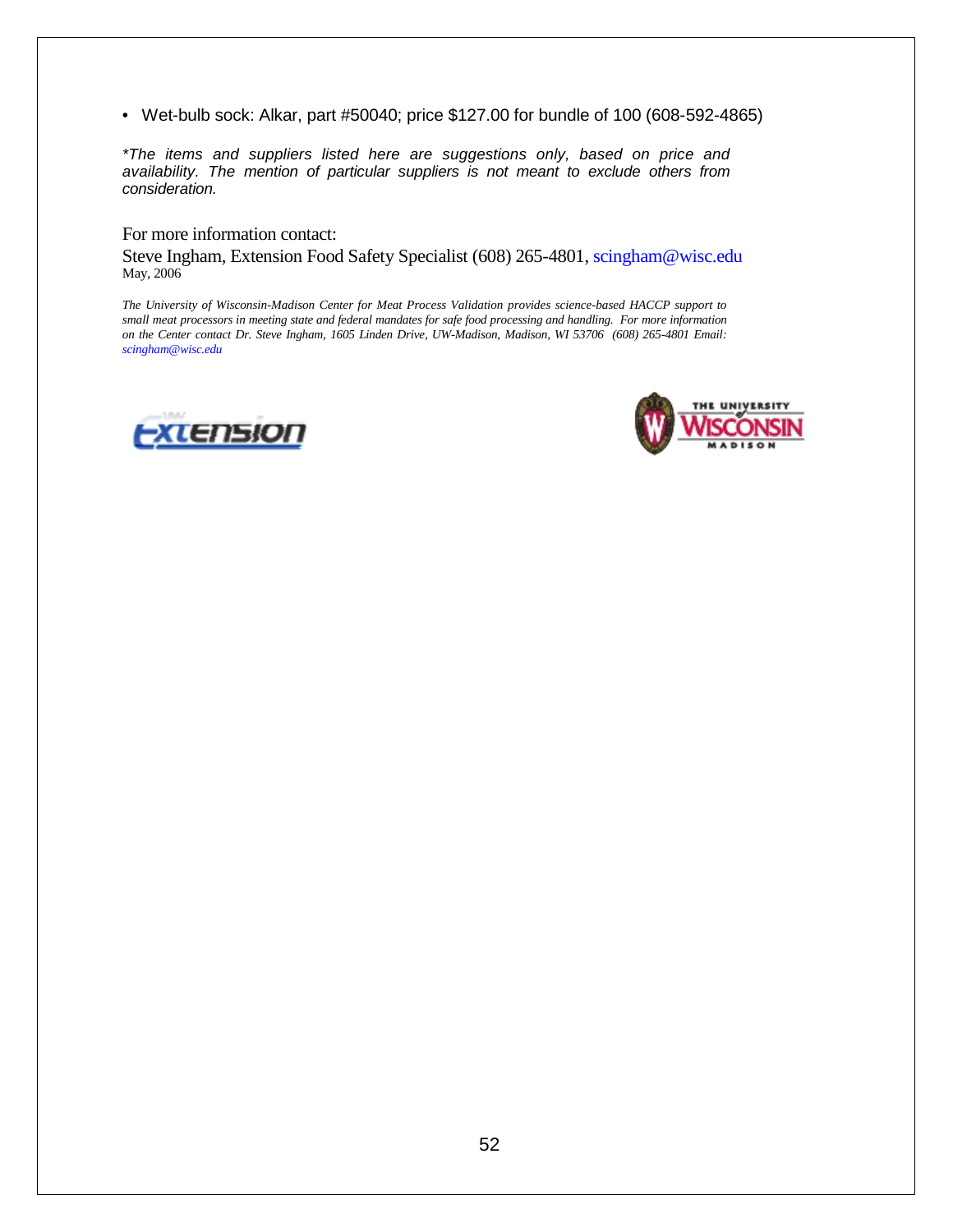Cooking Program and Recorder Chart Courtesy of: Dr. Jeff J. Sindelar; Meat Science & Muscle Biology Lab, University of Wisconsin-Madison & Robert Hanson; HansonTech, LLC

### **Attachment 4: Example Time-Temperature Recorder Chart to Support Option to Continuously Inject Steam**

The chart on the next page illustrates and supports that steam is being continuously introduced into the smokehouse for at least 50% of the cooking time but in no case for less than one hour per *[Appendix A](http://www.fsis.usda.gov/wps/wcm/connect/212e40b3-b59d-43aa-882e-e5431ea7035f/95033F-a.pdf?MOD=AJPERES)*. The smokehouse schedule is provided for reference below. As can be seen on the recorder chart, during the cooking time (that is the first hour of the process), the wet bulb rises while humidity (in the form of steam) is continuously injected. The process eventually achieves and maintains a wet bulb of 150°F, which at a dry bulb temperature of 170°F equates to a relative humidity of 59%. The process targets an internal product temperature of 145<sup>o</sup>F for 4 minutes per *[Appendix A](http://www.fsis.usda.gov/wps/wcm/connect/212e40b3-b59d-43aa-882e-e5431ea7035f/95033F-a.pdf?MOD=AJPERES)*.

#### **Cooking program for beef jerky**

<span id="page-52-0"></span>

| <b>Stage</b> | Type | Time               | <b>Dry Bulb</b> | <b>Wet Bulb</b> | <b>Dampers</b> | <b>Notes</b>                   |
|--------------|------|--------------------|-----------------|-----------------|----------------|--------------------------------|
| 1            | Cook | 60 min             | $170^{\circ}$ F | $150^{\circ}$ F | Closed         | Humidity continuously injected |
| 2            | Dry  | $120 \text{ min}$  | 150             | $---$           | Closed         |                                |
| 3            | Dry  | 80 min (to $a_w$ ) | 150             | $---$           | Open           |                                |

In addition to supporting that steam is being continuously introduced, the chart provides a good illustration of why wet bulb temperature is a better indicator of product internal temperature than dry bulb temperature. As can be seen on the chart, the product internal temperature (shown by the yellow line), follows the wet bulb temperature (shown by the blue line) more closely than the dry bulb temperature (shown by the dark red line) during the lethality treatment. Towards the end of the process, the product internal temperature breaks above the wet bulb temperature and rises towards the dry bulb temperature as a result of diminishing evaporative cooling of the jerky that occurs because the product is drying out (i.e., moisture has been lost) (Buege et al., 2006a).